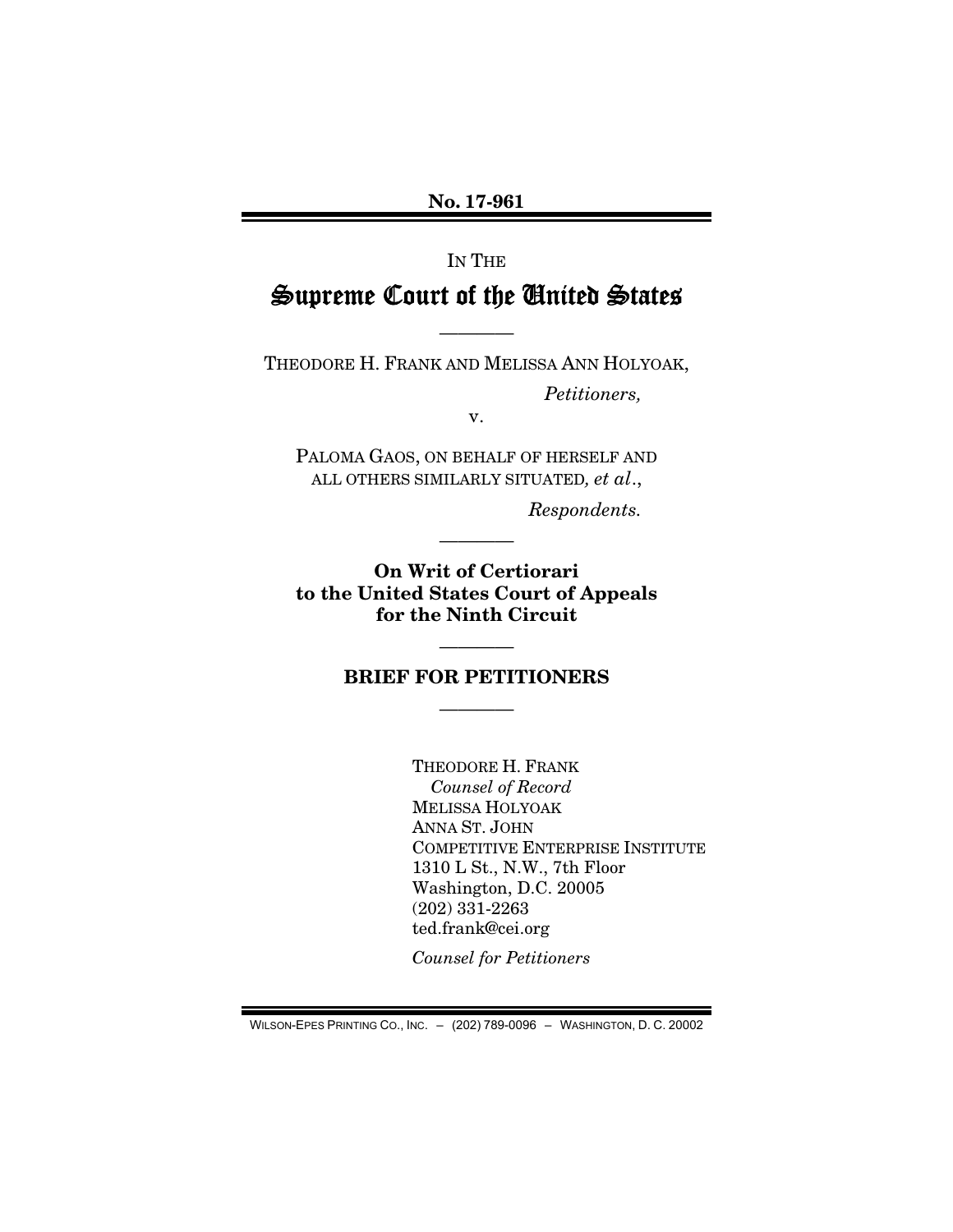### QUESTION PRESENTED

Whether, or in what circumstances, a class-action settlement that provides a *cy pres* award of classaction proceeds but no direct relief to class members comports with the requirement that a settlement binding class members must be "fair, reasonable, and adequate" and supports class certification.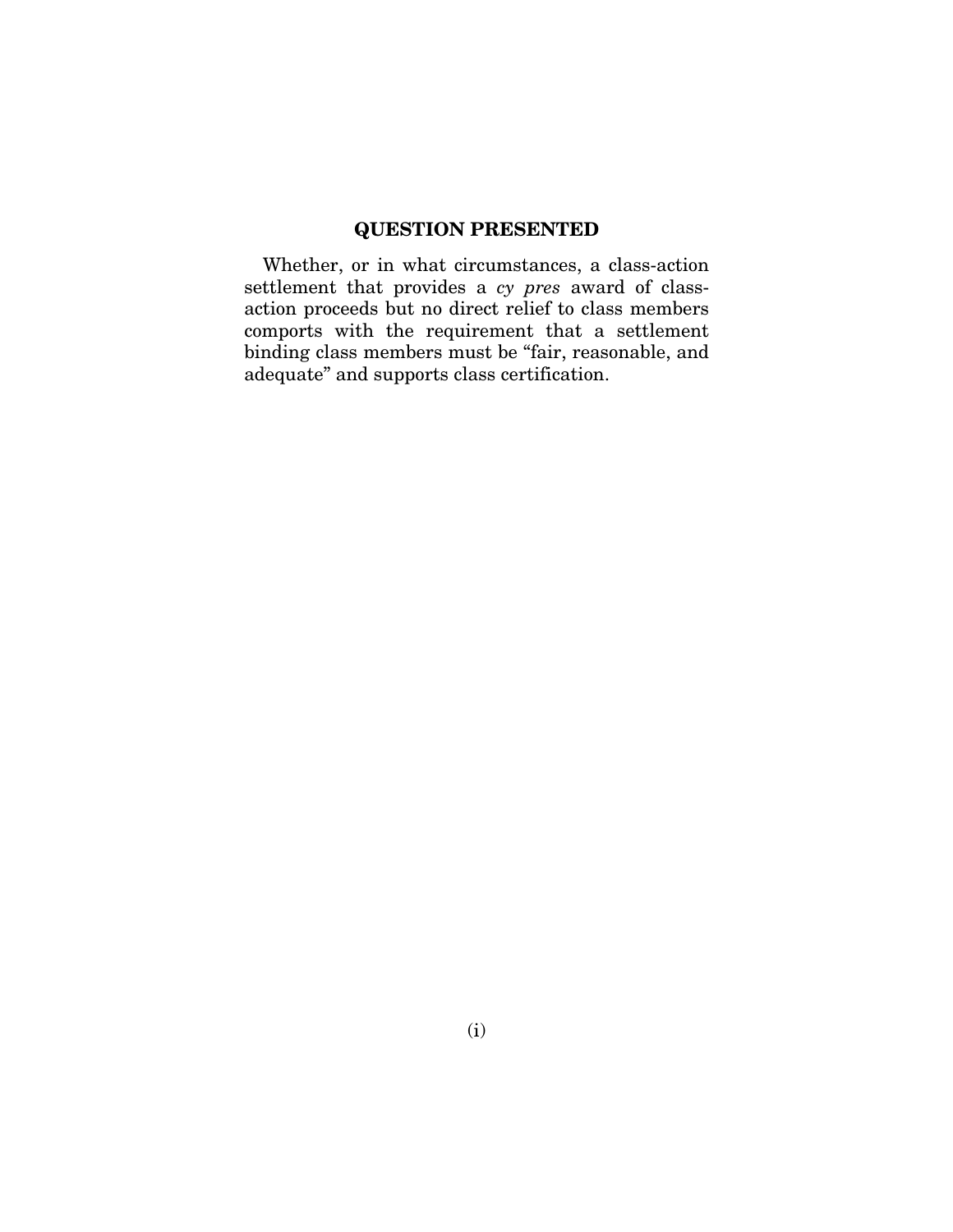### PARTIES TO THE PROCEEDING AND RULE 29.6 STATEMENT

Petitioners Theodore H. Frank and Melissa Ann Holyoak were objectors in the district court proceedings and appellants in the court of appeals proceedings.

Respondents Paloma Gaos, Anthony Italiano, and Gabriel Priyev were named plaintiffs in the district court proceedings and appellees in the court of appeals proceedings.

Respondent Google LLC was the defendant in the district court proceedings and an appellee in the court of appeals proceedings.

Because no Petitioner is a corporation, a corporate disclosure statement is not required under Supreme Court Rule 29.6.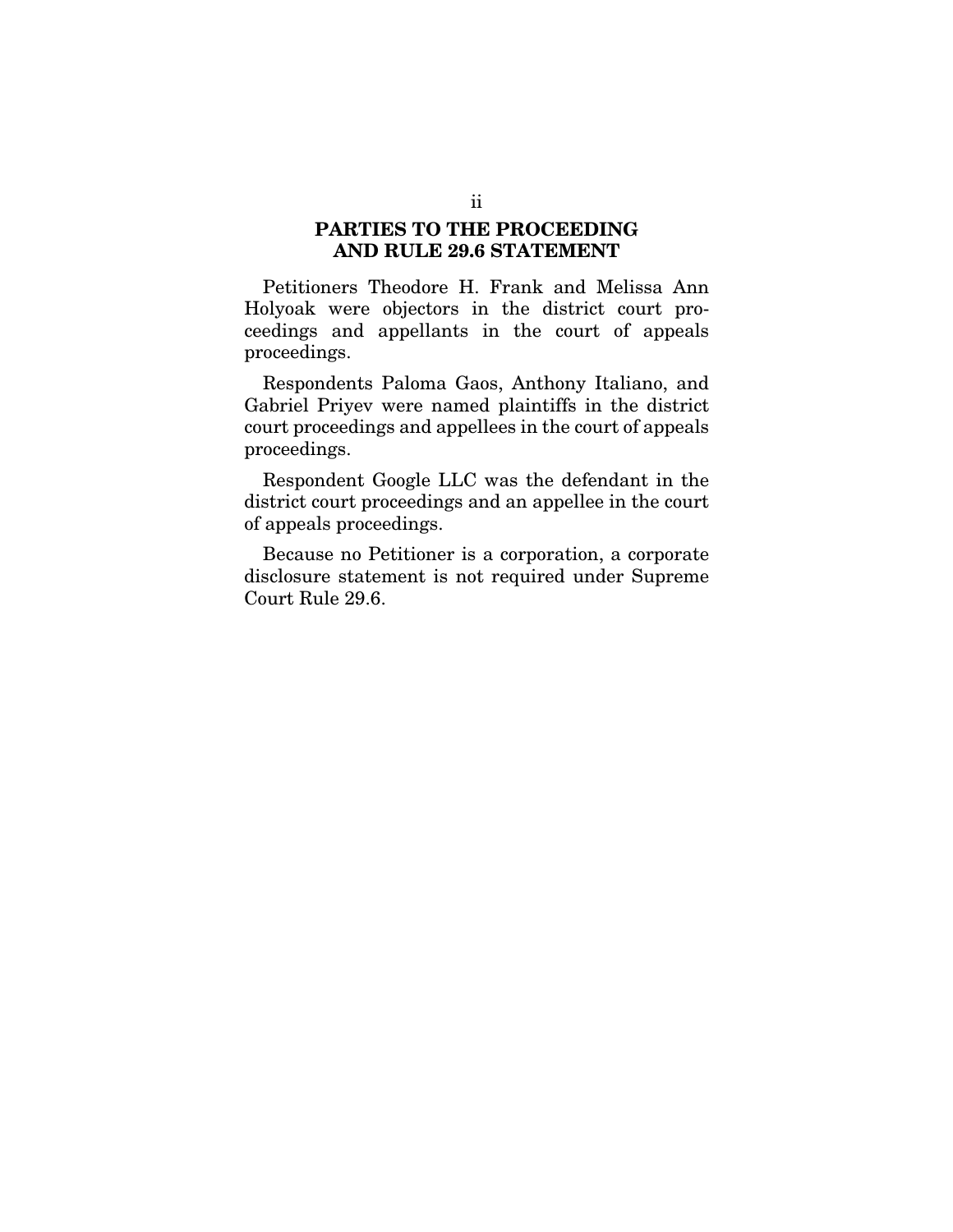### TABLE OF CONTENTS

| Page                                                                                                                   |
|------------------------------------------------------------------------------------------------------------------------|
|                                                                                                                        |
| PARTIES TO THE PROCEEDING AND                                                                                          |
|                                                                                                                        |
|                                                                                                                        |
|                                                                                                                        |
|                                                                                                                        |
| RULES AND STATUTE INVOLVED  4                                                                                          |
|                                                                                                                        |
| A. The cy pres doctrine in class-action                                                                                |
| B. Plaintiffs launch a privacy class action                                                                            |
| C. Class counsel and Google propose an \$8.5<br>million cy pres-only settlement that<br>awards class members nothing 8 |
|                                                                                                                        |
| E. Relying on Ninth Circuit precedent, the<br>district court approves the settlement 12                                |
| F. A split panel of the Ninth Circuit affirms.  13                                                                     |
|                                                                                                                        |
|                                                                                                                        |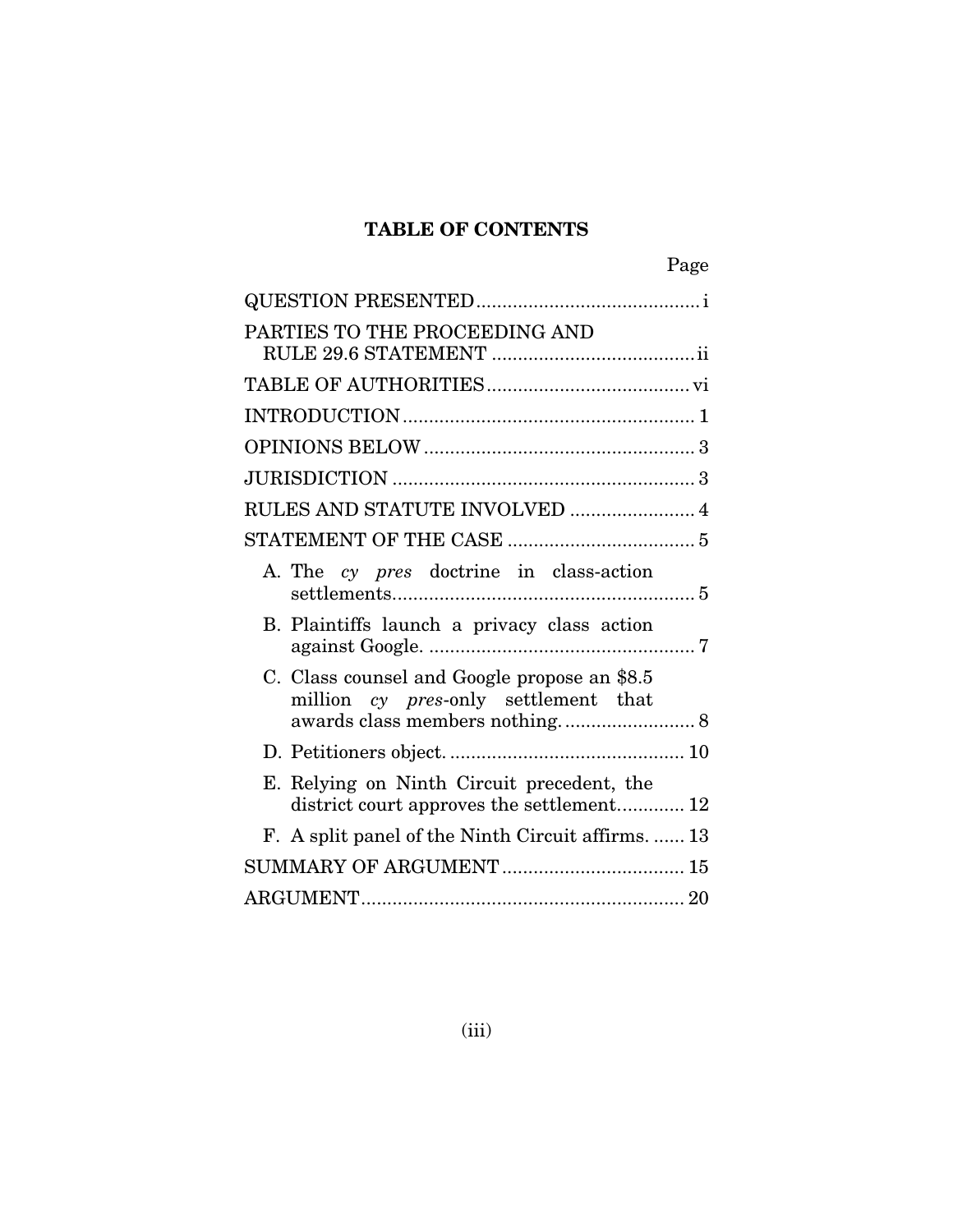# TABLE OF CONTENTS—Continued

| Page |
|------|
|      |

| I. This cy pres-only settlement is not fair or<br>reasonable under Rule 23(e) because it                                                                                                               |
|--------------------------------------------------------------------------------------------------------------------------------------------------------------------------------------------------------|
| provides no direct or actual compensation<br>the class in consideration for<br>to                                                                                                                      |
| A. Cy pres is part of a larger problem<br>of conflicts of interest in class-action<br>settlements where gamesmanship ex-<br>ploits recognized incentive problems 22                                    |
| B. Cy pres is especially prone to abuse28                                                                                                                                                              |
| C. Rule 23 standards that align class<br>counsel's interests with those of the<br>class are the best way to prevent<br>conflicts of interest in settlements and<br>require rejection of the settlement |
| II. The Ninth Circuit's holdings create<br>serious perverse incentives and should be                                                                                                                   |
| A. Cy pres is a breach of fiduciary duty<br>when it is feasible to distribute<br>settlement funds to some class                                                                                        |
| B. A court cannot certify a settlement<br>class if the settlement cannot provide<br>any direct benefit to class members.  52                                                                           |

iv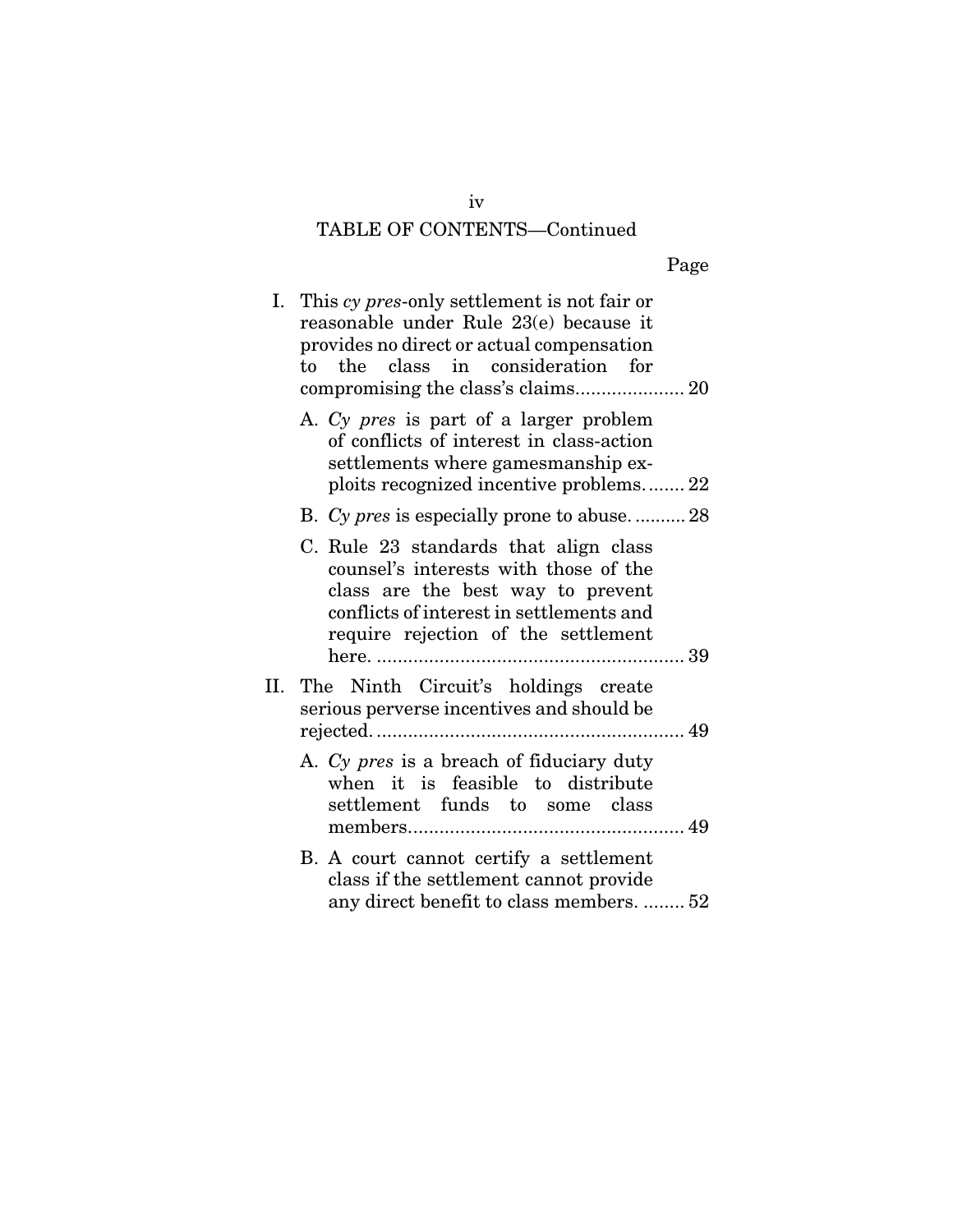# TABLE OF CONTENTS—Continued

| C. When selecting cy pres recipients,<br>class counsel must avoid even the<br>appearance of impropriety and                                                           |  |
|-----------------------------------------------------------------------------------------------------------------------------------------------------------------------|--|
| D. At a minimum, Rule 23(h) fees should<br>entirely or substantially discount the<br>value of cy pres to better align class<br>counsel's incentives and deter abusive |  |
|                                                                                                                                                                       |  |
|                                                                                                                                                                       |  |

v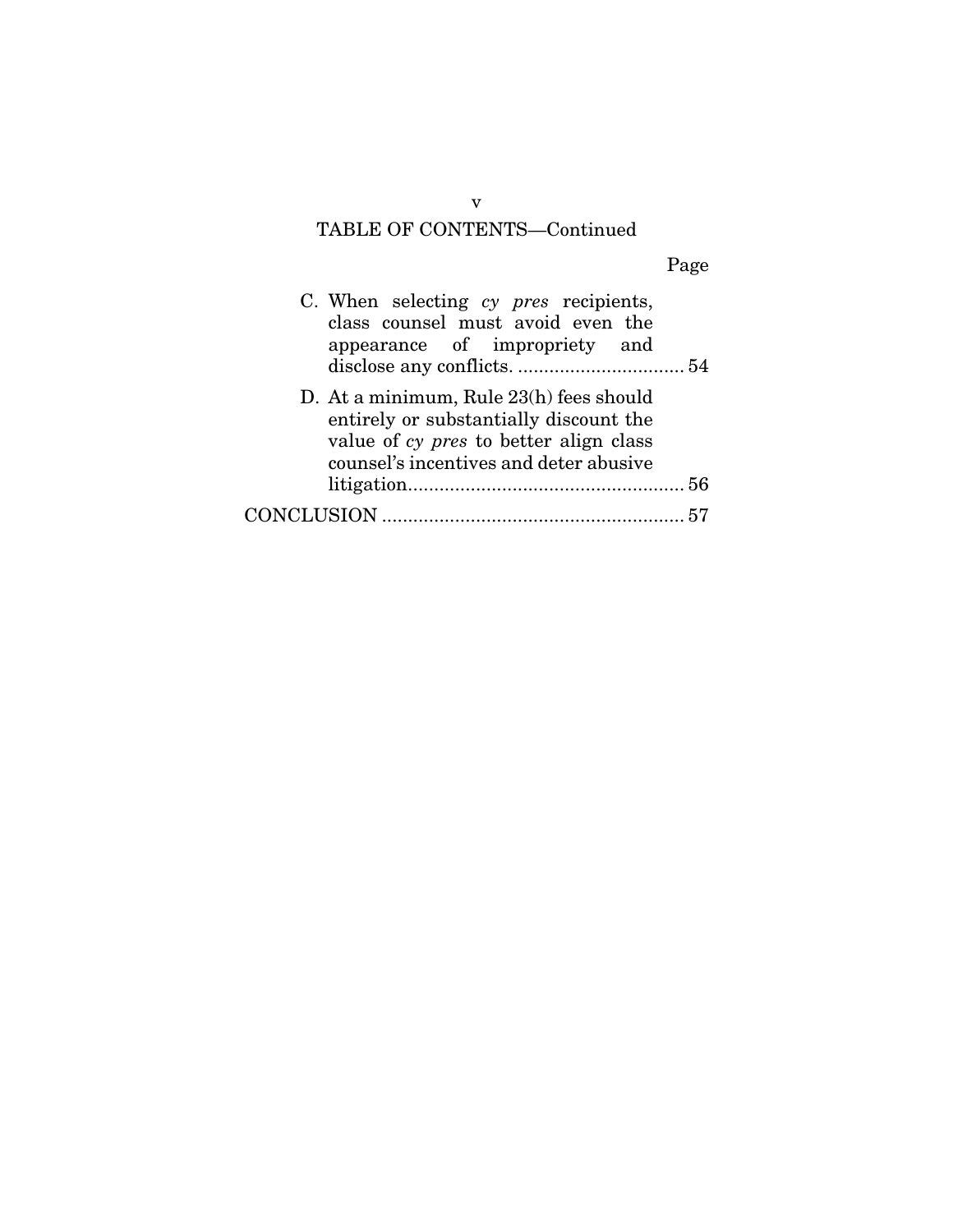# TABLE OF AUTHORITIES

| <b>CASES</b><br>Page(s)                                                                                         |
|-----------------------------------------------------------------------------------------------------------------|
| In re Agent Orange Prod. Liab. Litig.,                                                                          |
| Allen v. Bedolla,<br>787 F.3d 1218 (9th Cir. 2015) 27                                                           |
| Amchem Prods., Inc. v. Windsor,<br>521 U.S. 591 (1997) 1, 6, 20, 21                                             |
| American Express Co. v. Italian<br>Colors Restaurant,                                                           |
| In re Aqua Dots Prod. Liab. Litig.,                                                                             |
| Arkansas Teacher Retirement Sys. v.<br>State Street Bank & Trust Co.,<br>232 F. Supp. 3d 189 (D. Mass. 2017) 10 |
| In re Baby Products Antitrust Litig.,                                                                           |
| Back Doctors Ltd. v. Metropolitan<br>Property & Cas. Ins. Co.,<br>637 F.3d 827 (7th Cir. 2011) 20               |
| In re BankAmerica Corp. Securities<br>Litig.,<br>775 F.3d 1060 (8th Cir. 2015) 45, 49, 50, 51                   |
| In re Bayer Corp. Litig.,<br>No. 09-md-2023, 2013 WL 12353998                                                   |
| Briseno v. ConAgra Foods, Inc.,                                                                                 |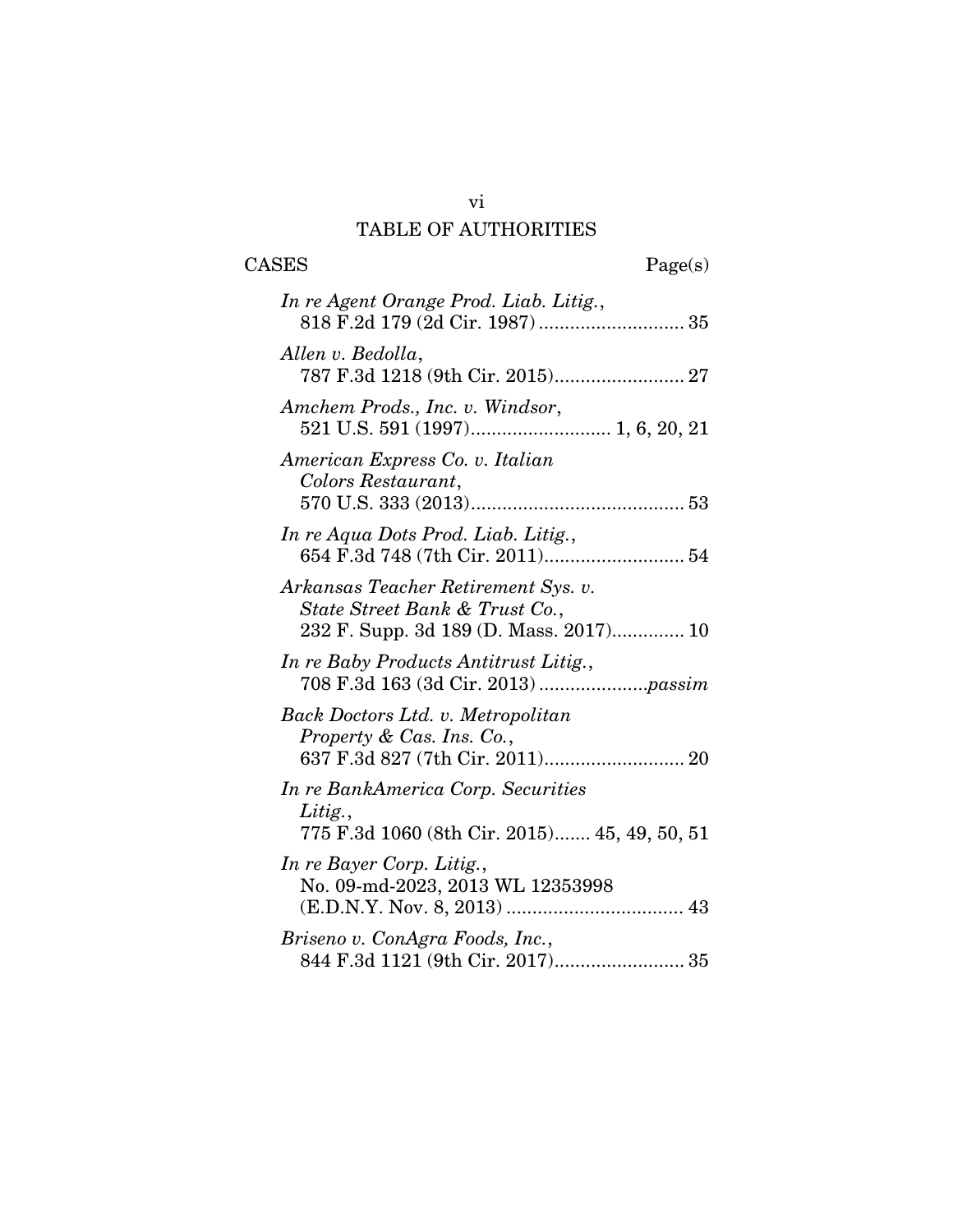# TABLE OF AUTHORITIES—Continued

|  | Page(s) |
|--|---------|
|  |         |

| Buckhannon Bd. & Care Home, Inc.<br>v. W. Va. Dept. of Health &<br>Human Resources,                        |
|------------------------------------------------------------------------------------------------------------|
| Campbell-Ewald Co. v. Gomez,                                                                               |
| Caplin & Drysdale, Chartered v. United<br>States,                                                          |
| In re Carrier IQ, Inc., Consumer<br>Privacy Litig.,<br>2016 WL 4474366<br>(N.D. Cal. Aug. 25, 2016) 26, 44 |
| China Agritech, Inc. v. Resh,                                                                              |
| In re Citigroup Securities Litig.,<br>199 F. Supp. 3d 845                                                  |
| City of Riverside v. Rivera,                                                                               |
| In re Compact Disc Minimum Advertised<br>Price Antitrust Litig.,<br>236 F.R.D. 48 (D. Me. 2006)  38-39     |
| Dennis v. Kellogg Co.,<br>697 F.3d 858 (9th Cir. 2012) 23, 32                                              |
| Devlin v. Scardelletti,                                                                                    |
| District of Columbia v. Wesby,                                                                             |

vii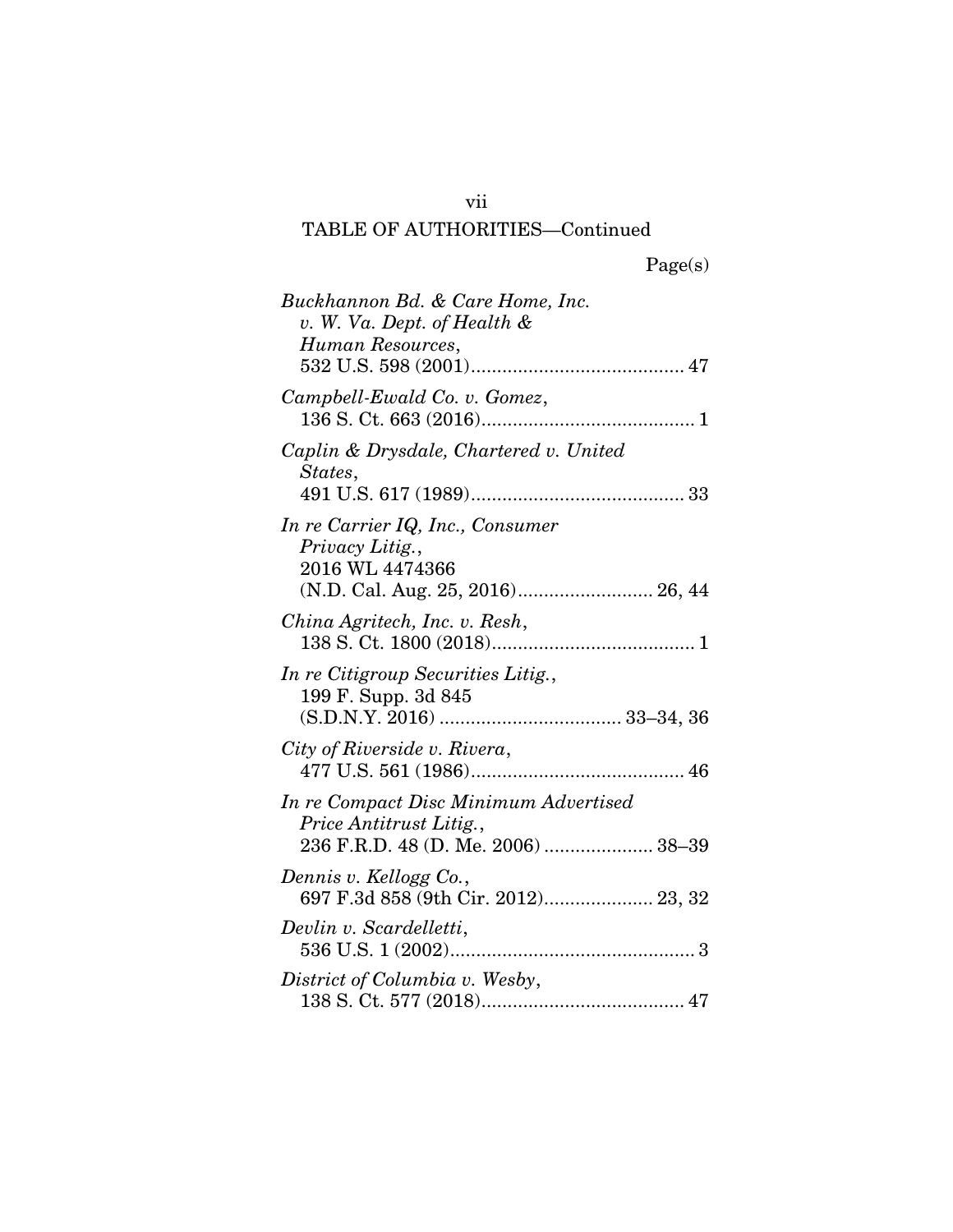# viii

|  | Page(s) |
|--|---------|
|  |         |

| In re Dry Max Pampers Litig.,                                                                                                                                                                                            |
|--------------------------------------------------------------------------------------------------------------------------------------------------------------------------------------------------------------------------|
| In re Easysaver Rewards Litig.,<br>921 F. Supp. 2d 1040<br>$(S.D. Cal. 2013)$ , rev'd on other grounds,<br>599 F. App'x 274 (9th Cir. 2015),<br>settlement approved again on remand,<br>2016 WL 4191048, appeal pending, |
| Eubank v. Pella Corp.,<br>753 F.3d 718 (7th Cir. 2014) 22                                                                                                                                                                |
| Farrar v. Hobby,                                                                                                                                                                                                         |
| Fraley v. Facebook, Inc.,<br>966 F. Supp. 2d 939<br>(N.D. Cal. 2013)  10-11, 42, 44                                                                                                                                      |
| Gallego v. Northland Group,<br>814 F.3d 123 (2d Cir. 2016)  53                                                                                                                                                           |
| Gascho v. Global Fitness Holdings LLC,<br>822 F.3d 269 (6th Cir. 2016) 26, 27                                                                                                                                            |
| In re General Motors Corp. Pick-Up<br>Truck Litig.,                                                                                                                                                                      |
| In re Google Buzz Privacy Litig.,<br>2011 WL 7460099<br>(N.D. Cal. Jun. 2, 2011)  31, 34, 37                                                                                                                             |
| In re Google Inc. Cookie Litig.,<br>2017 WL 446121 (D. Del. Feb. 2, 2017),<br>appeal pending, No. 17-1480 (3d Cir.)  31, 32                                                                                              |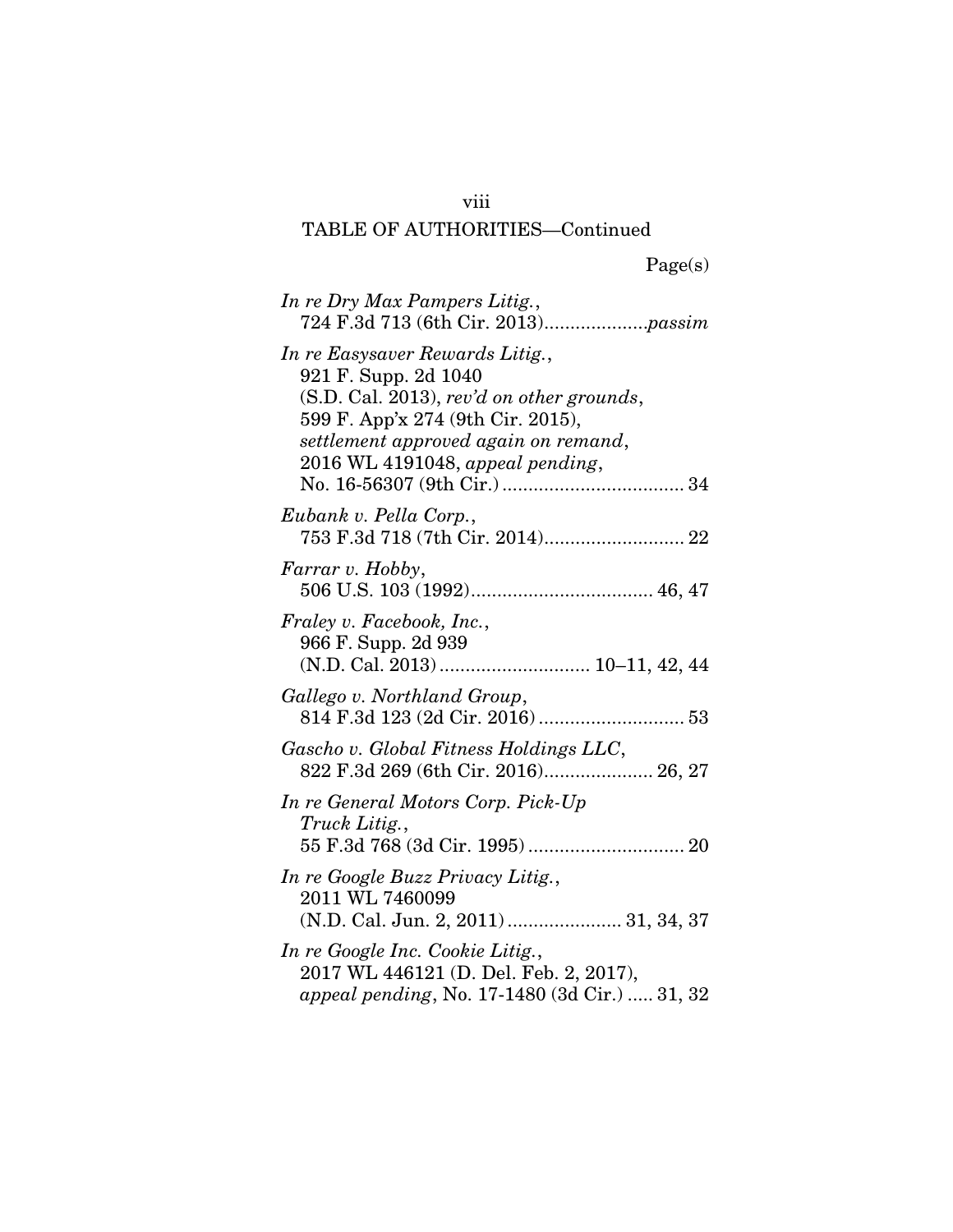# TABLE OF AUTHORITIES—Continued

| In re Google Street View Elec.<br>Commc'ns Litig.,<br>No. 3:10-md-2184                                                 |
|------------------------------------------------------------------------------------------------------------------------|
| Hansberry v. Lee,                                                                                                      |
| Harris v. Quinn,                                                                                                       |
| In re Heartland Payment Sys., Inc.<br>Customer Data Sec. Breach Litig.,<br>851 F. Supp. 2d 1040 (S.D. Tex. 2012) 56-57 |
| Hensley v. Eckerhart,                                                                                                  |
| Hewitt v. Helms,                                                                                                       |
| Houck v. Folding Carton Admin. Comm.,<br>881 F.2d 494 (7th Cir. 1989) 34                                               |
| Ira Holtzman, CPA v. Turza,                                                                                            |
| Jackson v. Phillips,                                                                                                   |
| Keepseagle v. Perdue,<br>856 F.3d 1039 (D.C. Cir. 2017) 39                                                             |
| Keyes v. Pacific Lumber Co.,<br>51 F.3d 1449 (9th Cir. 1995) 56                                                        |
| Klier v. Elf Atochem N. Am., Inc.,                                                                                     |

ix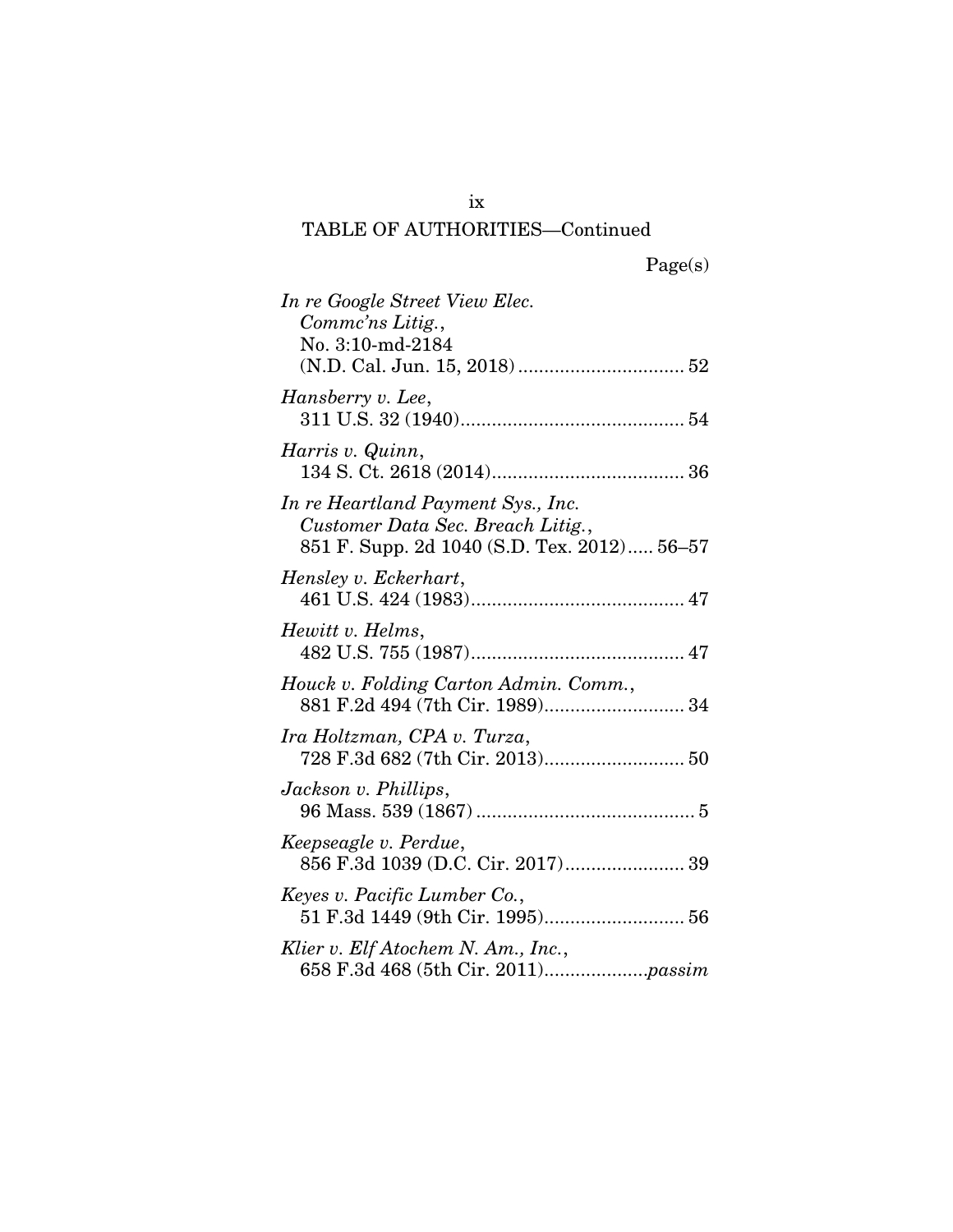| Knox v. SEIU, Local 1000,                                                                          |
|----------------------------------------------------------------------------------------------------|
| Lane v. Facebook, Inc.,                                                                            |
| Marek v. Lane,                                                                                     |
| McDonough v. Toys "R" Us, Inc.,<br>80 F. Supp. 3d 626 (E.D. Pa. 2015)  42                          |
| McLaughlin v. American Tobacco Co.,                                                                |
| Meinhard v. Salmon,                                                                                |
| In re Microsoft Corp. Antitrust Litig.,<br>185 F. Supp. 2d 519 (D. Md. 2002) 31                    |
| Microsoft Corp. v. Baker,                                                                          |
| Mirfasihi v. Fleet Mortg. Corp.,                                                                   |
| Molski v. Gleich,<br>318 F.3d 937 (9th Cir. 2003) 32                                               |
| In re Motor Fuel Temp. Sales<br><i>Practices Litig.</i> ,<br>872 F.3d 1094 (10th Cir. 2017) 24, 36 |
| Nachshin v. AOL, LLC,<br>663 F.3d 1034 (9th Cir. 2011) 38                                          |
| In re Online DVD-Rental Antitrust Litig.,<br>No. 09-md-2029 (N.D. Cal. 2016)  51                   |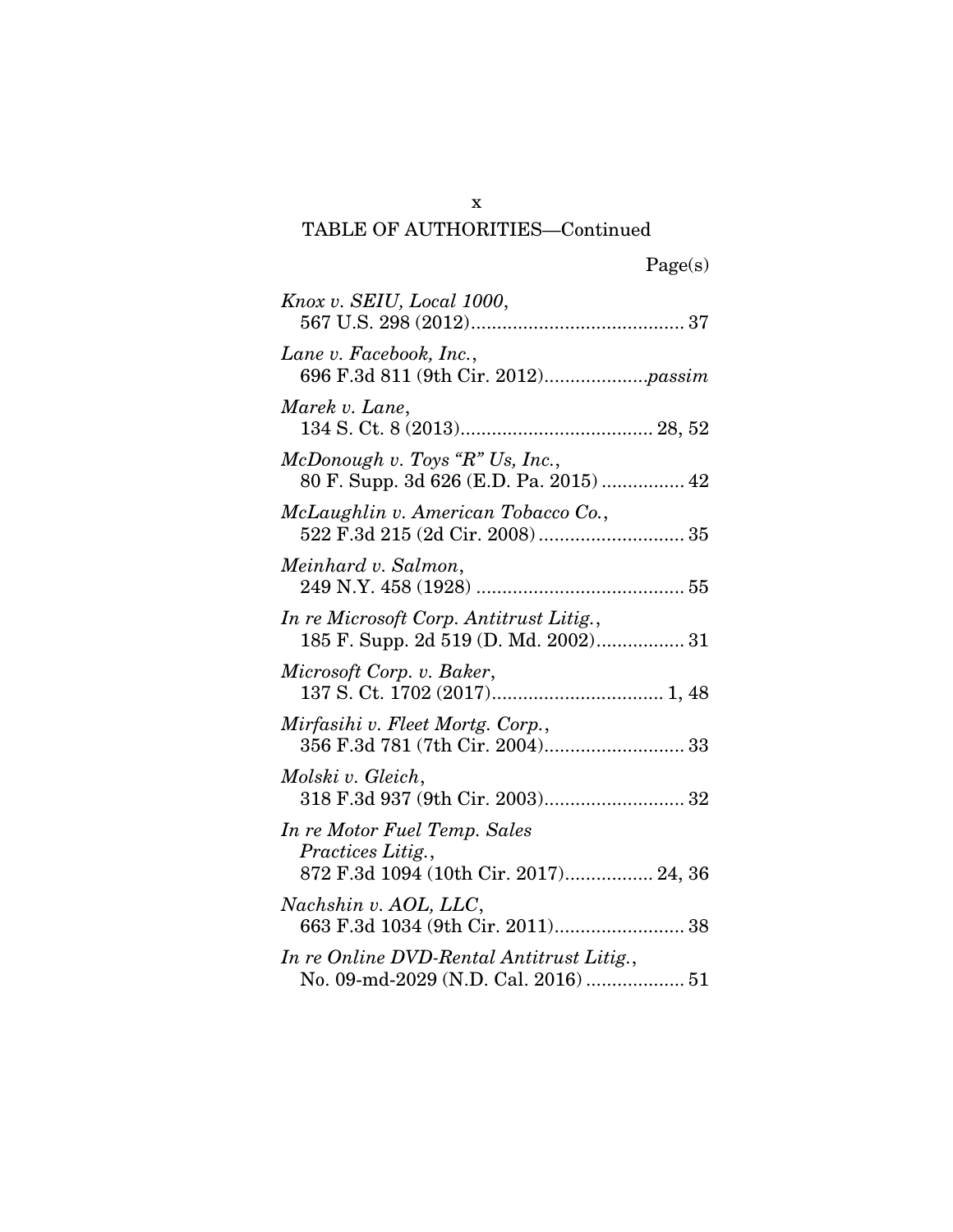# TABLE OF AUTHORITIES—Continued

| In re Online DVD-Rental Antitrust Litig.,                                             |
|---------------------------------------------------------------------------------------|
| Ortiz v. Fibreboard Corp.,                                                            |
| Pearson v. NBTY, Inc.,                                                                |
| Pearson v. Target Corp.,<br>$- F.3d - 2018 WL 3117848$                                |
| Pecover v. Electronic Arts, Inc.,<br>2013 WL 12121865<br>(N.D. Cal. May 30, 2013)  43 |
| Perdue v. Kenny A.,                                                                   |
| Perkins v. Am. Nat'l Ins. Co.,<br>2012 WL 2839788<br>(M.D. Ga. July 10, 2012) 34, 38  |
| Pierce v. Visteon Corp.,<br>791 F.3d 782 (7th Cir. 2015) 51-52                        |
| Poertner v. Gillette Co.,<br>618 F. App'x 624 (11th Cir. 2015)  23, 24, 27            |
| Redman v. RadioShack Corp.,<br>768 F.3d 622 (7th Cir. 2014) 39-40                     |
| Rouse v. Hennepin County,<br>2016 WL 3211814                                          |

xi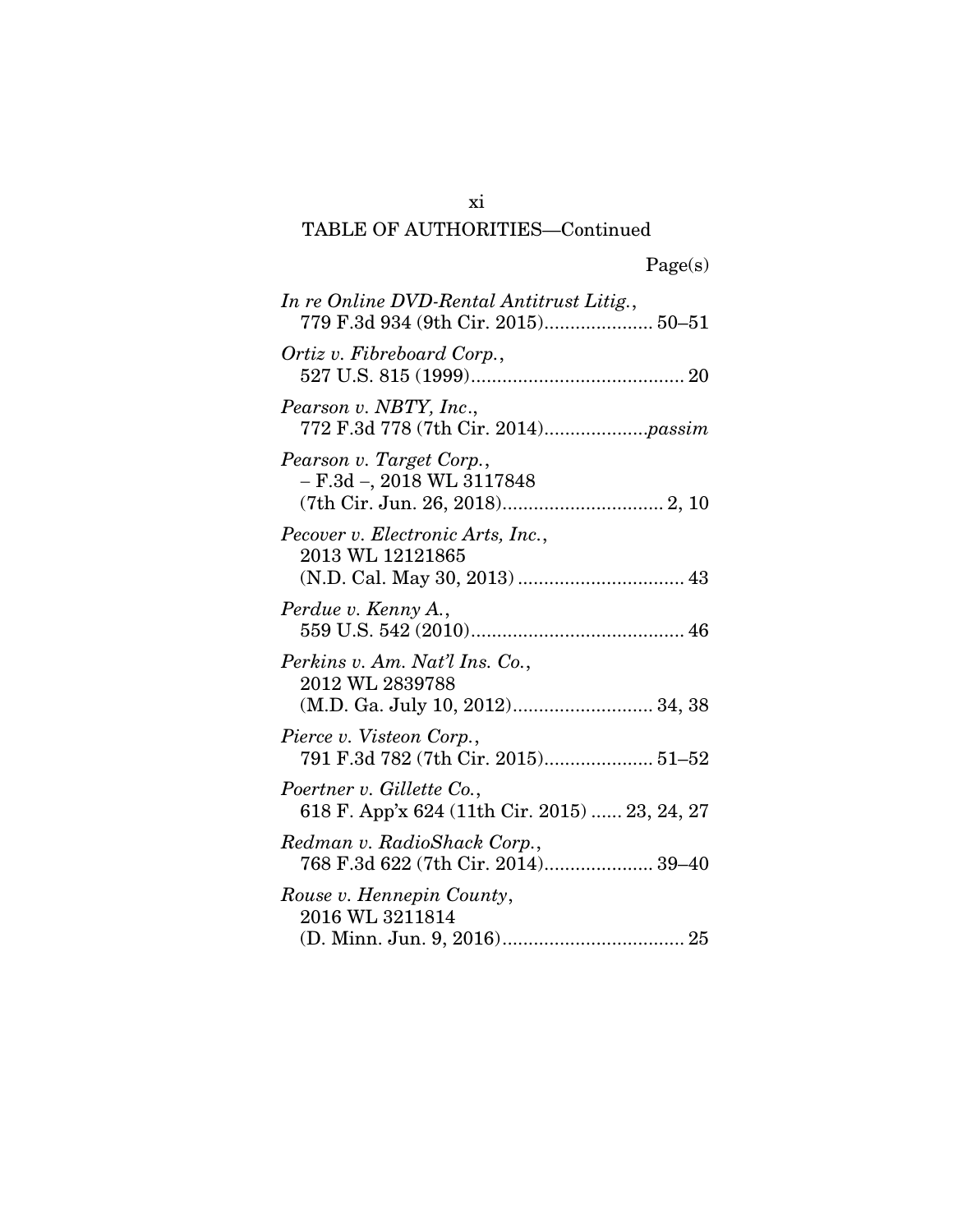# TABLE OF AUTHORITIES—Continued

| In re San Juan Dupont Plaza Hotel<br>Fire Litig.,<br>687 F. Supp. 2d 1 (D.P.R. 2010)  34–35 |
|---------------------------------------------------------------------------------------------|
| SEC v. Bear, Stearns & Co.,<br>626 F. Supp. 2d 402                                          |
| Shady Grove Orthopedic Assocs., P.A.,<br>v. Allstate Ins. Co.,                              |
| Standard Fire Ins. Co. v. Knowles,                                                          |
| In re Subway Footlong Sandwich<br>Mktg. Litig.,                                             |
| Sullivan v. DB Investments,<br>667 F.3d 273 (3d Cir. 2011)  27, 51, 52                      |
| Tyson Foods Inc. v. Bouaphakeo,                                                             |
| United States v. Carter,                                                                    |
| In re Volkswagen "Clean Diesel" Litig.,<br>2016 WL 6248426                                  |
| In re Walgreen Co. Stockholder Litig.,                                                      |
| Wendt v. Fischer,                                                                           |

xii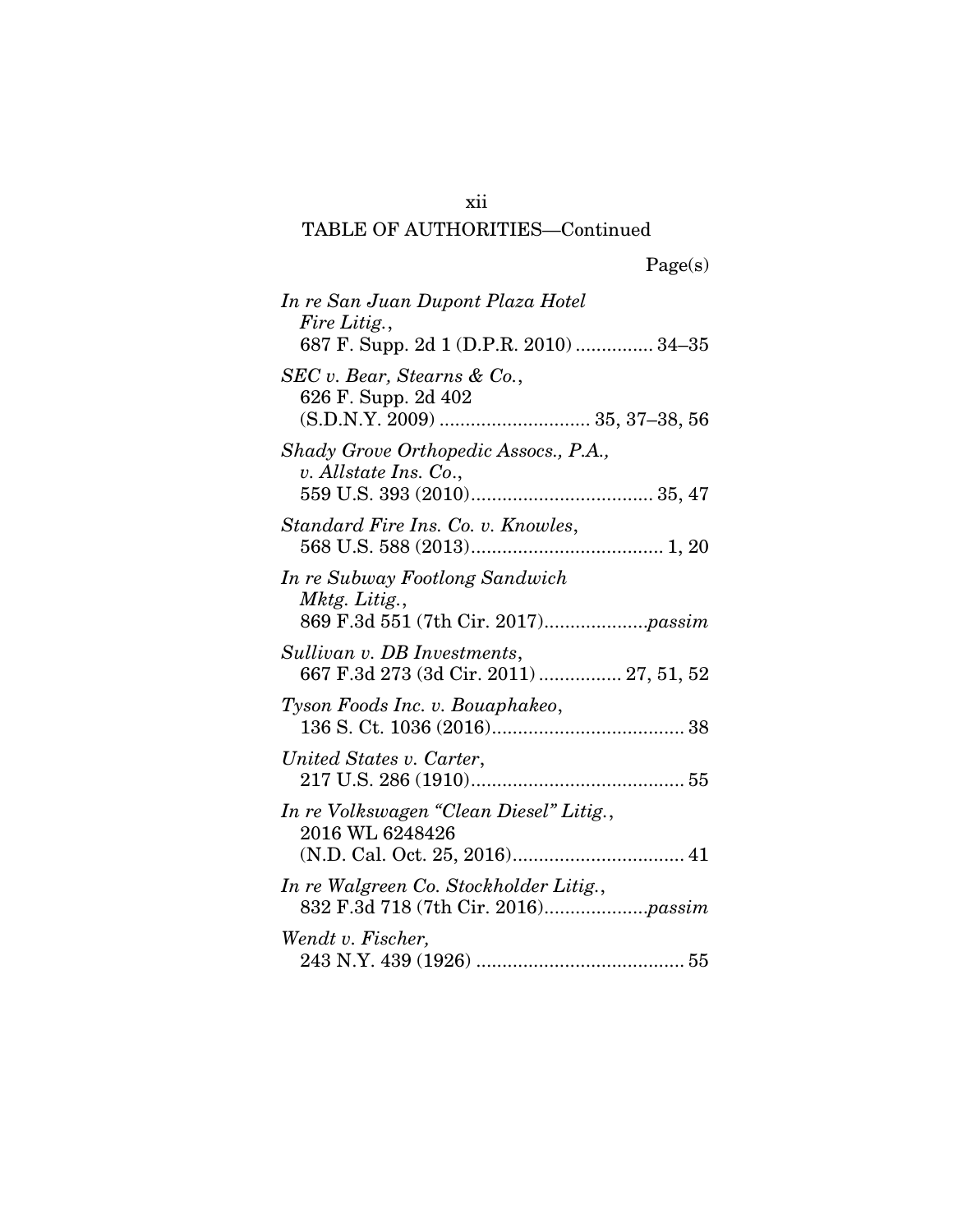# xiii

| Wilson v. EverBank, N.A.,<br>2016 WL 457011           |
|-------------------------------------------------------|
| Wright v. United States,                              |
| Ye v. Sephora USA, Inc.,                              |
| Young v. United States ex rel. Vuitton<br>et Fils SA, |
| CONSTITUTIONAL                                        |
|                                                       |
| <b>STATUTES</b>                                       |
|                                                       |
|                                                       |
|                                                       |
|                                                       |
|                                                       |
|                                                       |
| <b>RULES</b>                                          |
|                                                       |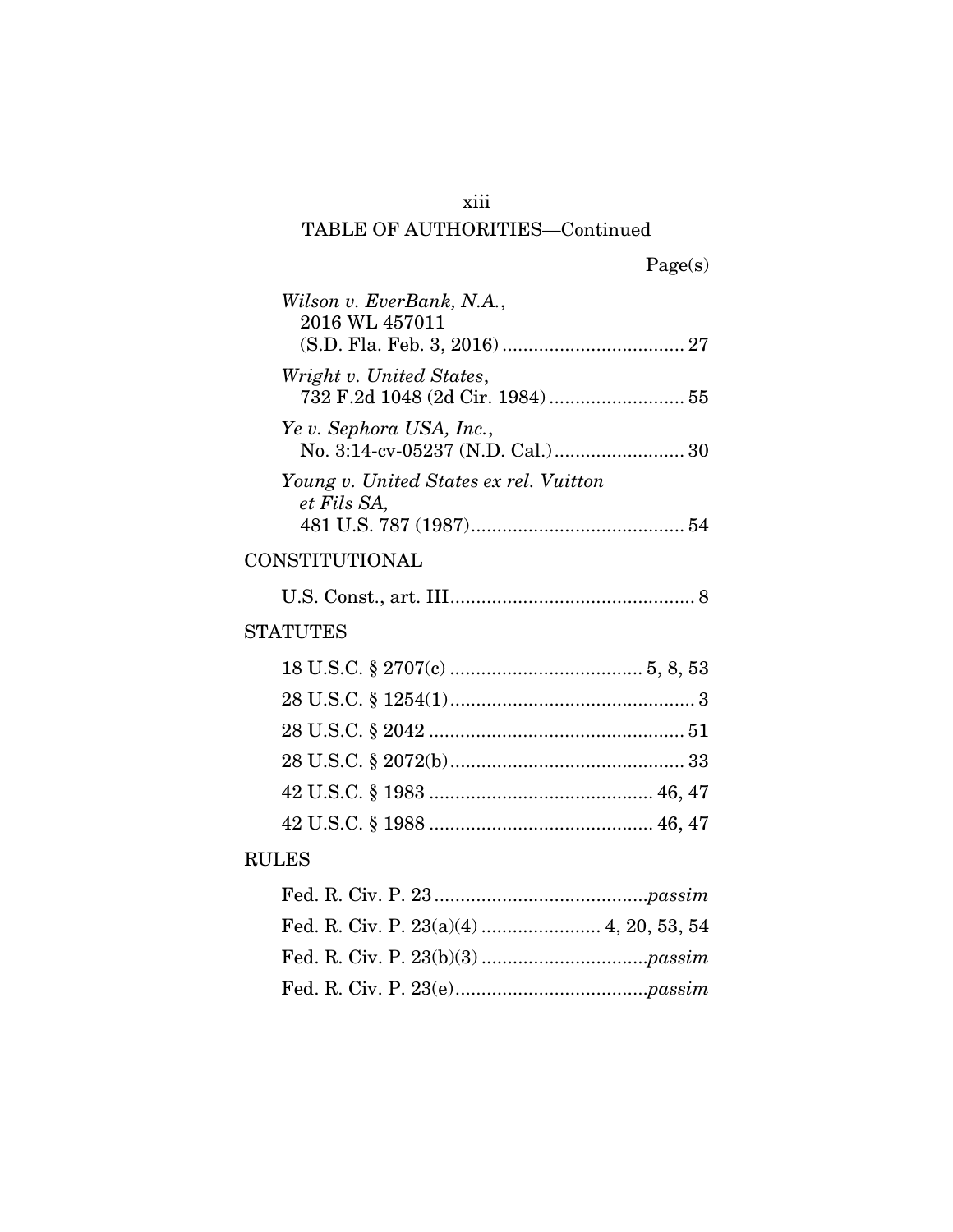### xiv

# TABLE OF AUTHORITIES—Continued

|  | Page(s) |
|--|---------|
|  |         |

### OTHER AUTHORITIES

| American Law Institute, <i>Principles of the</i><br>Law of Aggregate Litigation (2010)                                      |
|-----------------------------------------------------------------------------------------------------------------------------|
| American Law Institute, Restatement                                                                                         |
| Beisner, John, et al., Cy Pres: A Not So<br>Charitable Contribution to Class Action                                         |
| Brickman, Lester, Lawyer Barons (2011) 24                                                                                   |
| Chasin, Chris J., Modernizing Class Action<br>Cy Pres Through Democratic Inputs, 163<br>U. Penn. L. Rev. 1463 (2015) 29, 56 |
| Cooper, Perry, Charity Loses \$700K Award<br>After Complaining About Gift Cards                                             |
| Editorial Board, The Anthem Class-Action                                                                                    |
| Erichson, Howard M., Aggregation as<br>Disempowerment: Red Flags in Class<br>Action Settlements, 92 Notre Dame L.           |
| Estes, Andrea, Critics hit law firms' bills<br>after class-action lawsuits, Bost. Globe                                     |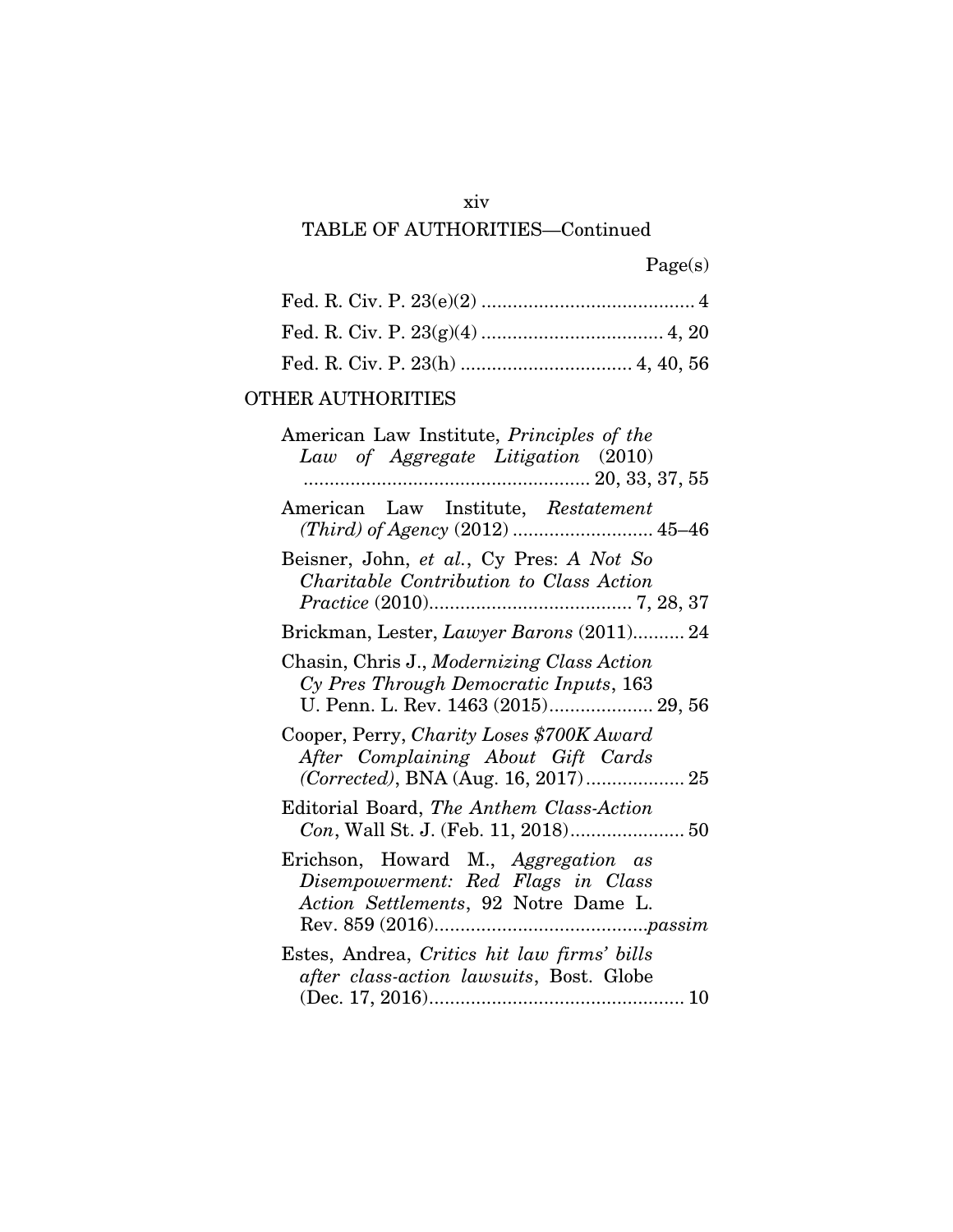| Fisch, Jill E., et al., Confronting the Pepper-<br>corn Settlement in Merger Litigation: An<br>Empirical Analysis and a Proposal for<br>Reform, 93 Tex. L. Rev. 557 (2015)  24 |
|--------------------------------------------------------------------------------------------------------------------------------------------------------------------------------|
| Fisher, Daniel, Banner Ads Are A Joke In<br>The Real World, But Not In Class-Action                                                                                            |
| Fisher, Daniel, Odds Of A Payoff In<br>Consumer Class Action? Less Than A<br><i>Straight Flush, Forbes (May 8, 2014) 26–27</i>                                                 |
| Florida Bar Foundation tweet (Jun. 8, 2018),<br>archived at http://archive.li/h0YaV 29                                                                                         |
| Frank, Ted, Settlement Insurance Shows<br>Need for Court Skepticism in Class<br>Actions, OpenMarket blog (Aug. 31,<br>. 26                                                     |
| Frank, Ted, Fraley v. Facebook update,                                                                                                                                         |
| Frankel, Alison, A Smoking Gun in Debate<br>over Consumer Class Actions?, Reuters                                                                                              |
| Frankel, Alison, By Restricting Charity<br>Deals, Appeals Courts Improve Class<br>Actions, Reuters (Jan. 12, 2015) 43, 52                                                      |
| Gershman, Jacob, Value of Beck's Beer<br>Settlement a Case Study in Class Action<br>Math, Wall St. J. (Oct. 22, 2015) 27                                                       |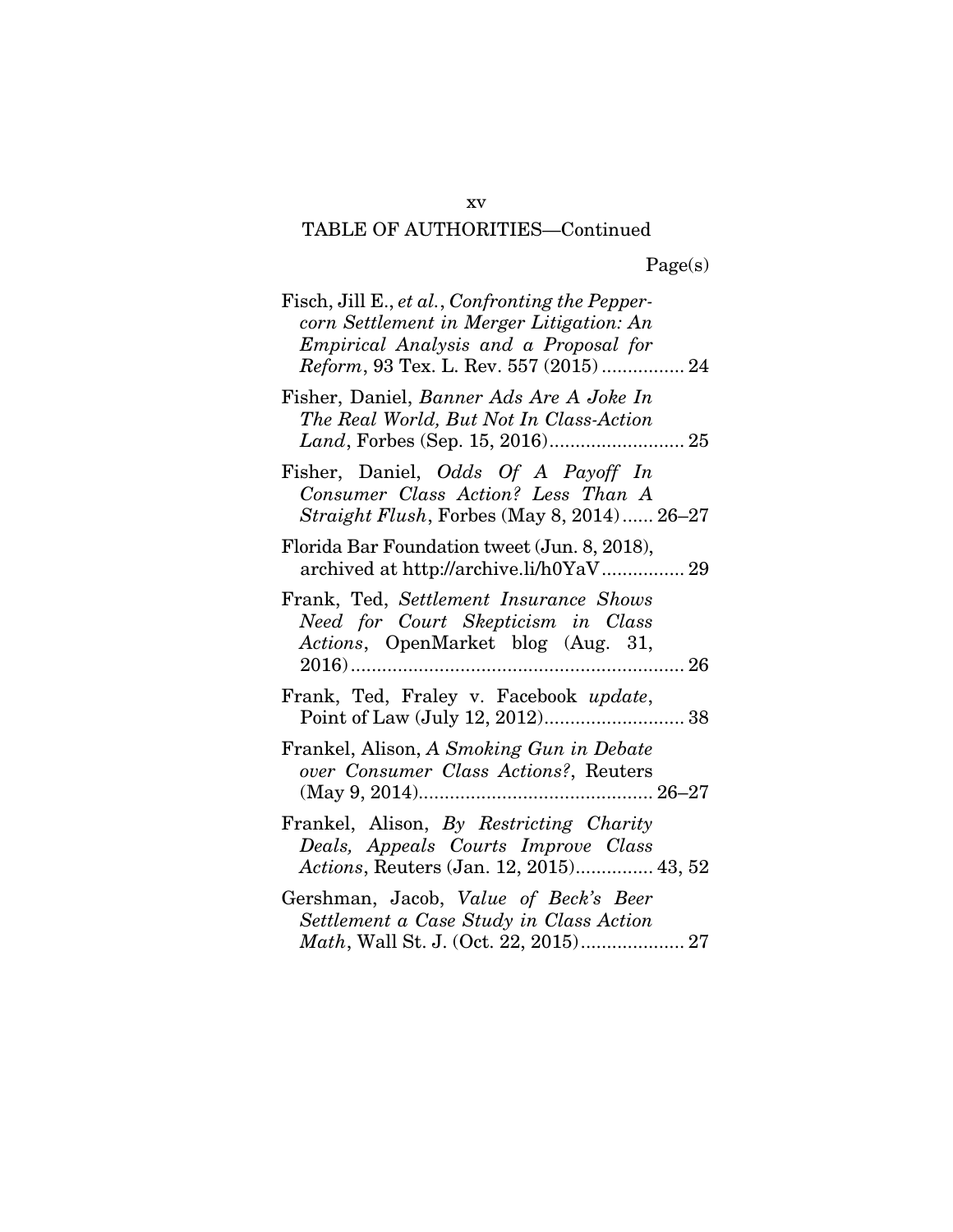### xvi

| Gold, Russell M., Compensation's Role in<br>Deterrence, 91 Notre Dame L. Rev. 1997                                                                     |
|--------------------------------------------------------------------------------------------------------------------------------------------------------|
| Gorsuch, Neil M. & Paul B. Matey,<br><b>Settlements in Securities Fraud Actions:</b><br><i>Improving Investor Protection</i> (2005) 25–26              |
| Hannan, Caleb, This Lawyer Is Making It<br>Less Profitable to Sue When Companies<br>Merge, Bloomberg Businessweek (Aug. 2,                             |
| Hantler, Steven B. & Robert E. Norton,<br>Coupon Settlements: The Emperor's<br>Clothes of Class Actions, 18 Geo. J. Legal                              |
| Hechinger, John, and Rebecca Buckman,<br>The Golden Touch of Stanford's<br>President, Wall St. J. (Feb. 25, 2007) 32-33                                |
| If/When/How Events (May 16, 2018),<br>archived at http://archive.is/8VJ82 29                                                                           |
| Internet Engineering Task Force, Hyper-<br>text Transfer Protocol HTTP/1.0, RFC                                                                        |
| Krueger, George & Judd Serotta, Our<br>Class-Action System Is Unconstitutional,                                                                        |
| Lavie, Shay, Reverse Sampling: Holding<br>Lotteries to Allocate the Proceeds of<br>Small-Claims Class Actions, 79 Geo.<br>Wash. L. Rev. 1065 (2011) 44 |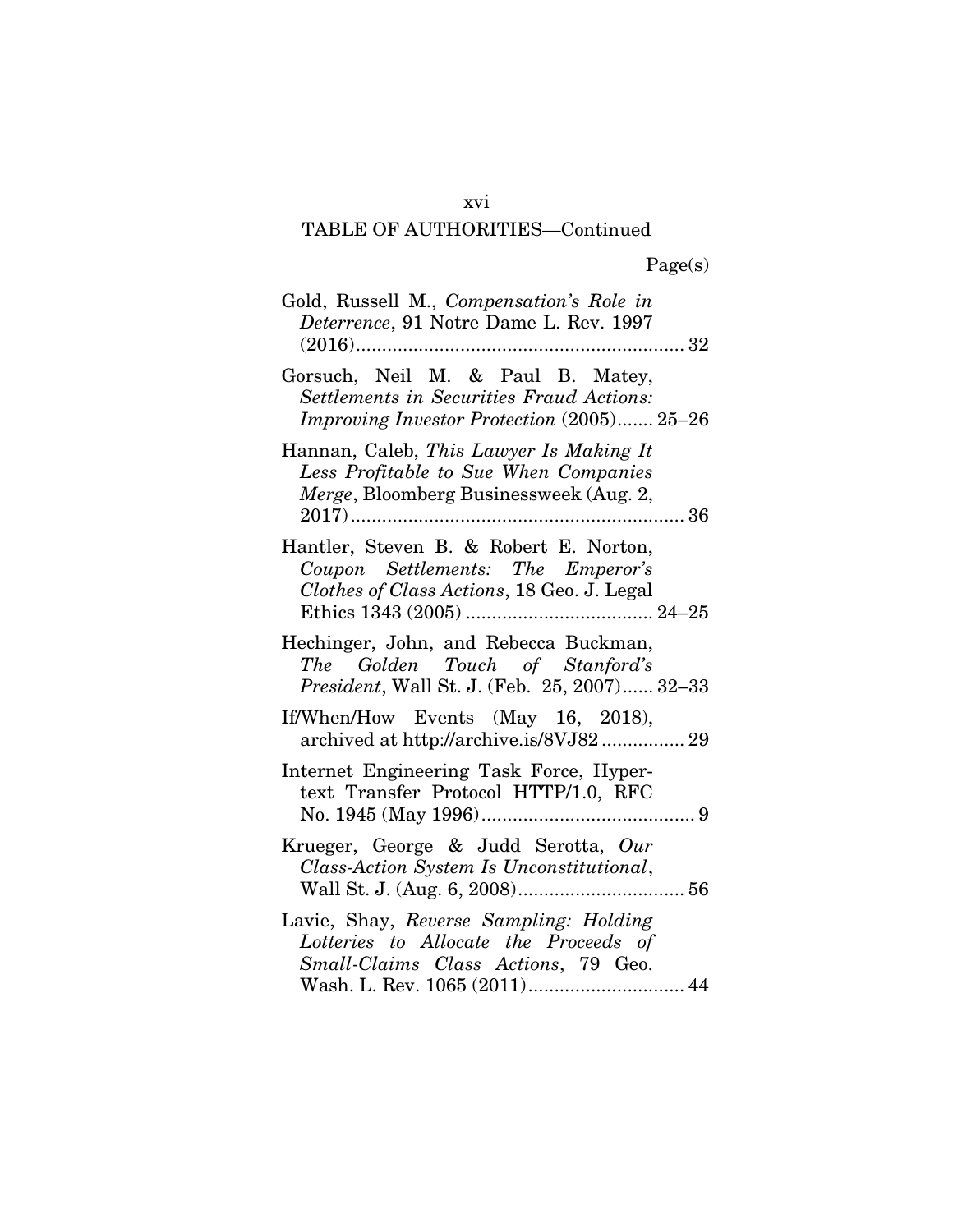## xvii

| Liptak, Adam, Doling Out Other People's<br>Money, N.Y. Times (Nov. 26, 2007) 37, 56                                                                                     |
|-------------------------------------------------------------------------------------------------------------------------------------------------------------------------|
| MacLean, Pamela A., Competing for Left-<br>overs, California Lawyer (Sep. 2, 2011)  34                                                                                  |
| Mayer Brown LLP, Do Class Actions Bene-<br>fit Class Members? An Empirical Analy-<br>sis of Class Actions (Dec. 11, 2013)  26                                           |
| Parloff, Roger, Google and Facebook's New<br><i>Tactic in the Tech Wars</i> , Fortune (July                                                                             |
| Parloff, Roger, Should Plaintiffs Lawyers<br>Get 94% of A Class Action Settlement?,                                                                                     |
| Redish, Martin H., et al., Cy Pres Relief and<br>the Pathologies of the Modern Class<br>Action: A Normative and Empirical<br>Analysis, 62 Fla. L. Rev. 617 (2010)passim |
| Roberts, Ashley, Law School Gets \$5.1<br>Million to Fund New Center, GW Hatchet                                                                                        |
| Rodriguez, Natalie, Era of Mammoth Cases<br>Tests Remedy of Last Resort, Law360                                                                                         |
| Sachdev, Ameet, Charities Reaping Law-<br>suit Dividends, Chi. Tribune (Sep. 9,<br>34                                                                                   |
| Sale, Hillary A., Judges Who Settle, 89<br>Wash. U. L. Rev. 377 (2011) 49                                                                                               |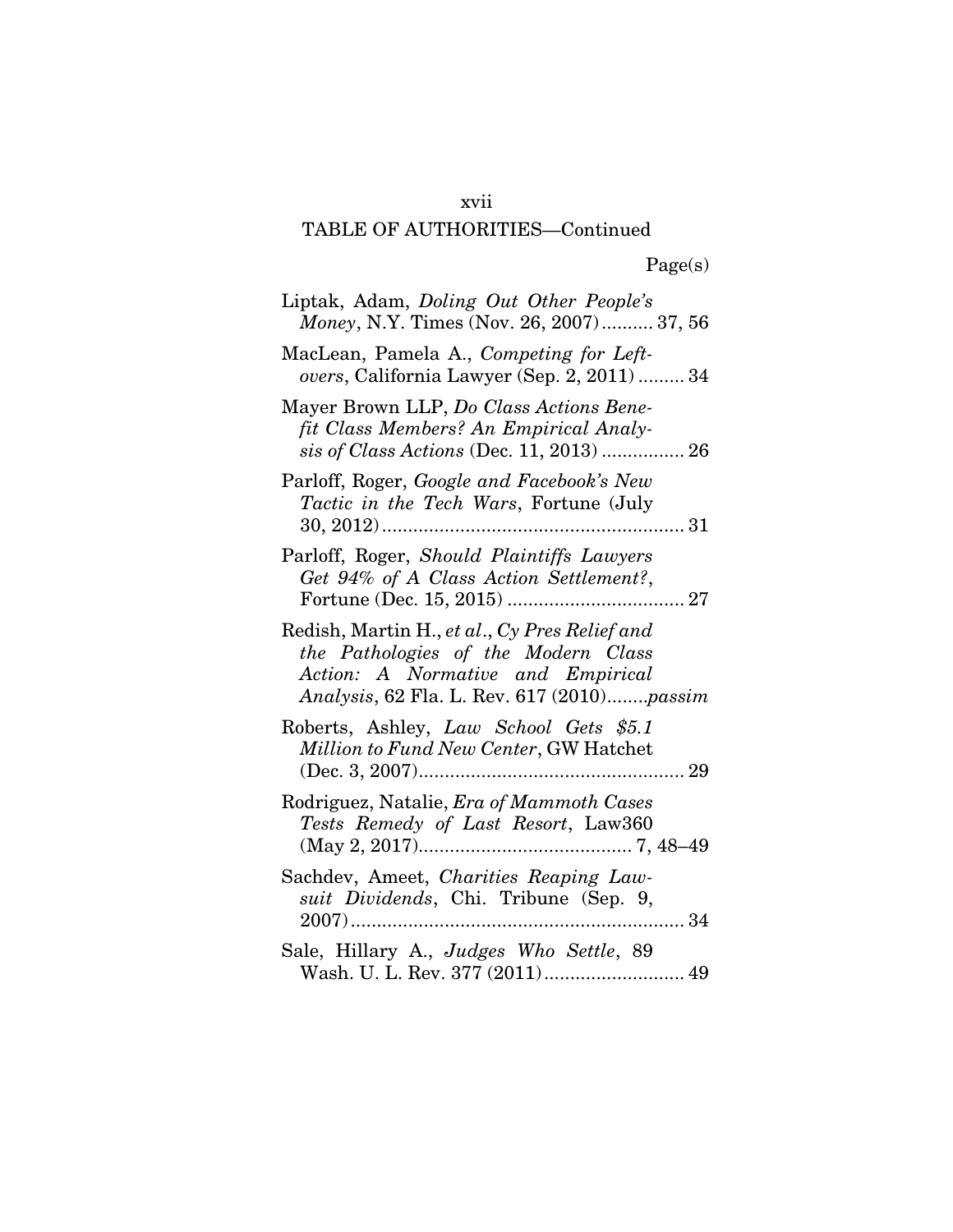# xviii

# TABLE OF AUTHORITIES—Continued

Page(s)

| Sheley, Erin L. & Theodore H. Frank,<br>Prospective Injunctive Relief and Class<br>Settlements, 39 Harv. J. L. & Pub. Pol'y |
|-----------------------------------------------------------------------------------------------------------------------------|
| Tharin, James & Brian Blockovich, Cou-<br>pons and the Class Action Fairness Act,                                           |
| Toobin, Jeffrey, <i>The Solace of Oblivion</i> , The<br>New Yorker (Sep. 29, 2014) 32                                       |
| Vogel, Kenneth P., Google Critic Ousted<br>From Think Tank Funded by the Tech                                               |
| Yospe, Sam, <i>Note</i> , Cy <i>Pres Distributions in</i><br>Class Action Settlements, 2009 Colum.                          |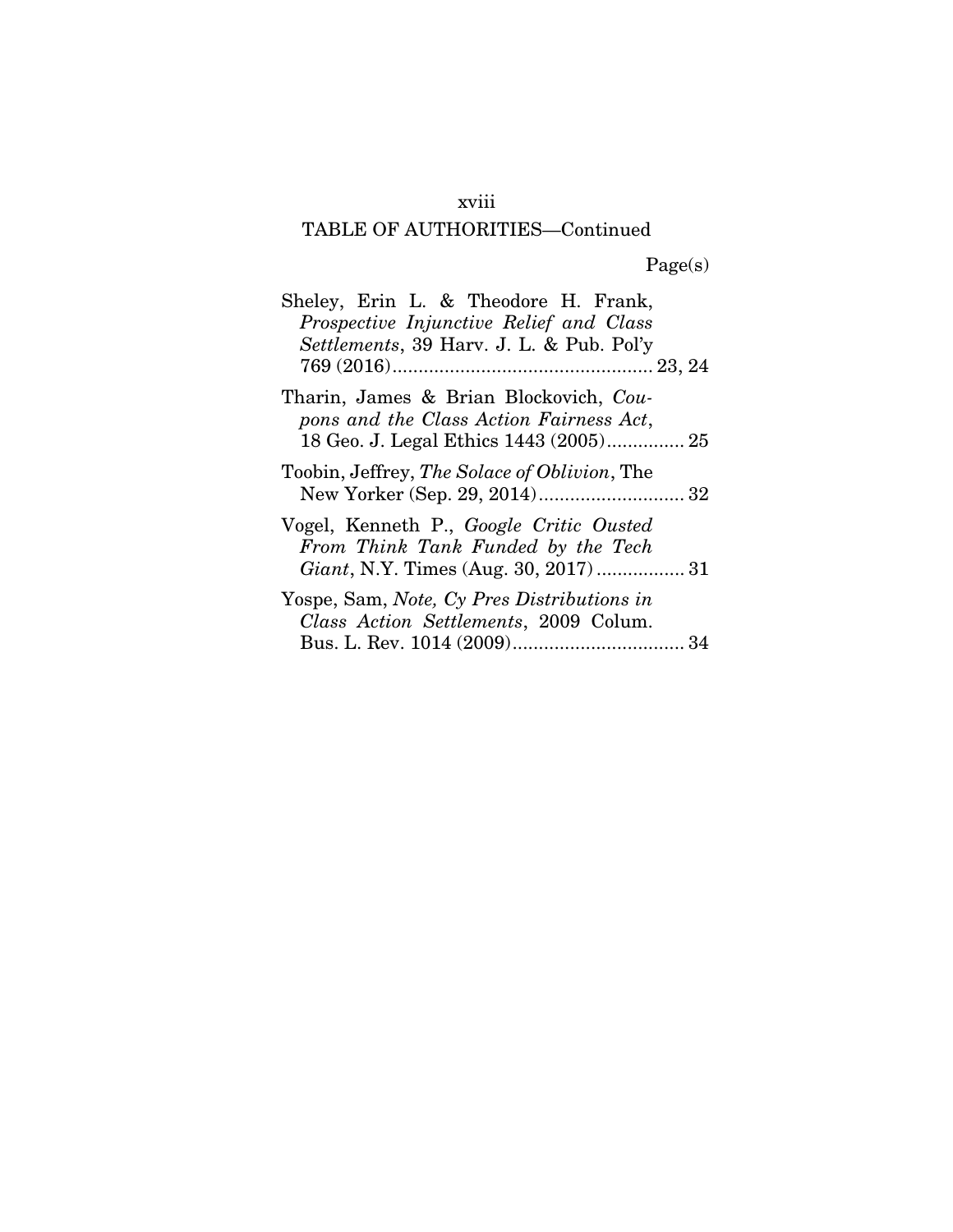#### INTRODUCTION

Petitioners, as class members, challenge an \$8.5 million class settlement negotiated between class counsel and the defendant that pays the class no money, but instead directs millions to class counsel and funnels the remainder to third parties, including class counsel's *alma maters* and nonprofits to which the defendant already contributes. This is a clear abuse and must be curtailed.

This Court has long recognized that Rule 23(b)(3) opt-out class actions are an "adventuresome" innovation fraught with potential conflicts. *E.g.*, *Amchem Prods., Inc. v. Windsor*, 521 U.S. 591, 614, 625–26 (1997). Rule 23 must be "applied with the interests of absent class members in close view." *Id.* at 629. The Court has consistently rejected the use of procedural tactics by plaintiffs or defendants to game class actions. *E.g., China Agritech, Inc. v. Resh*, 138 S. Ct. 1800 (2018); *Microsoft Corp. v. Baker*, 137 S. Ct. 1702 (2017); *Campbell-Ewald Co. v. Gomez*, 136 S. Ct. 663 (2016); *Standard Fire Ins. Co. v. Knowles*, 568 U.S. 588 (2013).

Because of conflicts of interest inherent in the class-action process—especially with regard to settlements—careful judicial scrutiny is necessary lest class counsel and the defendant bargain away the rights of the class members on terms that minimize payoff by the defendant, maximize benefit to class counsel, and leave injured class members out in the cold. Yet the Ninth Circuit below took the opposite approach, declaring that close scrutiny of the terms of a *cy pres* settlement would be "an intrusion into the private parties' negotiations" and therefore "improper and disruptive to the settlement process." Pet. App. 15.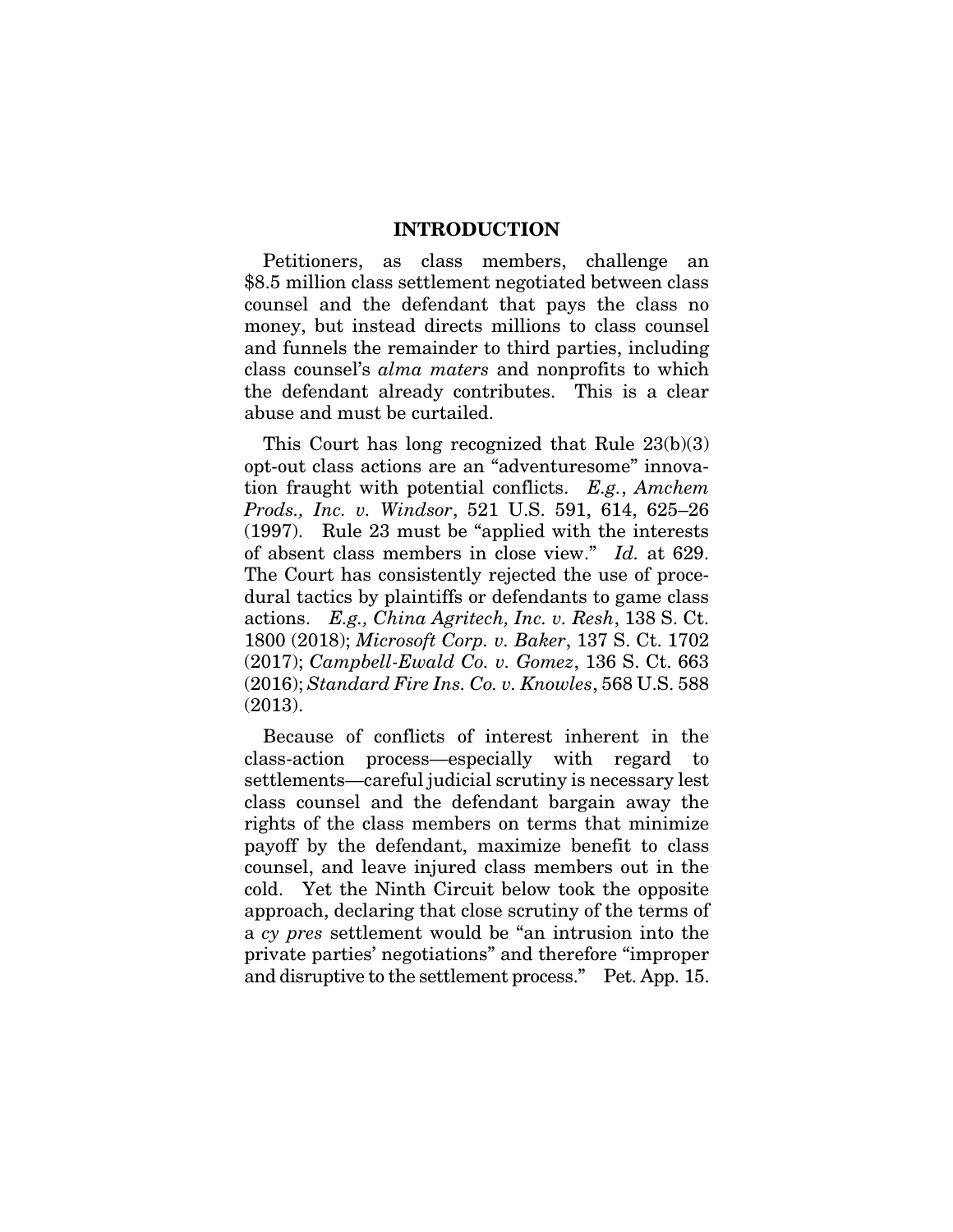The majority of class actions that survive motions to dismiss are resolved by settlement. As one court has noted, "Inequitable settlements are an unfortunate recurring bug in our system of class litigation." *Pearson v. Target Corp.*,  $-$  F.3d  $-$ , 2018 WL 3117848, at \*1 (7th Cir. Jun. 26, 2018) (Wood, C.J.) ("*Pearson II*"). In the absence of legal rules providing proper incentives, the negotiating parties' preferences readily achieved even in the absence of explicit collusion—are to structure a settlement that maximizes the class attorneys' share of the settlement value of the case while minimizing cost to the defendant, all at the expense of absent class members. *In re Dry Max Pampers Litig.*, 724 F.3d 713, 717–18 (6th Cir. 2013) (Kethledge, J.); *see generally* Howard M. Erichson, *Aggregation as Disempowerment: Red Flags in Class Action Settlements*, 92 Notre Dame L. Rev. 859, 874–903 (2016) ("Erichson"). Parties structure settlements to hide the economic reality, create the appearance of a larger recovery, and thus support a larger claim for attorneys' fees. This case involves one of the most notorious devices used to create the "illusion of compensation," so-called *cy pres* recovery. Martin H. Redish *et al*., *Cy Pres Relief and the Pathologies of the Modern Class Action: A Normative and Empirical Analysis*, 62 Fla. L. Rev. 617 (2010) ("Redish").

The Ninth Circuit treated the *cy pres* arrangement here as equivalent to a class settlement paying \$8.5 million to class members. In fact they got zero. All the money went to class counsel and to favored nonprofit organizations affiliated with class counsel and the defendant. It is not fair or reasonable under Rule 23(e) for class attorneys to arrogate millions for themselves and nothing for their clients. In ratifying the district court's approval of this settlement, the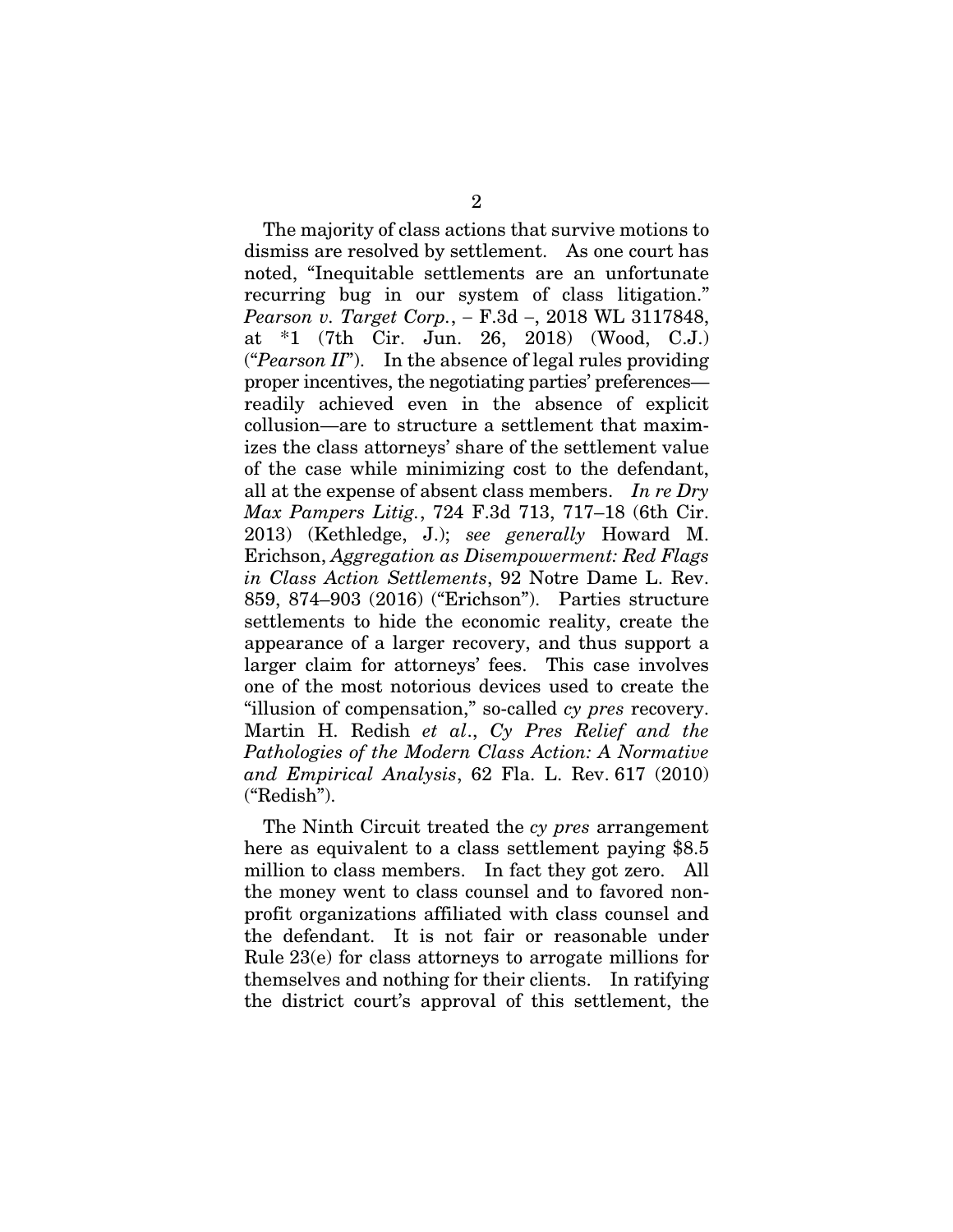Ninth Circuit adopted several holdings that create perverse incentives that encourage both gamesmanship at the expense of absent class members and meritless class actions designed to benefit only attorneys. If this Court affirms the Ninth Circuit's approach, *cy pres* settlements like this one, previously substantially deterred by other appellate courts' refusal to endorse them, will become dramatically more common, even supplanting settlements that currently directly pay class members tens of millions of dollars. The Court should reverse the judgment below, thereby making clear that class counsel has a fiduciary duty to class members, and that Rule 23(e) requires courts to align the interests of class counsel with the interests of their clients.

#### OPINIONS BELOW

The Ninth Circuit's opinion is reported at 869 F.3d 737 and reproduced at Petition for Writ of Certiorari Appendix at Pet. App. 1. Of the two opinions of the District Court for the Northern District of California, one is reported at 87 F. Supp. 3d 1122 and the other is unreported; they are reproduced at Pet. App. 31 and Pet. App. 62 respectively.

#### JURISDICTION

The judgment of the court of appeals was entered on August 22, 2017. A timely petition for rehearing *en banc* was denied on October 5, 2017. Pet. App. 67. Petitioners timely filed their petition for writ of certiorari with this Court on January 3, 2018, which was granted April 30, 2018. This Court has jurisdiction under 28 U.S.C. § 1254(1). As class members who objected to the settlement, Petitioners have standing to appeal the final judgment. *Devlin v. Scardelletti*, 536 U.S. 1 (2002).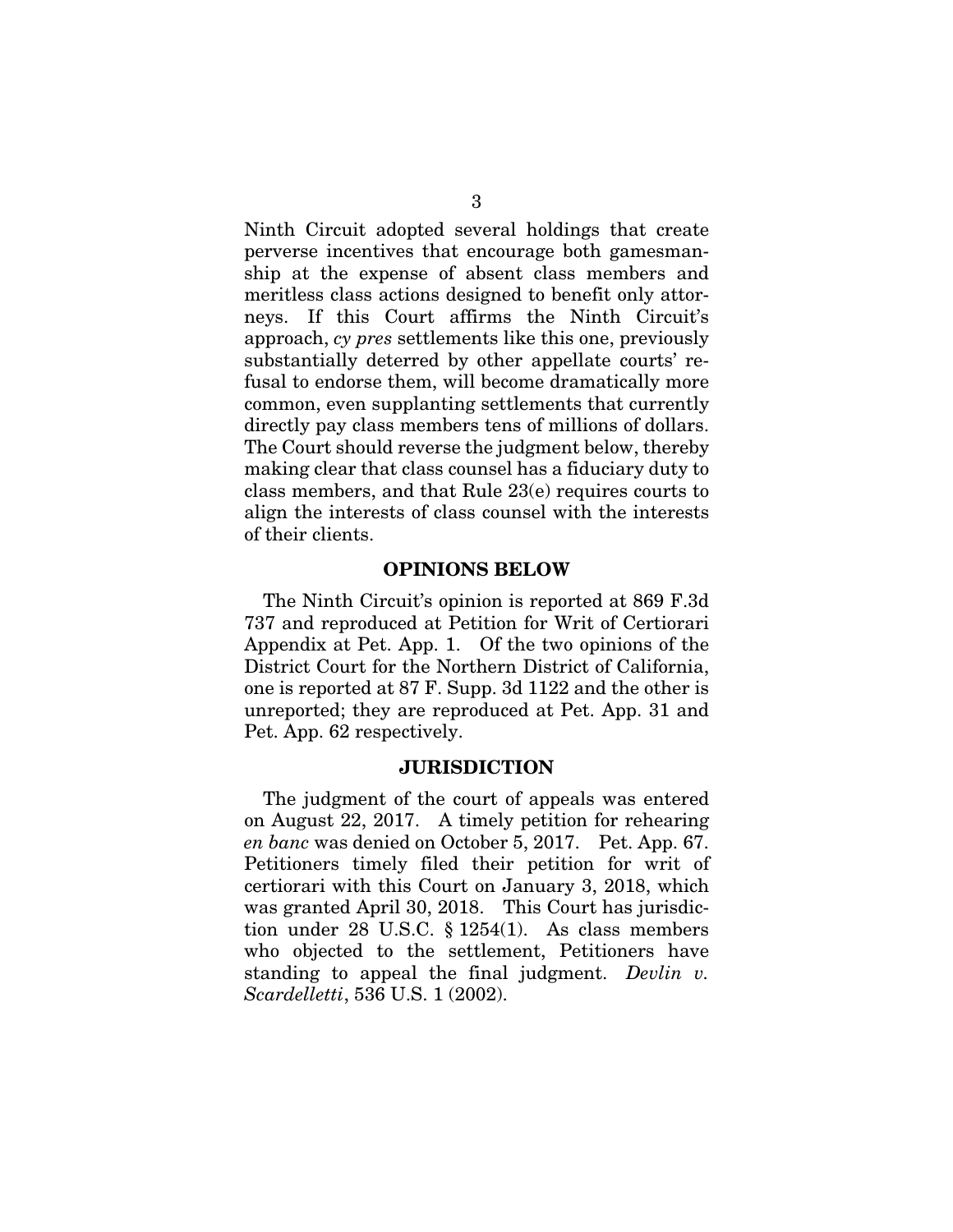### RULES AND STATUTE INVOLVED

Federal Rule of Civil Procedure 23(a)(4) provides that one or more members of a class may sue as representative parties on behalf of all members only if, *inter alia*,

the representative parties will fairly and adequately protect the interests of the class.

Rule 23(b)(3) provides that a class action may be maintained if, *inter alia*,

the court finds that the questions of law or fact common to class members predominate over any questions affecting only individual members, and that a class action is superior to other available methods for fairly and efficiently adjudicating the controversy.

Rule  $23(e)(2)$  provides, with respect to a proposed settlement of a class action:

If the proposal would bind class members, the court may approve it only after a hearing and on finding that it is fair, reasonable, and adequate.

Rule  $23(g)(4)$  provides:

Class counsel must fairly and adequately represent the interests of the class.

Rule 23(h) provides:

In a certified class action, the court may award reasonable attorney's fees and nontaxable costs that are authorized by law or by the parties' agreement.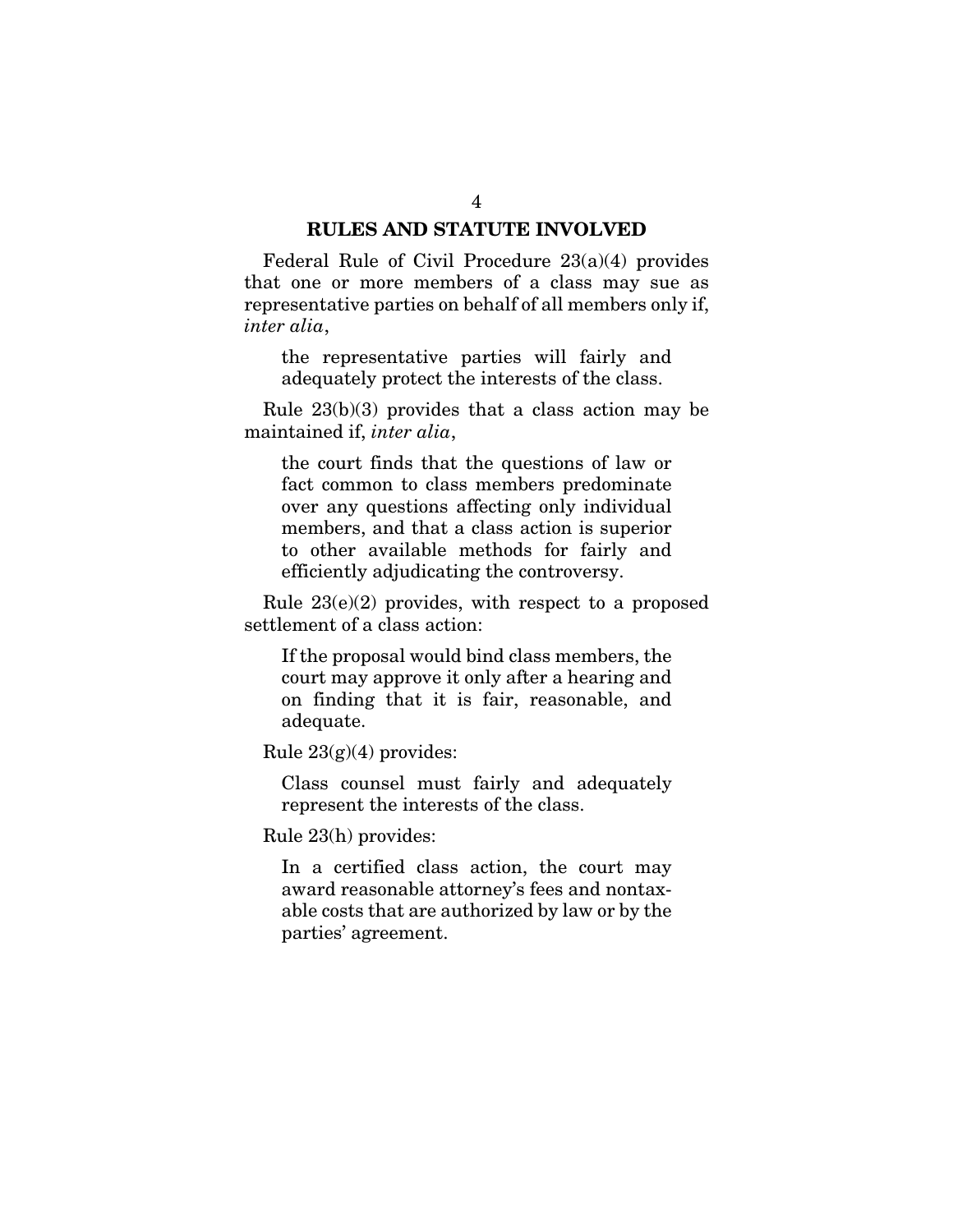Under 18 U.S.C. § 2707(c):

The court may assess as damages in a civil action under this section the sum of the actual damages suffered by the plaintiff and any profits made by the violator as a result of the violation, but in no case shall a person entitled to recover receive less than the sum of \$1,000. If the violation is willful or intentional, the court may assess punitive damages. In the case of a successful action to enforce liability under this section, the court may assess the costs of the action, together with reasonable attorney fees determined by the court.

#### STATEMENT OF THE CASE

### A. The *cy pres* doctrine in class-action settlements.

*Cy pres* originated in trust law. Short for the French "*cy près comme possible*," or "as near as possible," it referred to a court's power, typically under statute, "to save testamentary charitable gifts that would otherwise fail." *Klier v. Elf Atochem N. Am., Inc.,* 658 F.3d 468, 473–74 (5th Cir. 2011) (cleaned up); *see generally* Redish at 625. For example, a 19thcentury court applied the doctrine to repurpose a trust created to support the abolition movement to instead provide assistance to poor African-Americans. *Jackson v. Phillips*, 96 Mass. 539 (1867).

The application of the *cy pres* doctrine, or something resembling it, to class-action settlements is a more recent phenomenon. The "most adventuresome" of the 1966 amendments to Federal Rules of Civil Procedure was the addition of Rule 23(b)(3)'s provision for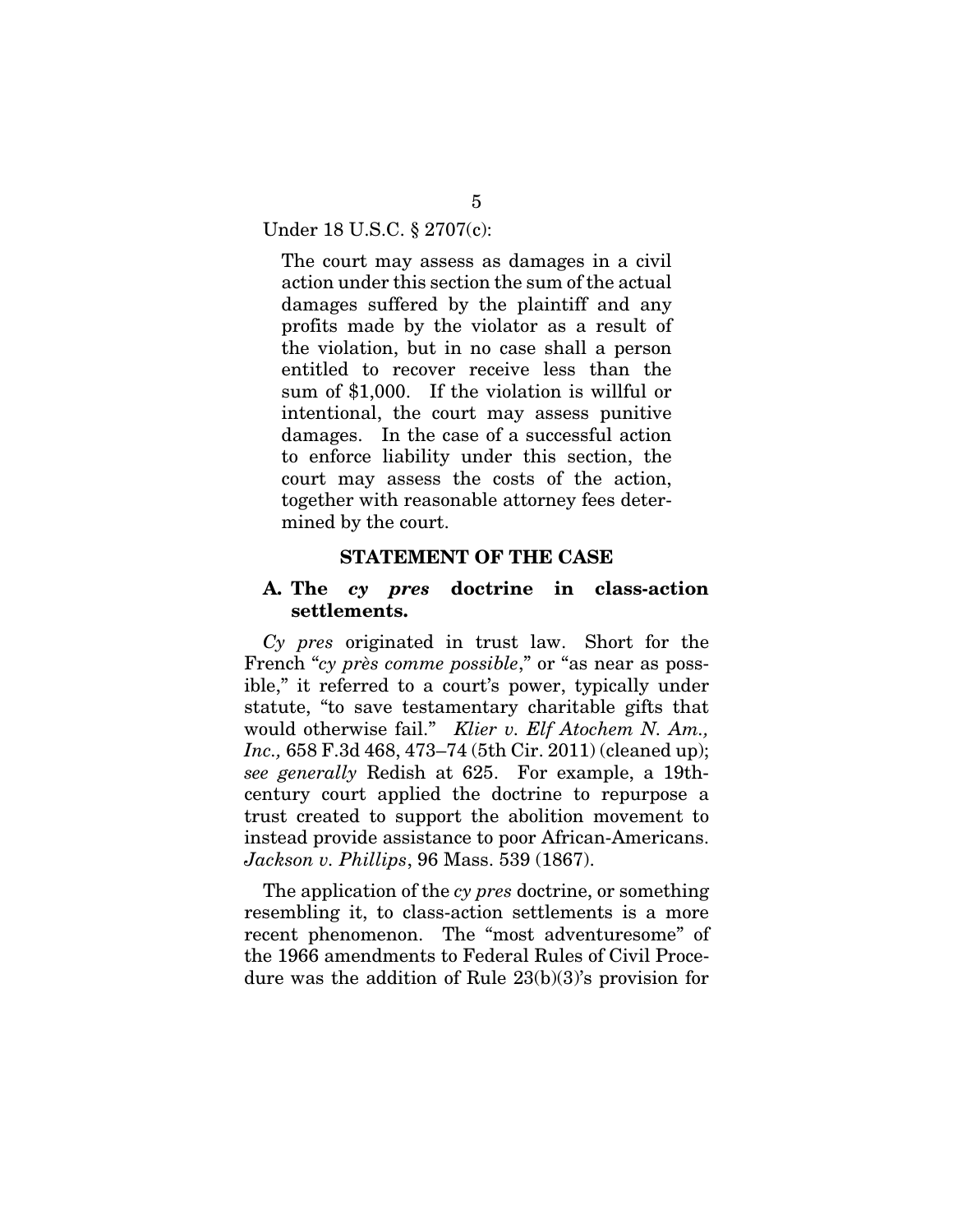"class actions for damages designed to secure judgments binding all class members save those who affirmatively elected to be excluded." *Amchem*, 521 U.S. at 614–15. That provision empowered attorneys, armed with a few representative plaintiffs, to file actions on behalf of large and diffuse classes, aggregating members' paltry claims into litigation well worth an attorney's time. When these suits prevail, usually through settlement, the proceeds typically flow into a fund out of which disbursements to individual class members are made.

It is a unique feature of class actions that, unlike in bilateral civil litigation, funds often remain unclaimed, particularly where class members' claims are small or the claims process is burdensome. "Traditionally, such funds would revert to a defendant often an unpopular result because reversion of the funds undermines the deterrent effect of the suit and leaves the defendant largely with the benefit of his illegal activity." Redish at 631. In the 1970s, a law student comment proposed the *cy pres* doctrine as a solution for this "problem" of unclaimed settlement funds that could achieve the "next best" result to compensation by indirectly compensating absent class members, without undermining the deterrent effect of liability. *Id*. at 631–34.

Around the same time, plaintiffs experimented with the related concept of fluid recovery. Fluid recovery involves "an effort … to approximate the injured class of consumers through the provision of relief to future consumers." *Id.* at 662. But several federal appellate courts rejected fluid recovery as unauthorized by law and constitutionally problematic. *Id.* at 662–63 (citing cases).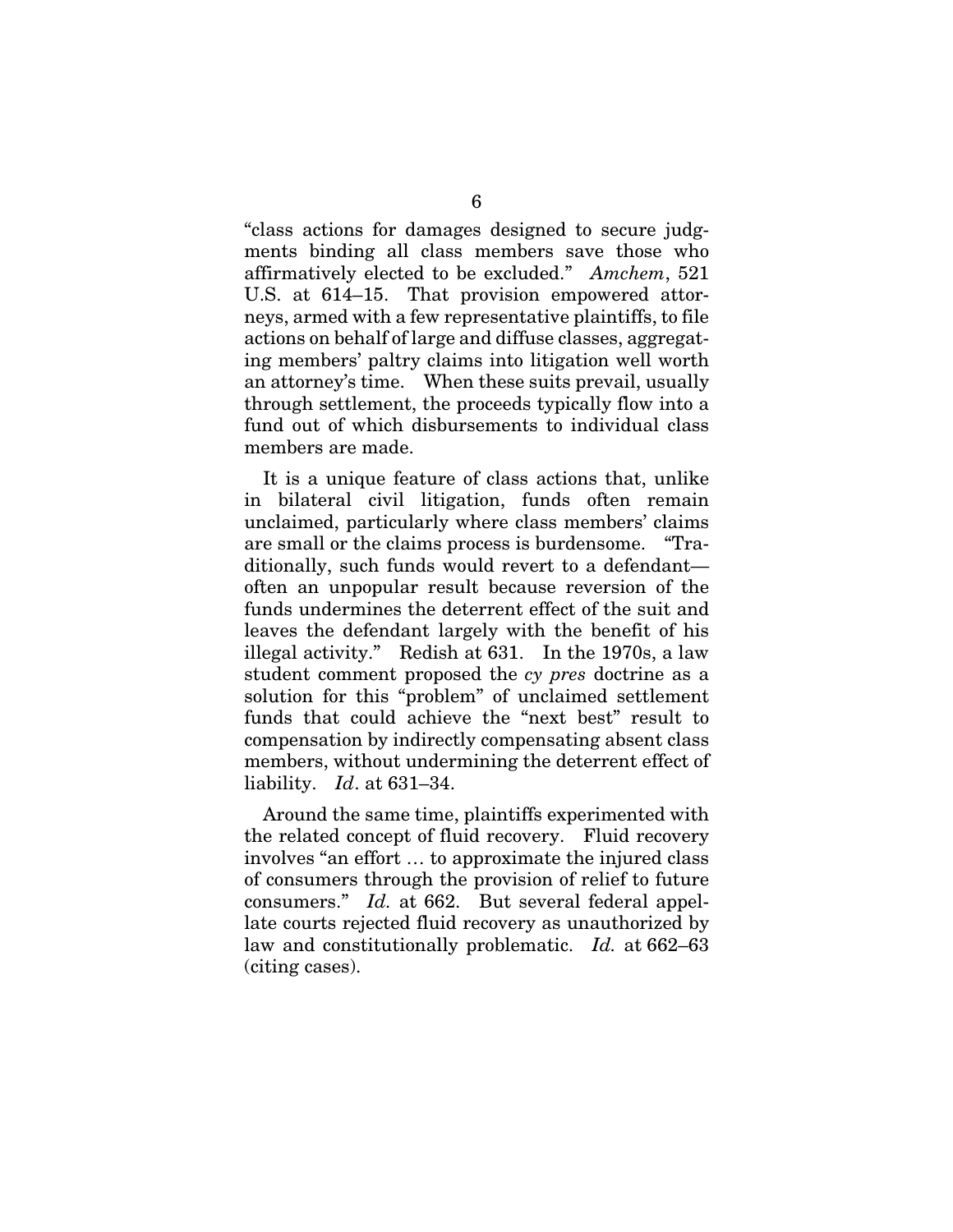With fluid recovery rejected, the use of *cy pres* awards in class actions quickly moved beyond its modest origins to become an integral component of many settlements. In these cases, settlement agreements expressly provide for awards to charities or foundations in addition to, or in place of, funds earmarked for distribution to class members. Redish at 656–57. As critics have documented, these types of *cy pres* awards "create the potential for conflicts of interest by ensuring that class attorneys are able to reap exorbitant fees regardless of whether the absent class members are adequately compensated." John Beisner *et al.*, Cy Pres: *A Not So Charitable Contribution to Class Action Practice* 13 (2010) ("Beisner"). Despite these concerns, the use of *cy pres* awards in class-action settlements has grown quickly since the 1980s, accelerating sharply recently. Redish at 653; Natalie Rodriguez, *Era of Mammoth Cases Tests Remedy of Last Resort*, Law360 (May 2, 2017) ("Rodriguez, *Era*").

### B. Plaintiffs launch a privacy class action against Google.

Google operates the eponymous search engine that internet users query billions of times each day. When a user enters search terms into Google, the service returns a search-results page listing relevant websites. Each results page has a unique address known as a "Uniform Resource Locator," or "URL" that contains the user's search terms. And when a user clicks on a search result, the user's web browser (Chrome, Internet Explorer, etc.) typically transmits a "referral header" containing the URL of the referring search-results page, including the user's search terms, to the destination website. This is not unique to Google; clicking any links on the Web will cause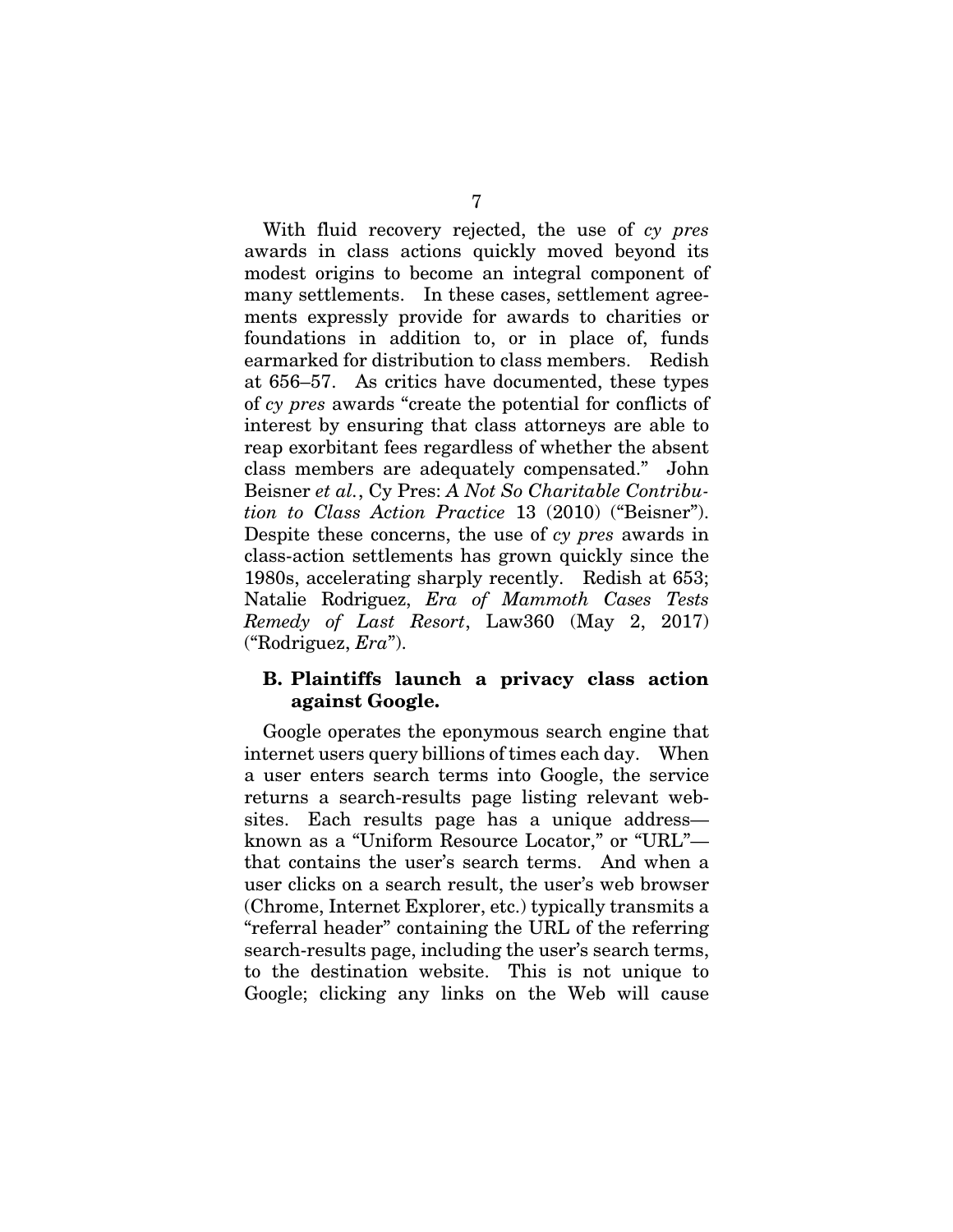referral headers to be sent, unless the user has disabled them. Websites, in turn, use this referral information to inform their editorial decisions and marketing efforts. Joint App. 17.

In October 2010, Paloma Gaos filed a putative class action in the United States District Court for the Northern District of California against Google. She sought damages for the disclosure of her search terms to third-party websites through referral headers sent when she conducted "vanity searches" for her own name and other personal information and then clicked on results links. The complaint alleged claims for fraud, invasion of privacy, breach of contract, breach of the covenant of good faith and fair dealing, breach of implied contract, and unjust enrichment under California law and for violation of the federal Stored Communications Act, which provides for statutory damages of at least \$1,000 per violation and attorneys' fees for a successful action—over \$100 billion across the class. 18 U.S.C.  $\S 2707(c)$ . It sought certification and money damages for a class of United Statesbased Google users. Pet. App. 3–4, 32–33; Joint App. 25, 27.

### C. Class counsel and Google propose an \$8.5 million *cy pres*-only settlement that awards class members nothing.

Some of Gaos's claims were initially dismissed for failure to plead an injury that would support Article III standing. Joint App. 23–31. After Gaos amended her complaint, the parties stipulated to consolidate her action with a similar one filed by Gabriel Priyev for purposes of settlement proceedings and filed a proposed settlement. Pet. App. 34.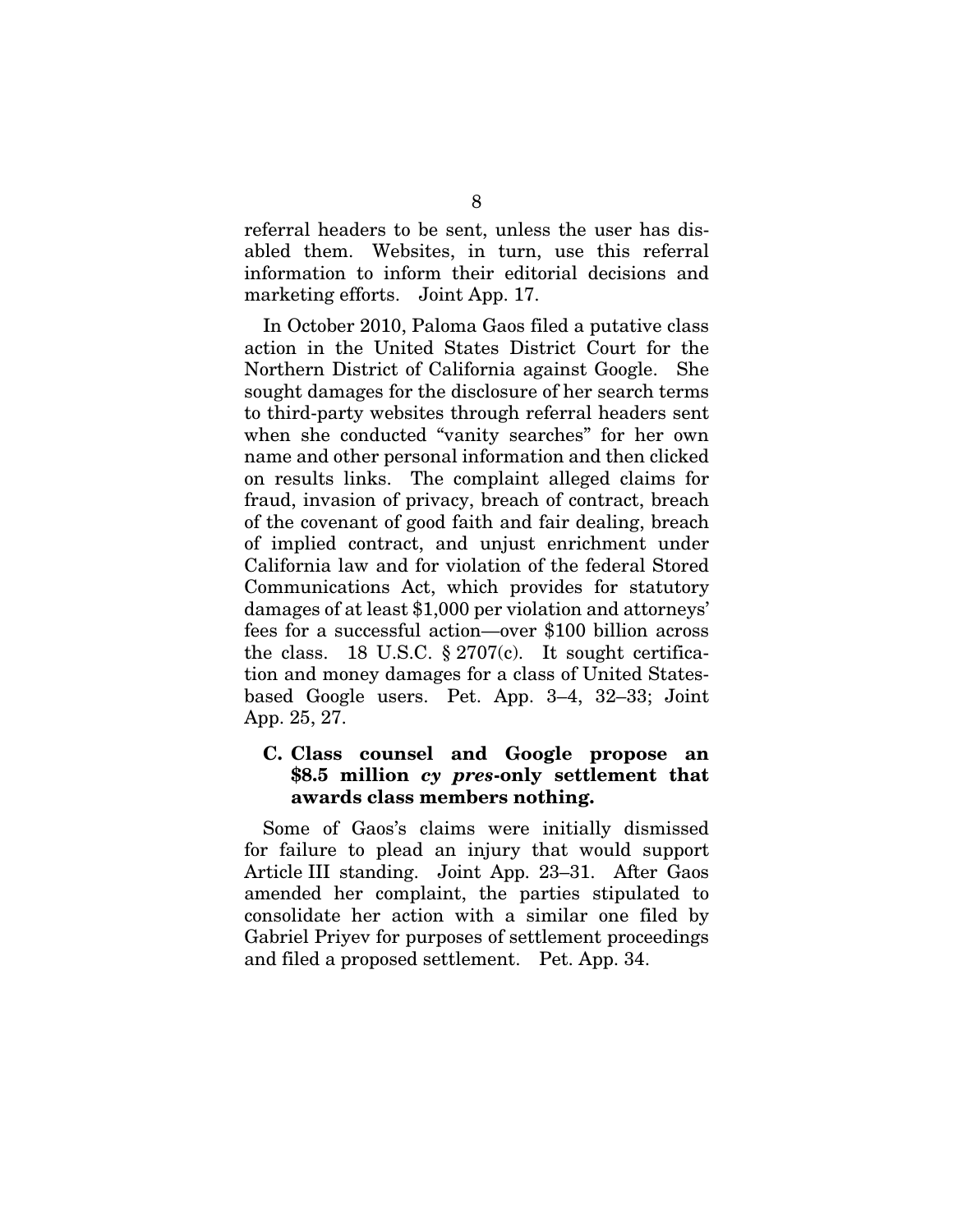Under the settlement, Google would obtain a release of any and all privacy-related claims of the estimated 129 million people who used Google's search engine in the United States between 2006 and the settlement class notice date in 2014. Pet. App. 5. In exchange, the company would pay a total of \$8.5 million into a settlement fund and continue to include in its "Frequently Asked Questions" webpages an explanation of referral headers, a known feature of the Web since at least 1996, two years before Google's founding.<sup>1</sup> Pet. App. 5, 82. The settlement specifically provided that Google "will not be required or requested to make any changes to … the practices or functionality of Google Search" or other services. Pet. App. 82.

Class counsel and Google agreed that attorneys' fees would be drawn out of the settlement fund. Pet. App. 92. Ultimately, class counsel sought, and was awarded in full, \$2.125 million in fees, equal to 25 percent of the settlement fund and more than double counsel's asserted lodestar. Pet. App. 54–57. Class counsel made no claim that the minimal injunctive relief entitled them to fees, and acknowledged that Google had already changed its practices long before the settlement and those changes had no known connection to the litigation. Dkt. 66 at 2–4; Joint App. 42.

The settlement was less generous to class members. Other than "incentive awards" of a few thousand apiece to the named plaintiffs, class members would receive no compensation at all. Pet. App. 83. Instead, their money would be disbursed to organizations that

<sup>1</sup> *See* Internet Engineering Task Force, Hypertext Transfer Protocol HTTP/1.0, RFC No. 1945 (May 1996), https://tools.ietf. org/html/rfc1945#section-10.13.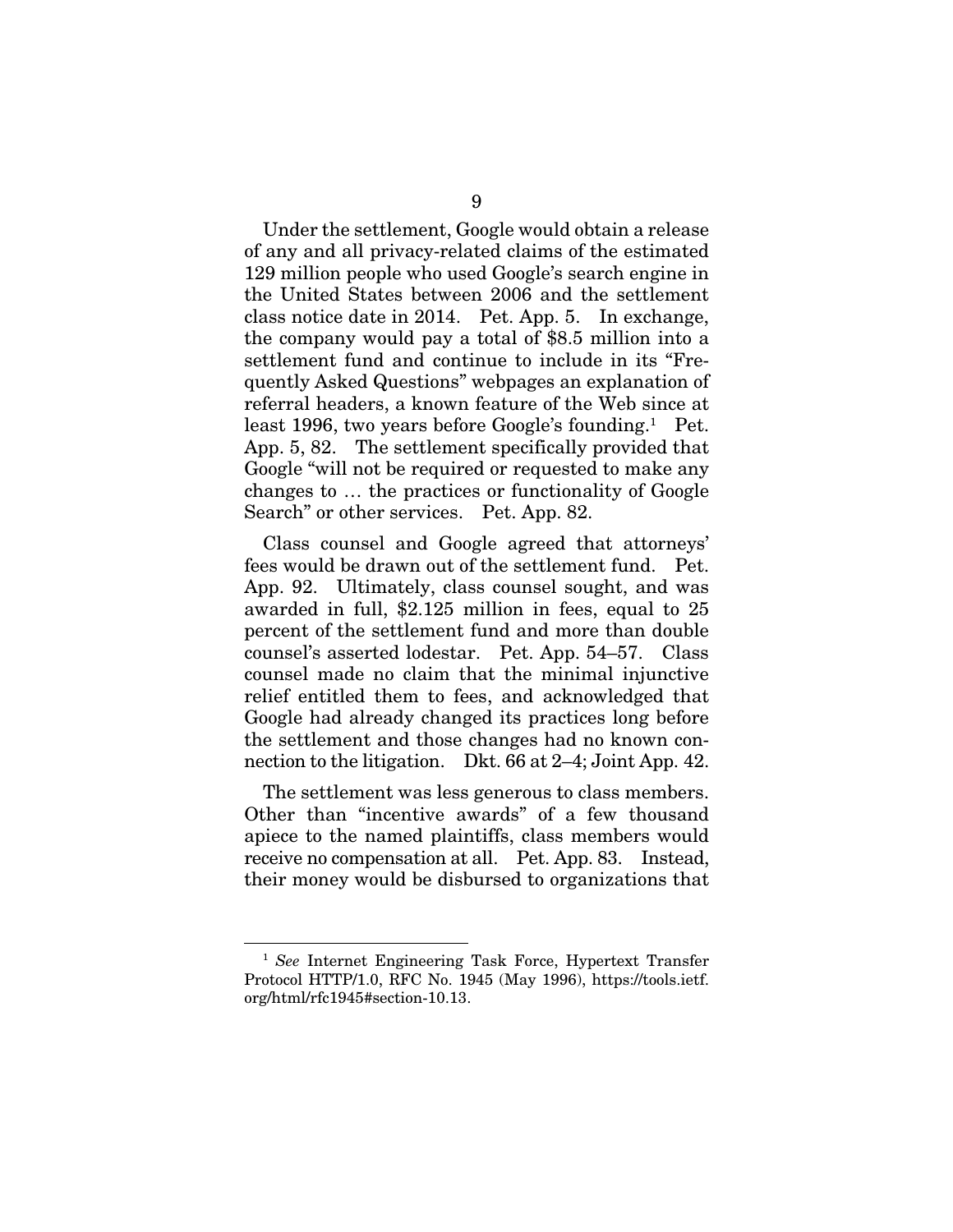"agree to devote the funds to promote public awareness and education, and/or to support research, development, and initiatives, related to protecting privacy on the Internet." Pet. App. 84. Class counsel and Google selected six recipients: the Center for Information, Society and Policy at Chicago-Kent College of Law; the Berkman Center for Internet and Society at Harvard University; the Stanford Center for Internet and Society; World Privacy Forum; Carnegie Mellon University; and AARP, Inc. Pet. App. 5. Though there were forty applicants for *cy pres* money, the parties did not disclose the proposals that were rejected or whether class counsel or Google had unilaterally vetoed any in particular. Joint App. 126, 133, 159. The district court complained about the opacity of the selection process, but never required the disclosures it sought. Joint App. 133, 159, 166.

### D. Petitioners object.

Petitioners and class members Theodore H. Frank and Melissa Holyoak objected to approval of the settlement, class certification, and class counsel's fee request. Pet. App. 112. Petitioners are public interest attorneys with the Center for Class Action Fairness, which has won over \$100 million for class members through objections to abusive class-action settlements since Frank founded it in 2009. Dkt. 70-2; Andrea Estes, *Critics hit law firms' bills after class-action lawsuits*, Bost. Globe (Dec. 17, 2016) (reprinted at *Arkansas Teacher Retirement Sys. v. State Street Bank & Trust Co.*, 232 F. Supp. 3d 189, 200–07, 205 (D. Mass. 2017)); *Pearson II*, 2018 WL 3117848 at \*1.

Petitioners argued that it was feasible to use a standard claims process to compensate class members, citing undisputed evidence that claims rates in class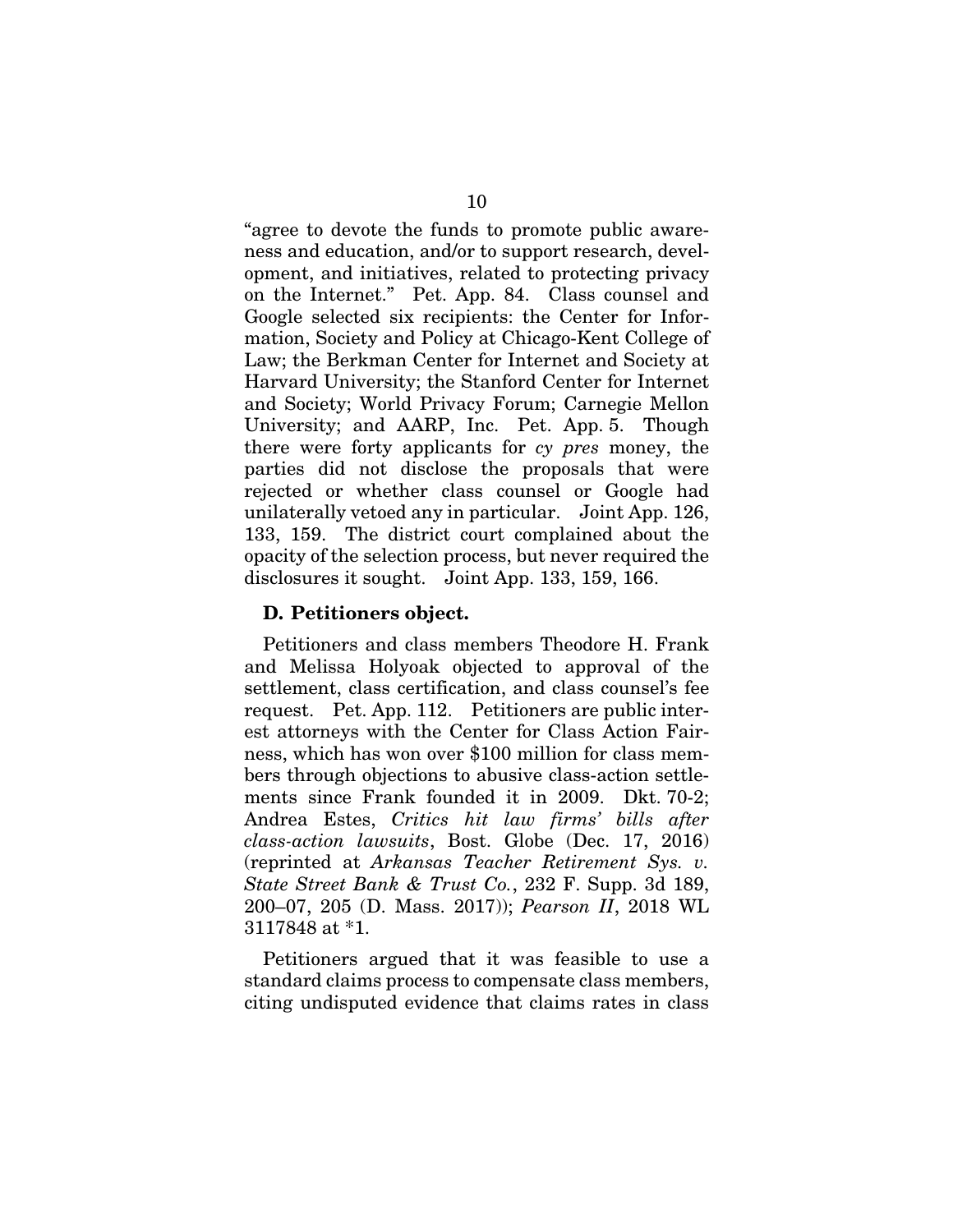actions for payments of \$10 or less are typically well below one percent. Pet. App. 120–23 (discussing *Fraley v. Facebook, Inc.*, 966 F. Supp. 2d 939 (N.D. Cal. 2013) (approving \$20 million settlement in 150 million-member privacy class action providing for \$15 payments to those class members who filed claims)). And if the court were to find that any distribution to class members was infeasible, then that made class certification improper. Pet. App. 131–34.

Petitioners also objected to the parties' selection of *cy pres* recipients that had preexisting relationships with Google and class counsel. Pet. App. 125–31. Prior to the settlement, Google was already a donor to several of the recipients, especially Stanford. Likewise, three of the *cy pres* recipients—Harvard, Stanford, and Chicago-Kent—were *alma maters* of class attorneys who signed the settlement. Petitioners objected that even the appearance of divided loyalties of counsel precluded *cy pres* awards to these recipients, especially since none of these potential conflicts were disclosed to the class. Pet. App. 126– 28. They asked the Court to "require the parties to certify that the beneficiaries have no ties to the parties or the lawyers." Pet. App. 128.

The parties did not make any such certification. Google filed no response to Petitioner's objection. While the class attorneys each asserted in one line of declarations submitted after the objections that they "have no affiliation" with the recipients (Joint App. 108–10), they did not deny that the *alma mater* status played a part in their selection of some of the recipients, instead arguing that selecting an *alma mater cy pres* beneficiary did not demonstrate a conflict of interest, that Ninth Circuit precedent permitted parties to self-deal in selecting beneficiaries, and that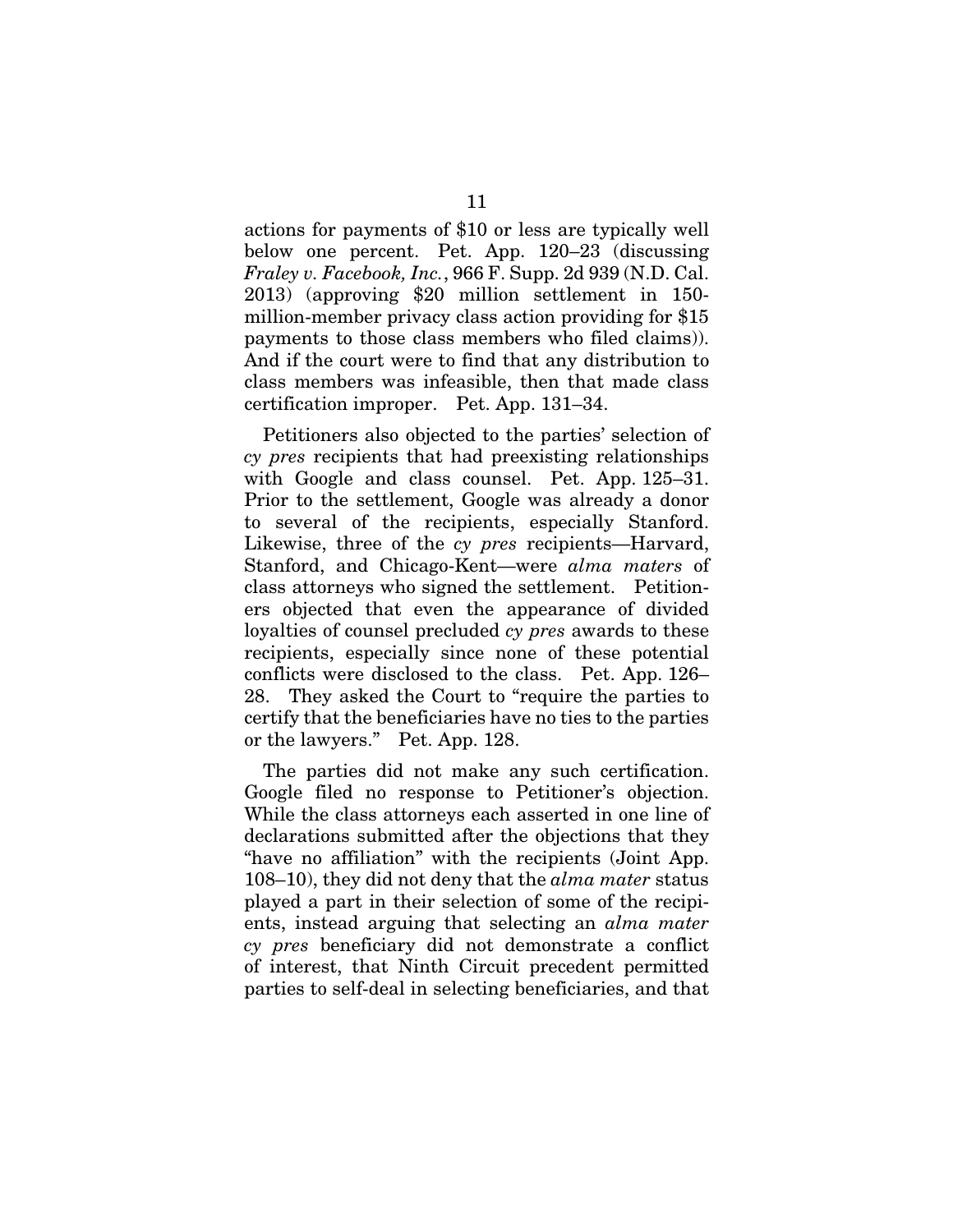there was no requirement to choose the best possible beneficiaries. Joint App. 101–06, 133–36.

Petitioners also objected to being compelled as a class member to subsidize the AARP's advocacy and lobbying on controversial policy issues, which Petitioner Frank often opposes. Pet. App. 131.

Finally, Petitioners objected to the \$2.125 million fee request, on the basis that its "percentage-ofrecovery" approach assumed that the district court should treat *cy pres* funds as equivalent to actual monetary compensation. Pet. App. 134–39.

### E. Relying on Ninth Circuit precedent, the district court approves the settlement.

Although the district court at the fairness hearing stated it probably would not approve the settlement (Joint App. 166), repeatedly expressed "disappointment" (Joint App. 135, 160), criticized the parties' conflicts of interest and "lack of transparency" in selecting *cy pres* recipients (Joint App. 133, 137, 156– 57, 166), compared the amounts chosen per recipient to "point shaving" (Joint App. 127–28), and mused that the alumni contributions raised a "red flag" and did not "pass the smell test" (Joint App. 133), it ultimately overruled all of Petitioners' objections. Their objections to the approval of a *cy pres*-only settlement, it stated, were inconsistent with "the law of this circuit which permits cy pres settlements such as this one." Pet. App. 58 (citing *Lane v. Facebook, Inc.*, 696 F.3d 811, 819 (9th Cir. 2012)).

As for the selection of the *cy pres* recipients, it was enough that their activities were "sufficiently related" to the subject matter of the case. Pet. App. 59. While "the potential for a conflict of interest is noted, there is no indication that counsel's allegiance to a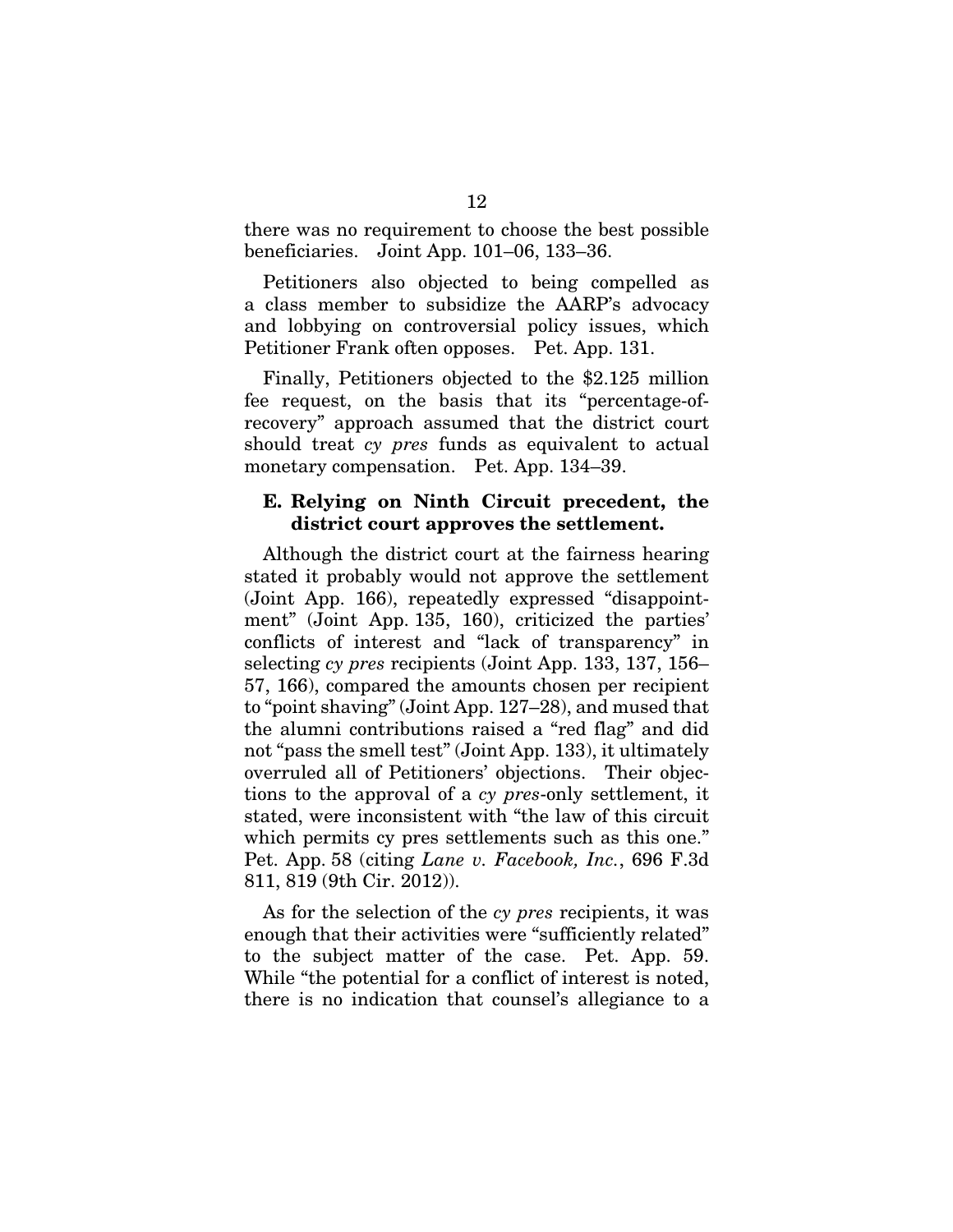particular alma mater factored into the selection process" because beneficiaries' identity "was a negotiated term included in the Settlement Agreement and therefore not chosen solely by Harvard alumni." Pet. App. 59–60.

As for the fee award, the court stated simply that it disagreed with Petitioners and believed the amounts approved were consistent with Ninth Circuit authority. Pet. App. 60.

#### F. A split panel of the Ninth Circuit affirms.

In affirming approval of the settlement, the Ninth Circuit agreed with the district court that its own precedents disposed of all objections.

On the threshold question of whether an all-*cy pres* settlement was permissible, it found that the court's "prior endorsement of *cy pres* awards that go to uses consistent with the nature of the underlying action" carried the day. Pet. App. 10. Whether or not there are "'possible' alternatives" that compensate class members, a district court may approve a *cy pres*-only settlement that it finds to be "'fair, adequate, and free from collusion.'" Pet. App. 9–10 (quoting *Lane*, 696 F.3d at 819). And the district court satisfied that standard when it found that dividing \$5.3 million in net settlement proceeds among all of the estimated 129 million class members would be "infeasible." *Id*.

The court likewise made quick work of the objection that a class action is not "superior" to other means of adjudication, and that class certification is therefore improper, when a money-damages class is structured to preclude actually compensating class members. To the contrary, it thought, the very same features that can make individual litigation "economically infeasible" and thereby support class adjudication also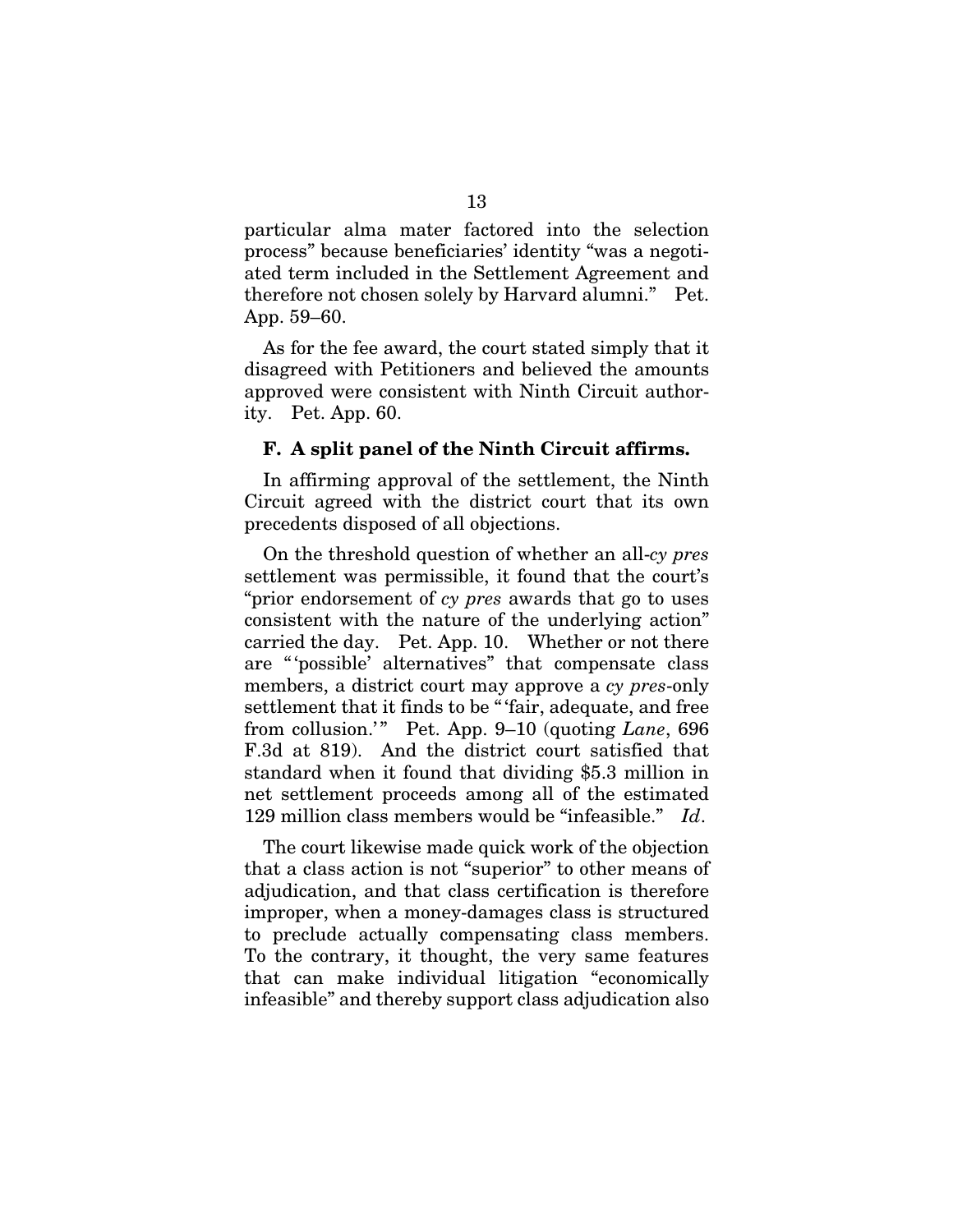provide "the rationale for the *cy pres*-only settlement." Pet. App. 11.

As to the particular *cy pres* beneficiaries, the panel majority was untroubled by the appearance of a conflict of interest based on their prior relationships with class counsel and the defendant. Pet. App. 14– 18. That Google was already funding and working with several of them was of no moment "without something more, such as fraud or collusion." Pet. App. 17. And the majority categorically "reject[ed] the proposition that the link between the *cy pres* recipients and class counsel's *alma maters* raises a significant question about whether the recipients were selected on the merits." Pet. App. 18. Echoing *Lane*, the panel explained that any closer scrutiny of the settling parties' selection of *cy pres* recipients would be "an intrusion into the private parties' negotiations" and therefore "improper and disruptive to the settlement process." Pet. App. 15 (quoting *Lane*, 696 F.3d at 820–21). Instead, it required only that *cy pres* "be[] tethered to the objectives of the underlying statute and the interests of the silent class members," a standard that it found satisfied here. Pet. App. 12.

Finally, the panel summarily rejected the objection "that the settlement should have been valued at a lower amount for the purposes of calculating attorneys' fees simply because it was *cy pres*-only." Pet. App. 21. A fee equal to 25 percent of the settlement fund, it held, was generally permissible as a "benchmark" whether or not class counsel obtains any actual compensation for its putative clients, class members. Pet. App. 22.

Judge Wallace dissented in part. He took no issue with the panel majority's application of circuit precedent to resolve the challenges to the use of *cy pres*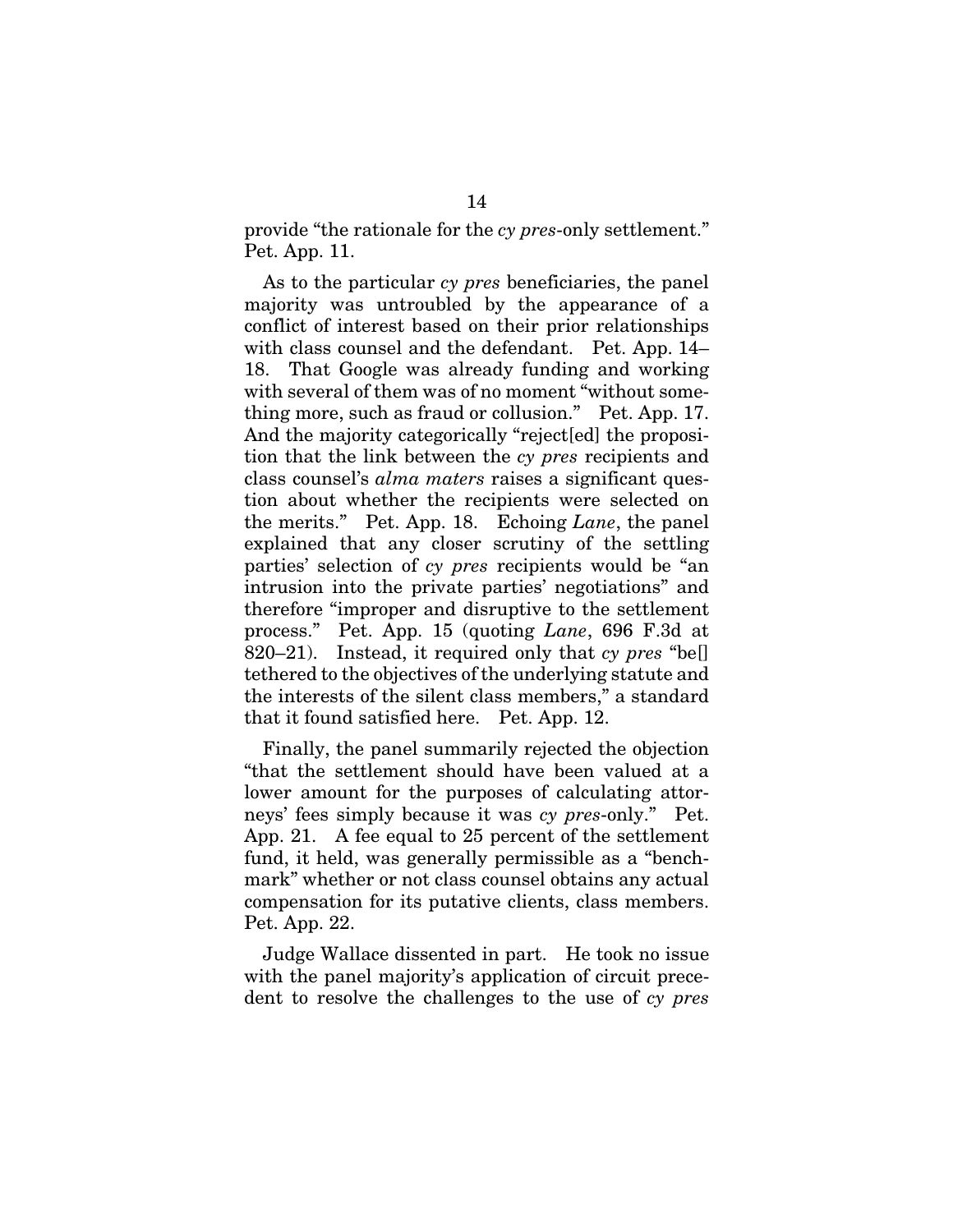relief and the fee award, but was troubled by the district court's failure to probe the preexisting relationships between class counsel and the *cy pres* recipients. Pet. App. 23–29. The "burden should be on class counsel to show … that the prior affiliation played *no role* in the negotiations, that other institutions were sincerely considered, and that the participant's alma mater is the proper *cy pres* recipient." Pet. App. 27.

The court subsequently denied rehearing and rehearing en banc. Pet. App. 67–68.

#### SUMMARY OF ARGUMENT

Petitioners ask this Court to hold:

1. A settlement that compromises a class's claims, but seeks to pay class counsel an amount disproportionate with the actual and direct benefit to the class, is not fair or reasonable under Rule 23(e). (Section I.)

2. *Cy pres* awards are inappropriate in class-action settlements where it is feasible to distribute settlement proceeds to class members. Whether it is feasible to distribute settlement proceeds is determined by whether such relief can be distributed to some identifiable class members (through a claims process or other means) and not whether the proceeds could be distributed to *every* potential class member. (Section II.A.)

3. If a class-action settlement cannot provide direct relief to the class, the settlement class cannot be certified. (Section II.B.)

4. If *cy pres* is to be permitted at all, there should be strict restrictions against the payment of money to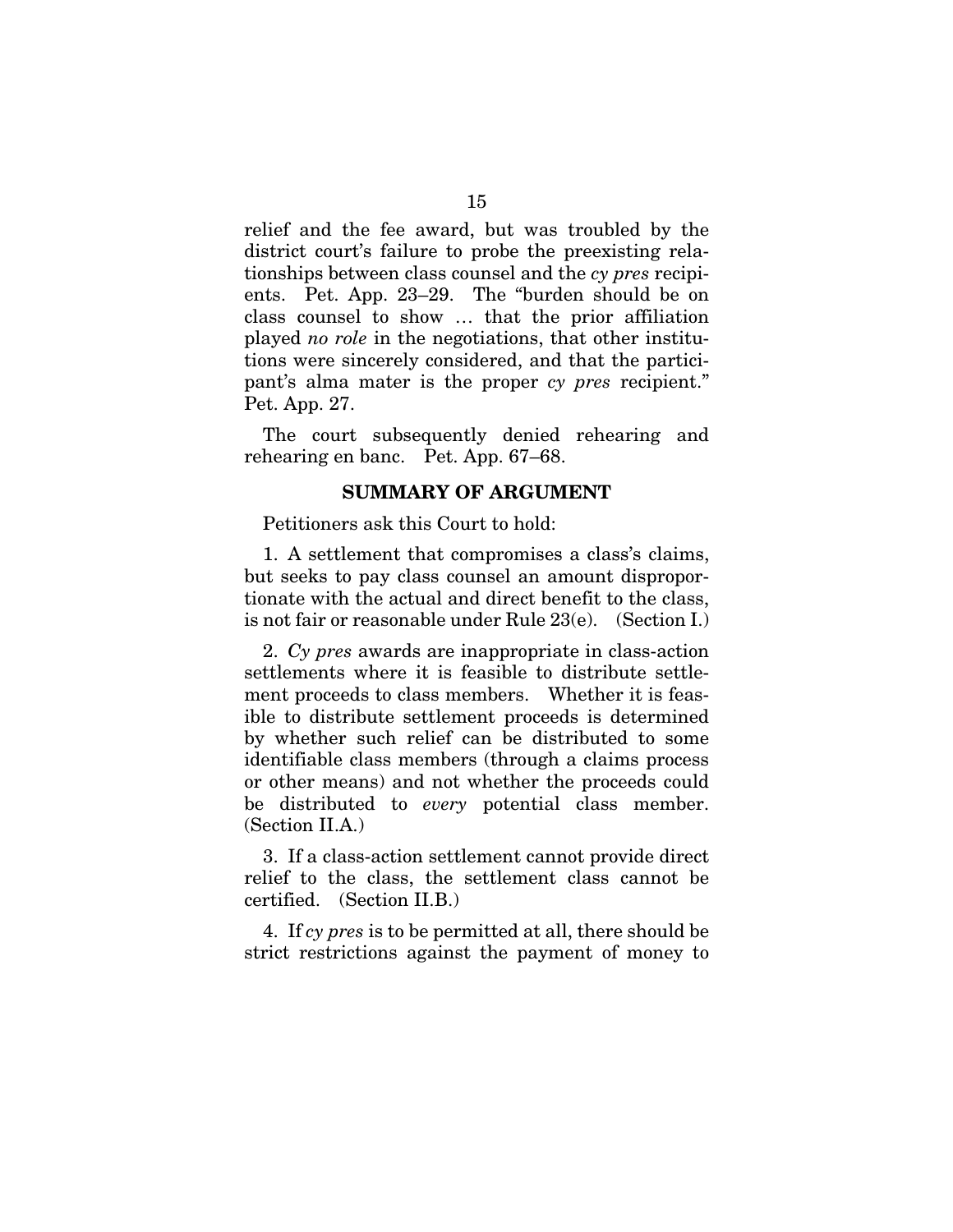recipients with any significant current or prior relationship with the parties, attorneys, or judge. (Section II.C.)

5. At a minimum, courts should substantially discount *cy pres* distributions relative to direct payments to class members for purposes of calculating attorneys' fees based on a percentage of the recovery. (Section II.D.)

As applied here, where the class receives no direct benefit, but the attorneys are to receive over \$2 million, the settlement must be rejected. "Because the settlement yields fees for class counsel and zero benefits for the class, the class should not have been certified and the settlement should not have been approved." *In re Subway Footlong Sandwich Mktg. Litig.*, 869 F.3d 551, 557 (7th Cir. 2017) (Sykes, J.) (cleaned up).

I. The problem of *cy pres* is part of a larger problem of conflicts of interest in class-action settlements, where perverse incentives tempt class attorneys to breach their fiduciary duty to class members.

A. There are recognized conflicts of interest between class counsel and the class, because the defendant cares only about its total cost of settlement, while every dollar going to class members is a dollar that will not go to class counsel's fees. In the absence of legal rules explicitly forbidding such gamesmanship, class counsel and settling defendants have a variety of gimmicks available in a class-action settlement to maximize class counsel's proceeds while minimizing the cost of settlement to the defendant. And when courts permit the gimmicks, class attorneys have every incentive to use such subterfuge, because scrupulous class counsel would sacrifice millions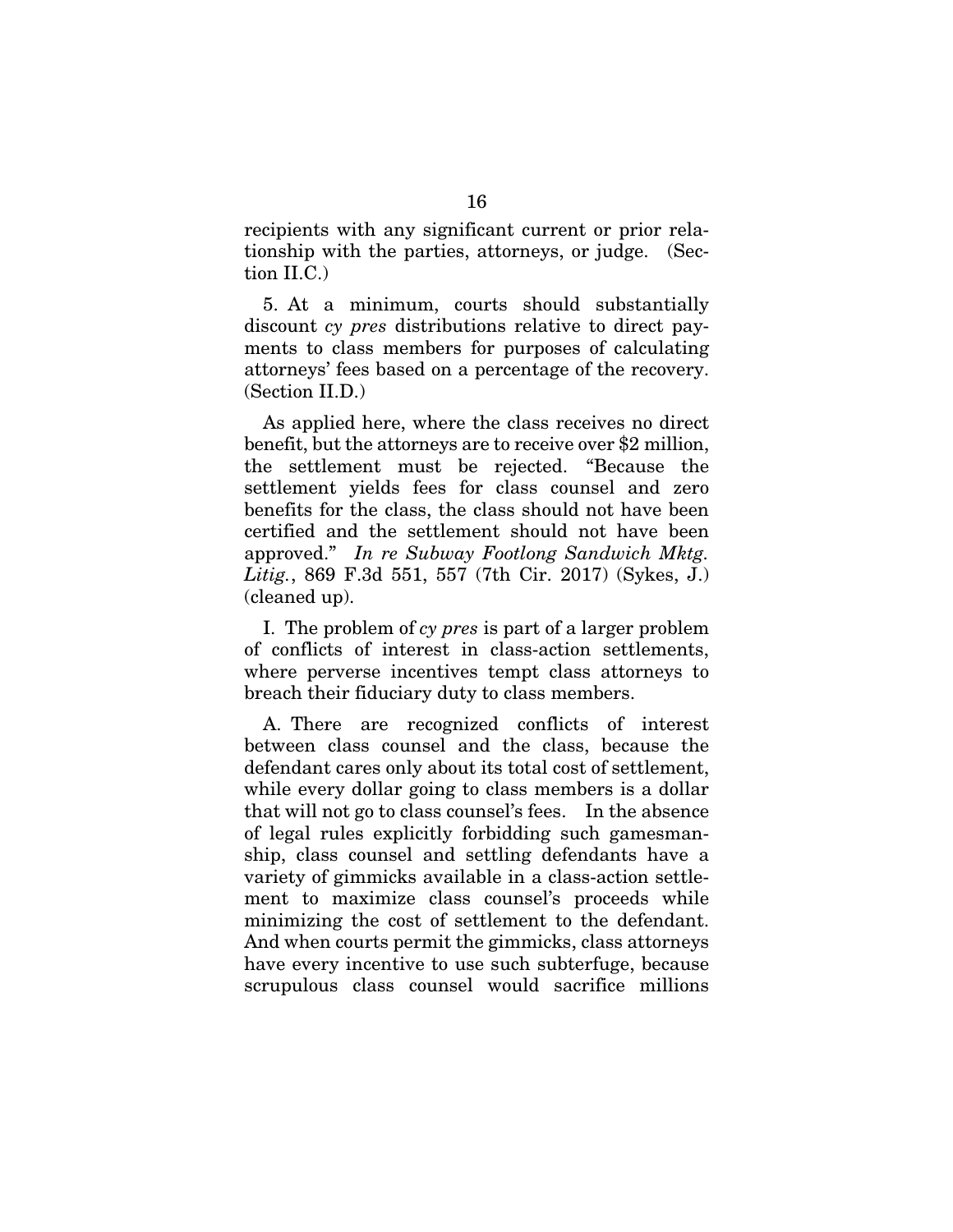of dollars by demonstrating fidelity to the class by engaging in more straightforward settlements. Some courts have stepped in to rectify these problems, but many others defer to abuses of the system, mistakenly thinking that the lack of explicit collusion is enough to protect absent class members.

B. *Cy pres* is a square manifestation of this conflict of interest, and one that raises a number of other fundamental concerns. When courts treat a dollar of *cy pres* as equivalent to a dollar of direct class recovery, class attorneys' natural preference will be to favor their favorite charities and causes over thousands or millions of anonymous class members. This is especially true when, as here, the defendant has a similar preference to benefit charities it likes. But "settlement-fund proceeds, having been generated by the value of the class members' claims, belong solely to the class members." *Klier*, 658 F.3d at 474. Courts and class counsel should not have the authority to divert that property to third parties any more than attorneys for individual clients do.

*Cy pres* presents other systemic problems. The availability of an illusory *cy pres* remedy incentivizes meritless class actions that a class counsel might otherwise not be able to bring and settle profitably; many abusive class actions and settlements that other courts have legitimately struck could be restored, validated, and insulated by the illusory *cy pres* the Ninth Circuit endorsed here. *Cy pres* can also infringe upon the First Amendment rights of class members by requiring them to subsidize political organizations they disapprove of without their explicit consent. And *cy pres* is an invitation to corrupt the judicial process by involving judges in the legislative task of grant-making.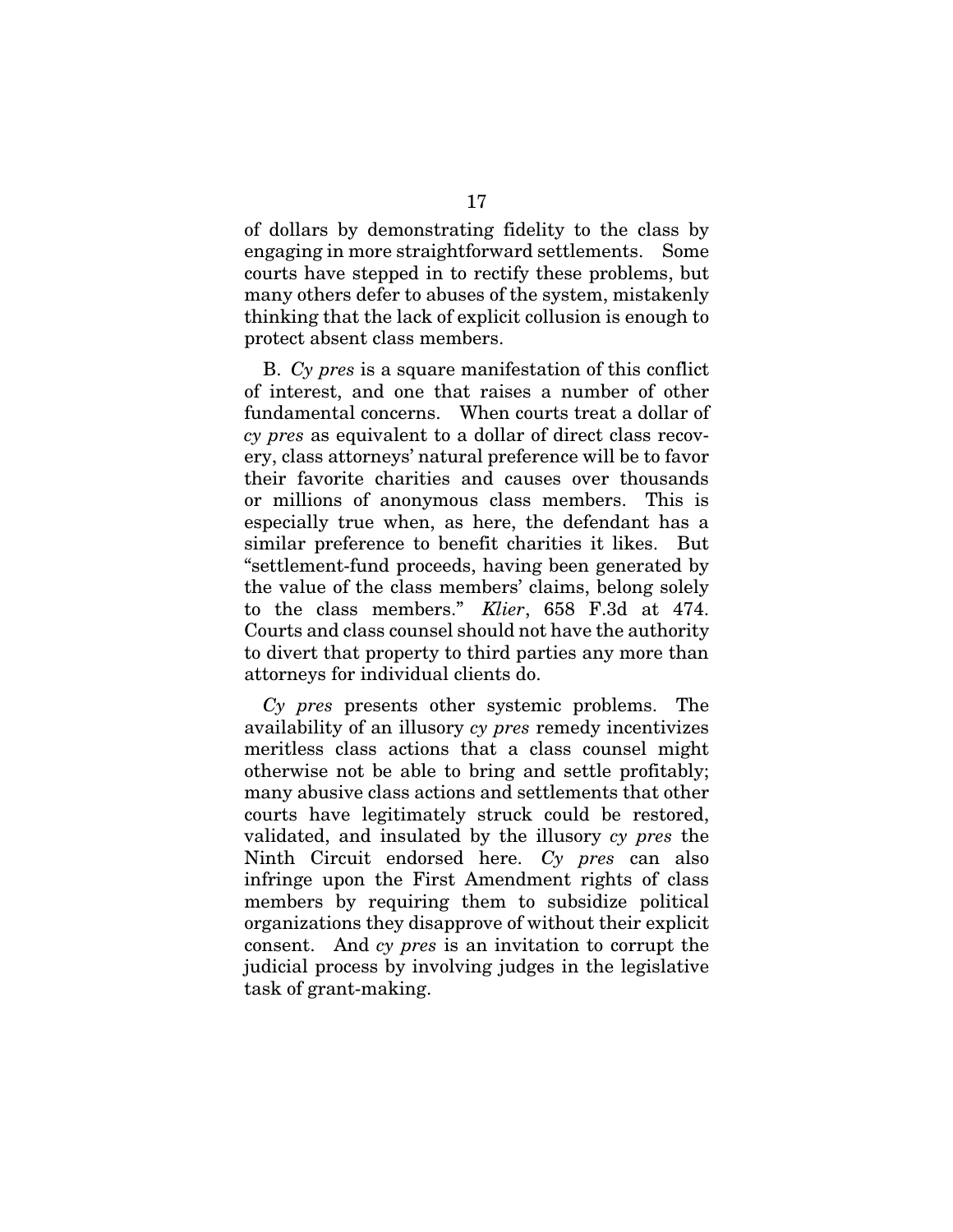C. Rejecting settlements that do not tie class counsel's fee award to the direct and actual recovery by class members properly aligns the interests of class attorneys with those of their clients. When courts establish such rules, class attorneys find ways to distribute settlement proceeds to their clients, and millions of dollars more flow to class members.

II.A. The Ninth Circuit's decision exacerbates the problems of conflicts of interest in class-action settlements, and should be rejected. By holding that a settlement fund is "non-distributable" if every class member cannot be feasibly compensated, the Ninth Circuit sweeps nearly every consumer class-action settlement—potentially billions of dollars—into a *cy pres*-only category, because such settlements rarely compensate more than a tiny fraction of class members. It is almost always possible to find a mechanism to distribute money to *some* class members. The Ninth Circuit's refusal to require class counsel to prefer such distributions to *cy pres* ignores class counsel's fiduciary duty to the class and class members' property rights.

B. Moreover, if it is really the case that it is impossible to distribute settlement proceeds to class members, class certification is inappropriate. "If the class settlement does not provide effectual relief to the class and its principal effect is to induce the defendants to pay the class's lawyers enough to make them go away, then the class representatives have failed in their duty under Rule 23 to fairly and adequately protect the interests of the class." *Subway Footlong*, 869 F.3d at 556 (cleaned up). Likewise, the class device cannot be a superior means of resolving litigation if settlement benefit does not distinguish between class members and non-class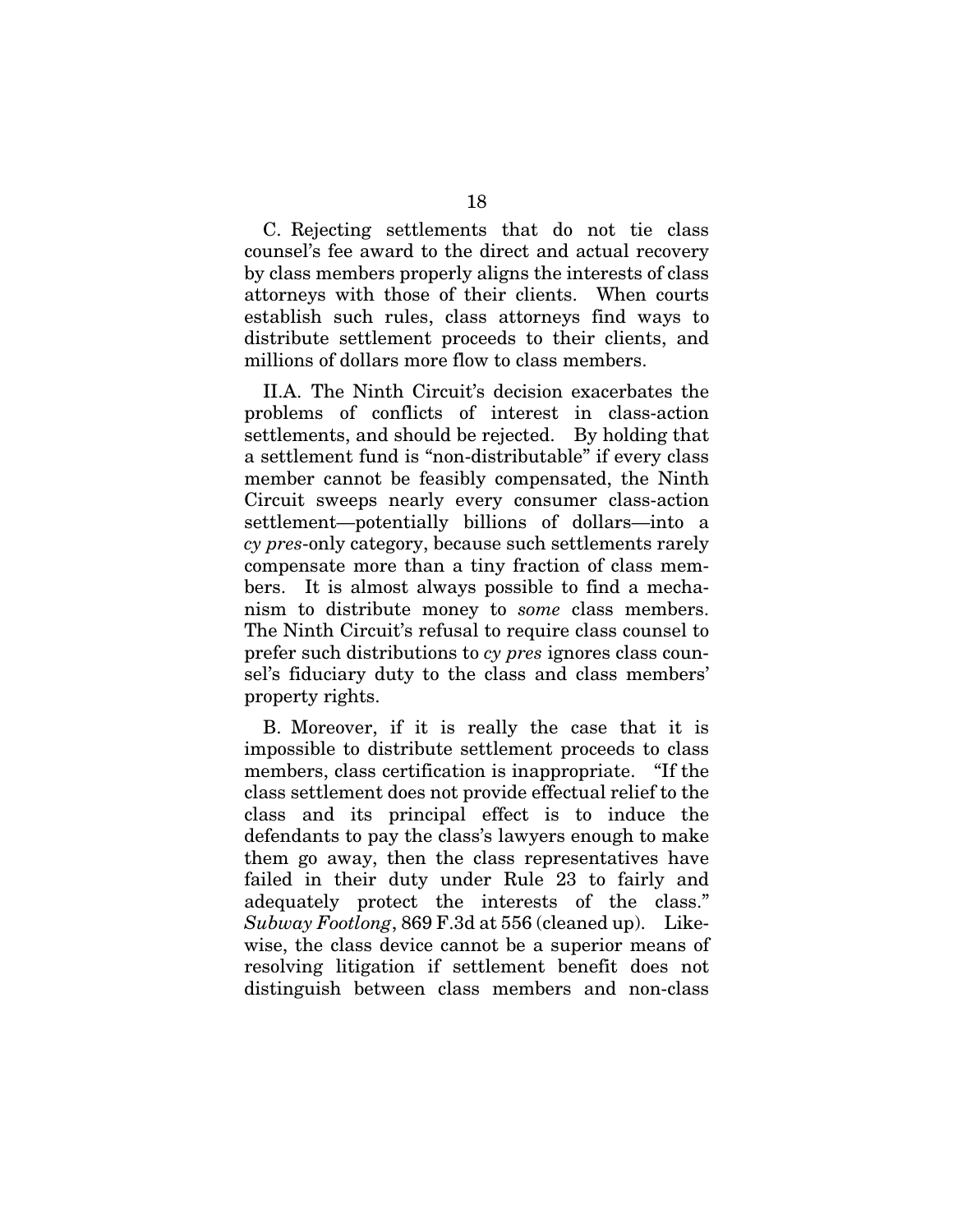members: a faithful agent for the class would costlessly opt out every single absent class member from the settlement rather than waive their rights.

C. Even if *cy pres* were sometimes permissible, the Ninth Circuit's disregard for class counsel's fiduciary duty to absent class members pollutes its conflict-ofinterest inquiry. *Cy pres* recipients with significant prior affiliations with the parties or class counsel that create even the appearance of impropriety raise substantial questions about the selection process and tar the judicial system. Requiring absent class members to show collusion relating to undisclosed conflicts of interest fails to adequately protect absent class members and encourages collateral litigation that would unfairly penalize parties settling in good faith, because such collusion could only be demonstrated with intrusive discovery. The settlement should have been rejected for this independent reason.

D. At a minimum, the Ninth Circuit errs in refusing to create *any* incentive for class counsel to prefer distributions to the class over *cy pres*, especially if defendants are permitted to steer *cy pres* contributions to preferred allies. A defendant will always prefer to give more to an affiliated charity than to absent class members, and if doing so invariably increases the attorneys' fee, the defendant can, without any collusion, seduce class counsel into agreeing to an illusory settlement at class members' expense.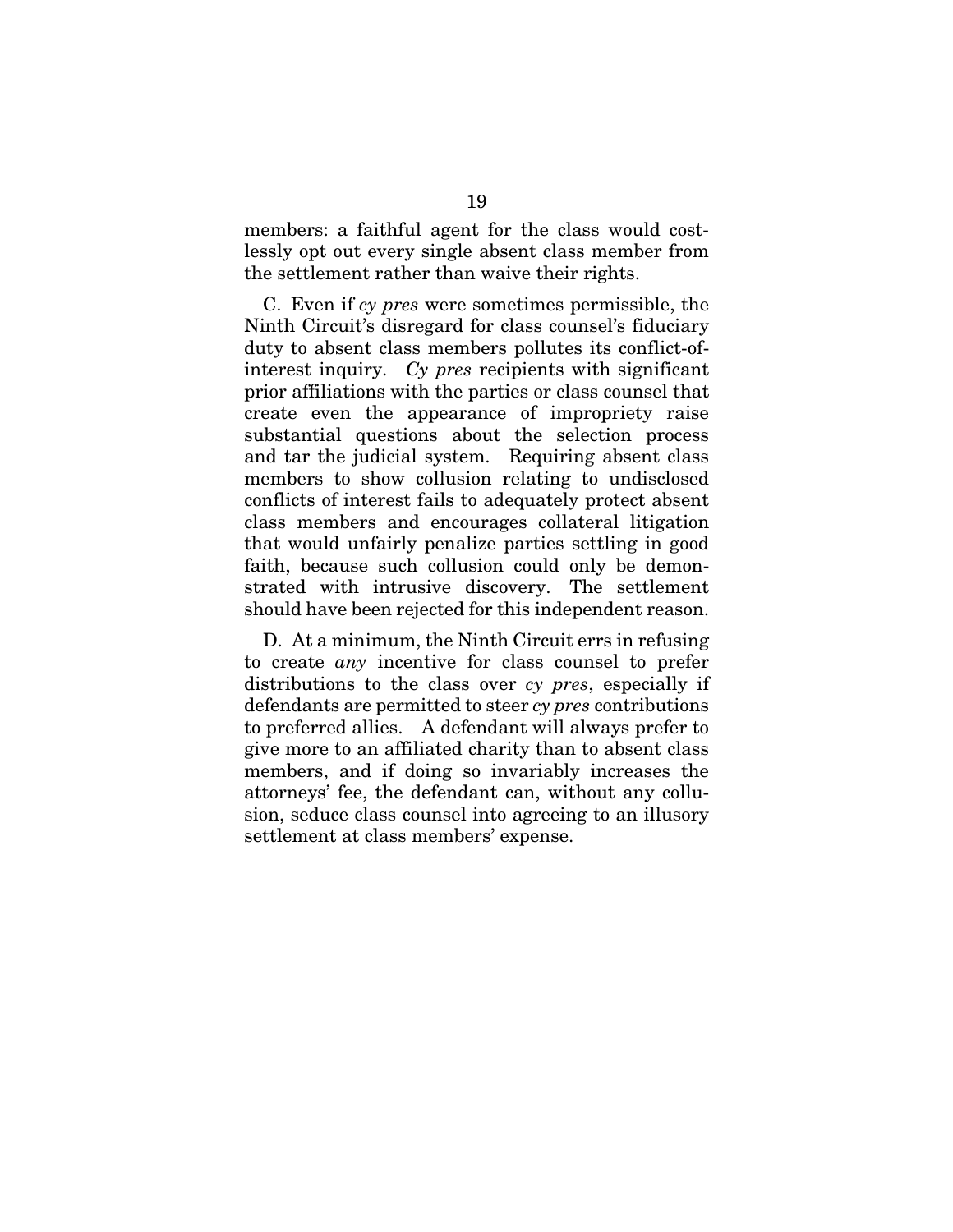#### ARGUMENT

### I. This *cy pres*-only settlement is not fair or reasonable under Rule 23(e) because it provides no direct or actual compensation to the class in consideration for compromising the class's claims.

Class actions play a vital role in the judicial system. Often, they are the only way plaintiffs can be compensated and defendants held to account for serious misdeeds with widely diffuse harms. *Amchem*, 521 U.S. at 617.

But as this Court has recognized, class-action *settlements* create special problems for our adversary system. *See, e.g.*, *Ortiz v. Fibreboard Corp.*, 527 U.S. 815, 852 (1999); *Amchem*, 521 U.S. at 619–620. "Class-action settlements are different from other settlements. The parties to an ordinary settlement bargain away only their own rights—which is why ordinary settlements do not require court approval." *Dry Max Pampers*, 724 F.3d at 715.

Class attorneys, like other attorneys, have a fiduciary duty to their clients, the class members; so do class representatives with respect to the absent class members. *Id.* at 718; *In re General Motors Corp. Pick-Up Truck Litig.*, 55 F.3d 768, 801 (3d Cir. 1995) (Becker, J.); American Law Institute, *Principles of the Law of Aggregate Litigation* § 1.05 cmt. (f) (2010) ("*ALI Principles*")); *cf. also Standard Fire*, 568 U.S. at 594 (citing *Back Doctors Ltd. v. Metropolitan Property & Cas. Ins. Co.*, 637 F.3d 827, 830–31 (7th Cir. 2011) (Easterbrook, C.J.)); *see also* Rule 23(a)(4), (g)(4). But in the absence of sufficient judicial scrutiny under Rule 23(e), it is simple for class counsel to game classaction settlements to self-deal at the expense of their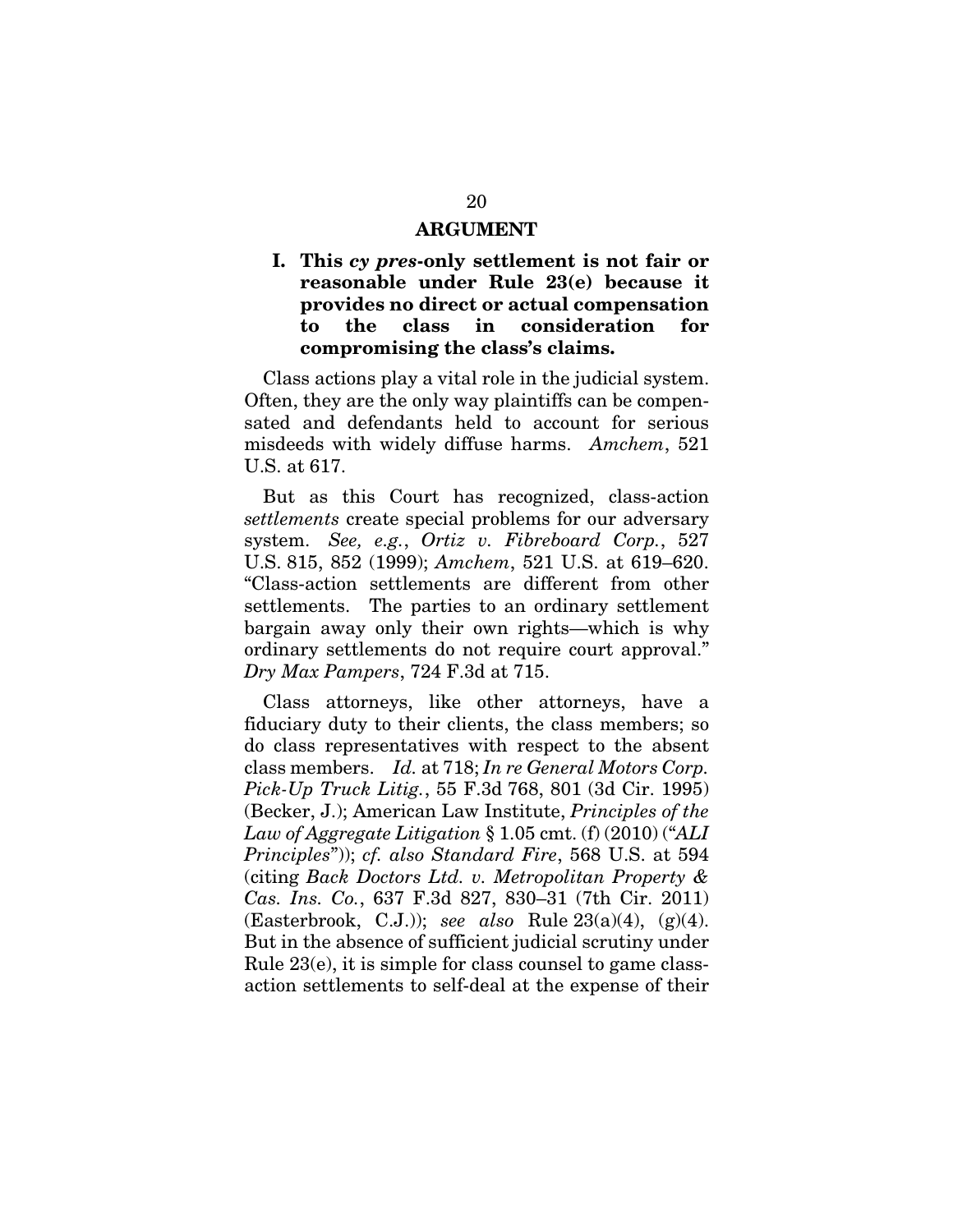clients, be it with *cy pres* or other gimmicks. When courts permit class counsel to use class settlements to self-deal freely, it improperly enriches class attorneys at the expense of their clients. Furthermore, because class attorneys no longer have to fairly share the settlement value of the case with their clients, it becomes profitable to bring cases that have little to no merit, and whose settlement value is solely the litigation expenses plaintiffs can force the defendant to incur.

Rule 23(e)'s mandate requires courts to only approve settlements if they are "fair, reasonable, *and* adequate" (emphasis added). But, as with class certification decisions, those decisions must constitute more than simple "appraisals of the chancellor's foot kind … dependent upon the court's gestalt judgment or overarching impression." *Amchem*, 521 U.S. at 621. Instead, the integrity of class-action suits is contingent on *how* courts scrutinize such settlements. Courts must determine, with rigor, whether class attorneys are fulfilling their fiduciary duty.

Courts that have insisted on holding class counsel to that duty have achieved materially superior results both in increasing compensation to class members with relatively meritorious claims of injury and in discouraging dubious and unmeritorious litigation. All that courts need to accomplish this result is to apply a simple principle to the Rule 23 fairness hearing: regardless of whether a settlement is "adequate," it is not fair or reasonable if the settlement pays attorneys' fees that are disproportionate to the *actual*  and *direct* benefit realized by the class compromising its claims. A court must reject settlements structured to preclude judicial correction of this allocation problem. This rule not only addresses the vast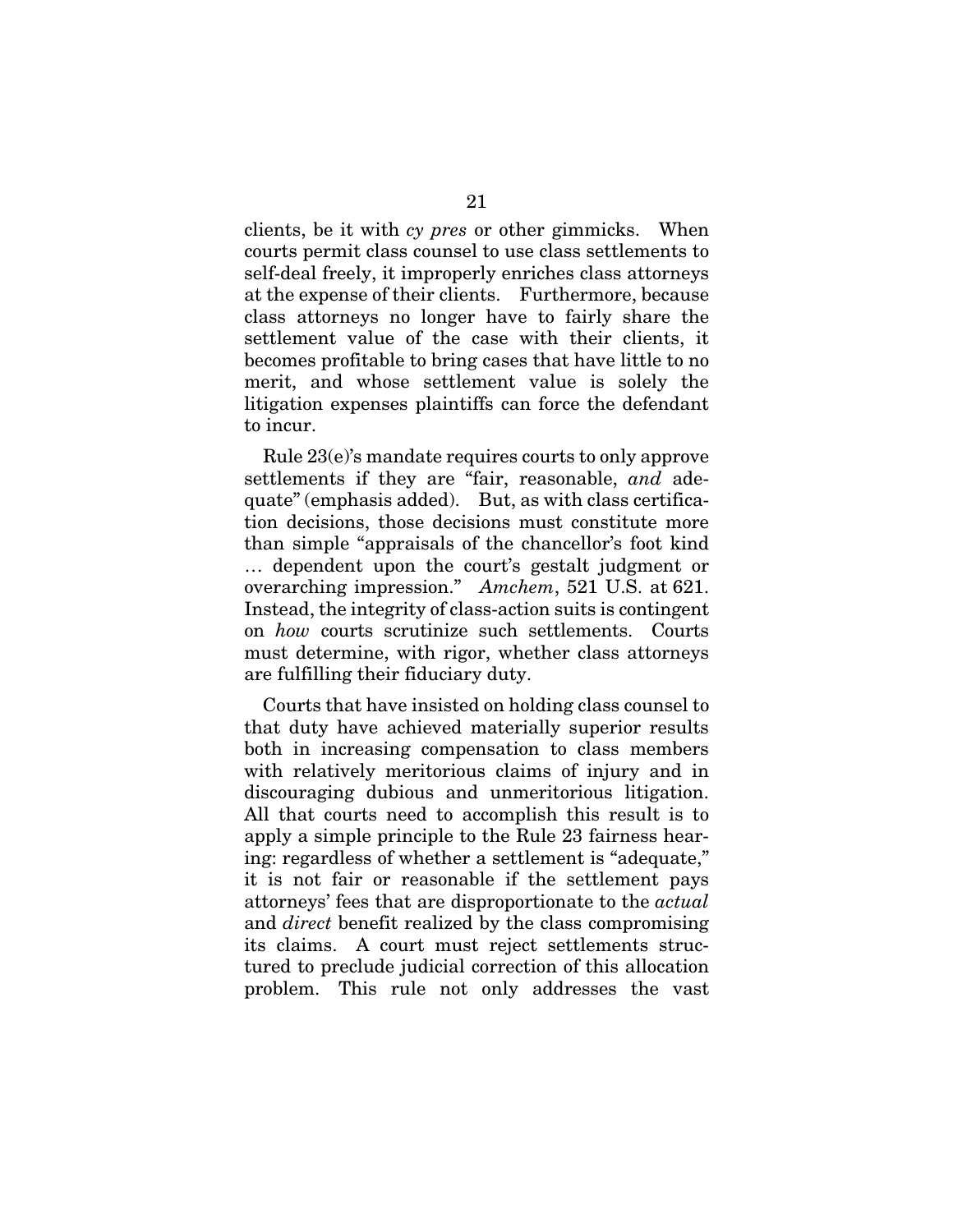majority of problems related to *cy pres*, but deters other forms of gamesmanship in the settlement process.

## A. *Cy pres* is part of a larger problem of conflicts of interest in class-action settlements where gamesmanship exploits recognized incentive problems.

1. While both class counsel and a defendant have an incentive to bargain fairly over the *size* of a settlement, they critically lack similar incentives to decide how to divvy it up—including the portion allocated to counsel's own fees. The defendant cares only about the bottom line, and will take any deal that drives it down. Meanwhile, class attorneys have an obvious incentive to seek the largest possible portion for themselves, and will accept bargains that are worse for the class if their share is sufficiently increased. "From the selfish standpoint of class counsel and the defendant, … the optimal settlement is one modest in overall amount but heavily tilted toward attorneys' fees." *Eubank v. Pella Corp.*, 753 F.3d 718, 720 (7th Cir. 2014) (Posner, J.).

While a defendant and a class counsel might happily agree to a settlement where the defendant simply writes a check to class counsel in exchange for the release of the class's claims, something so blatant is rarely seen outside of John Grisham novels. The problem, however, is that class counsel have various tools for obscuring some of the allocative decisions that get made between counsel and class recovery, and can very subtly trade benefits to defendants for bigger fees. These tools primarily function by inflating the settlement's *apparent* relief, which will in turn justify outsized fee requests absent rigorous doctrinal tests designed to weed them out, accomplishing a result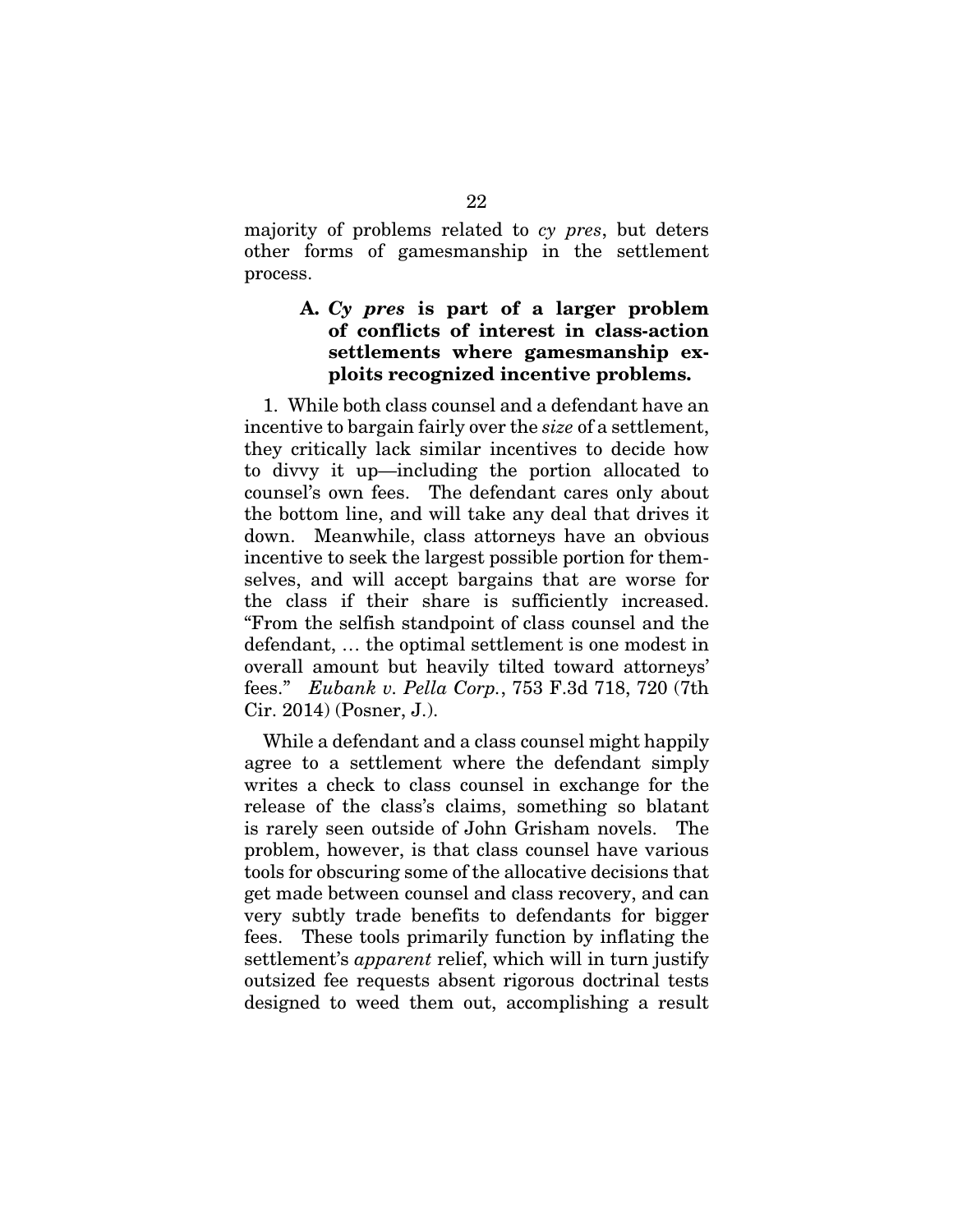that is effectively economically equivalent to more blatantly abusive settlements.

To see this, imagine a hypothetical settlement where class counsel tried to compromise the consumer class action *Coyote v. Acme* with a straightforward cash settlement paying him \$14 million, while paying the class a total of \$3 million in compromise of the class's much larger claims. Most courts would reject that deal. *See, e.g., Dennis v. Kellogg Co.*, 697 F.3d 858, 868 (9th Cir. 2012) (counsel receiving even 38.9% of settlement benefit is "clearly excessive"). Accordingly, to have any chance of surviving review, settling parties must structure the deal to obfuscate the true allocation. This is accomplished by larding the analysis with hypothetical class recoveries and amorphous "benefits" that ultimately have little value to the class, but are cheap for defendants to provide and so easy to include in the deal.

2. One tool to game class-action settlements is spurious injunctive relief. The defendant agrees to something that makes no material difference to the class, or to something it was doing anyway, and class counsel releases class claims for damages and uses the injunction to rationalize attorneys' fees. Erichson at 874–78. For example, in *Poertner v. Gillette Co.*, 618 F. App'x 624 (11th Cir. 2015), Gillette "agreed to a labeling change on a product that it no longer manufactured, marketed, or sold." Erichson at 875; Erin L. Sheley & Theodore H. Frank, *Prospective Injunctive Relief and Class Settlements*, 39 Harv. J. L. & Pub. Pol'y 769, 783–84 (2016) ("Sheley/Frank"). Indeed, until 2016, there were dozens of class actions every year challenging nearly every merger of publiclytraded companies with the intent of settling quickly for meaningless disclosures and attorneys' fees. *In re*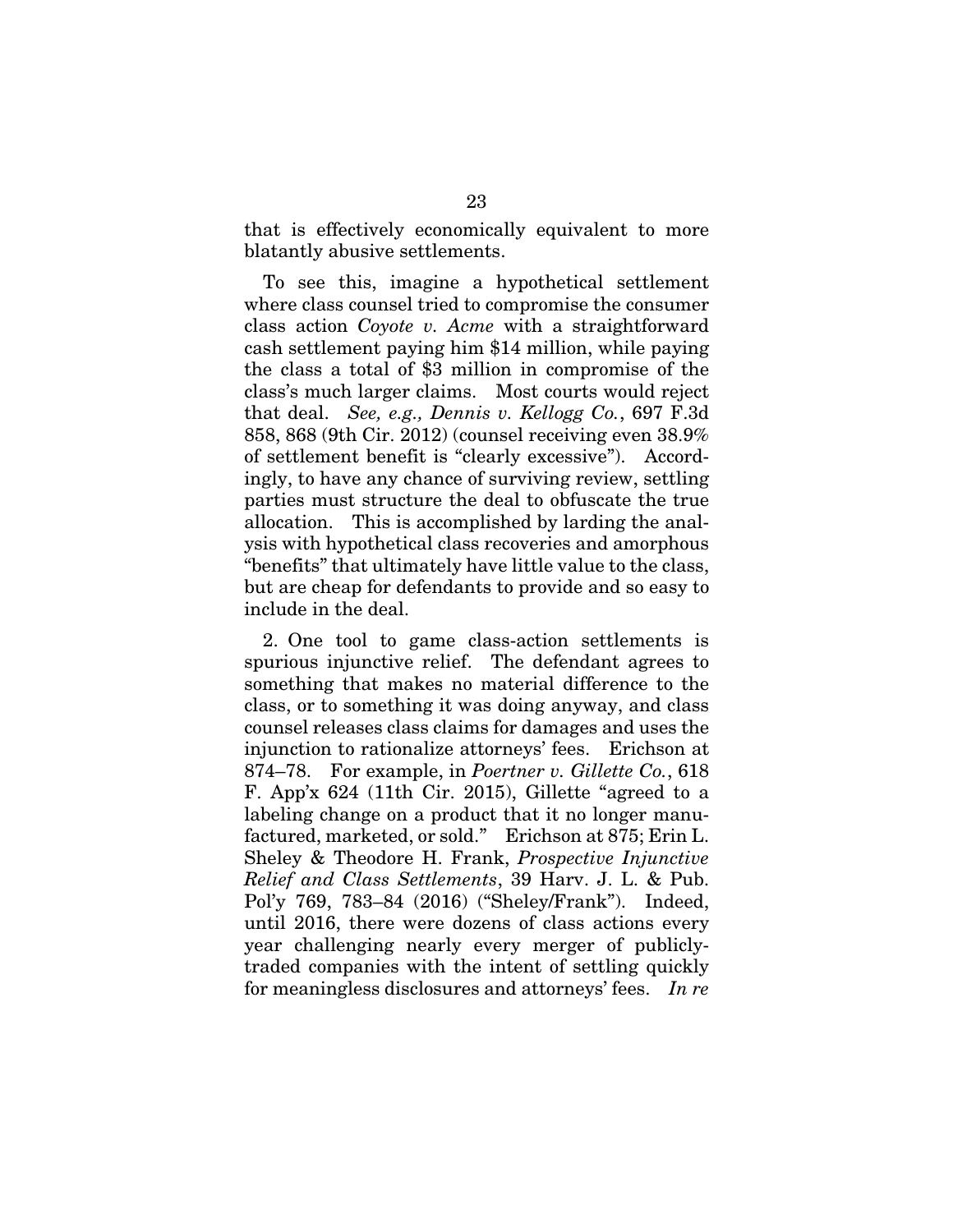*Walgreen Co. Stockholder Litig.*, 832 F.3d 718, 721 (7th Cir. 2016); Jill E. Fisch *et al.*, *Confronting the Peppercorn Settlement in Merger Litigation: An Empirical Analysis and a Proposal for Reform*, 93 Tex. L. Rev. 557 (2015); Sheley/Frank at 779–80. Courts split on whether district courts have the discretion to find that spurious injunctions benefit the class. *Compare, e.g., Subway Footlong*, 869 F.3d at 556 ("No class action settlement that yields zero benefits for the class should be approved") (quoting *Walgreen*, 832 F.3d at 724) *with In re Motor Fuel Temp. Sales Practices Litig.*, 872 F.3d 1094, 1118 (10th Cir. 2017) (no error for district court to ignore evidence that injunction would make class as a whole worse off economically),2 *and Poertner*, 618 F. App'x 624. *See also Pearson v. NBTY, Inc.*, 772 F.3d 778, 784–86 (7th Cir. 2014) (Posner, J.) (expressing appropriate skepticism about value of "superfluous" labeling changes) ("*Pearson I*").

3. The most infamous tool to create the illusion of relief is the coupon settlement. The settlement awards the class expiring coupons or vouchers or credits to purchase defendants' goods or services; class counsel seeks a fee award based on the face value of the coupons; the parties know that the vast majority of the coupons will expire unused, costing the defendant nothing, while the redeemed coupons may be viewed by the defendant as simply a marketing cost. Steven B. Hantler & Robert E. Norton, *Coupon Settlements: The Emperor's Clothes of Class Actions*,

<sup>2</sup> *See generally* Lester Brickman, *Lawyer Barons* 348, 366 n.58 (2011) (calling *Motor Fuel* injunctive relief "economically worthless" and noting California Energy Commission's cost-benefit analysis found proposed injunctive relief "negative or a net cost to society"); Sheley/Frank at 795–800 (same).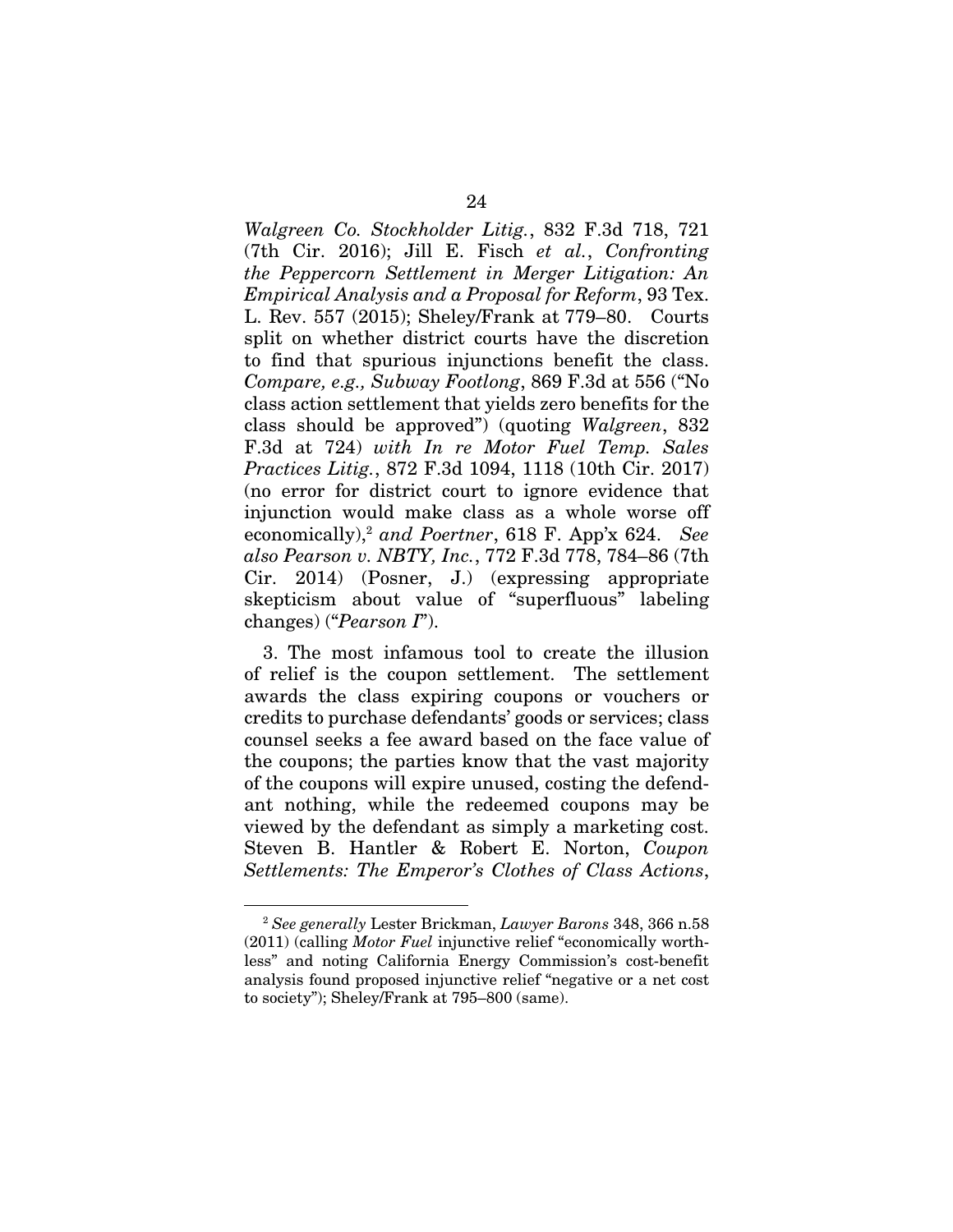18 Geo. J. Legal Ethics 1343 (2005); James Tharin & Brian Blockovich, *Coupons and the Class Action Fairness Act*, 18 Geo. J. Legal Ethics 1443, 1445, 1448 (2005) (coupon redemption rates are typically less than 3%); *e.g., Rouse v. Hennepin County*, 2016 WL 3211814 (D. Minn. Jun. 9, 2016) (only 45 vouchers redeemed in 283,000 member class, with class counsel receiving over fifty times as much as absent class members); Perry Cooper, *Charity Loses \$700K Award After Complaining About Gift Cards (Corrected)*, BNA (Aug. 16, 2017) (describing *Hochstetler v. Pac. Gateway Concession, LLC*, No. 14-cv-04748 (N.D. Cal.), where class claimed only \$700 worth of gift cards, while attorneys were paid \$200,000). So a settlement might provide "\$100 million" worth of coupons, supposedly rationalizing class counsel's \$14 million fee request. But the class will typically actually receive less than \$3 million in benefit—the same upside-down ratio as our obviously unacceptable hypothetical *Acme*  settlement above.

4. Similar to the coupon settlement is a "claimsmade" structure where defendants agree to make a large amount of money hypothetically *available* but pay out only on the claims that class members actually file, retaining the rest. Erichson at 889–93; Daniel Fisher, *Banner Ads Are A Joke In The Real World, But Not In Class-Action Land*, Forbes (Sep. 15, 2016). The defendant agrees to make an amount available to all of the many people who might be eligible to make a claim—say, \$5 each for 10 million possible claimants in our *Acme* hypothetical. The settling parties then call this a \$50 million settlement in press releases and court papers based on the amount "available," and the fee request is made on this basis. *E.g.,* Neil M. Gorsuch & Paul B. Matey, *Settlements in Securities Fraud Actions: Improving Investor Protection* 7 (2005)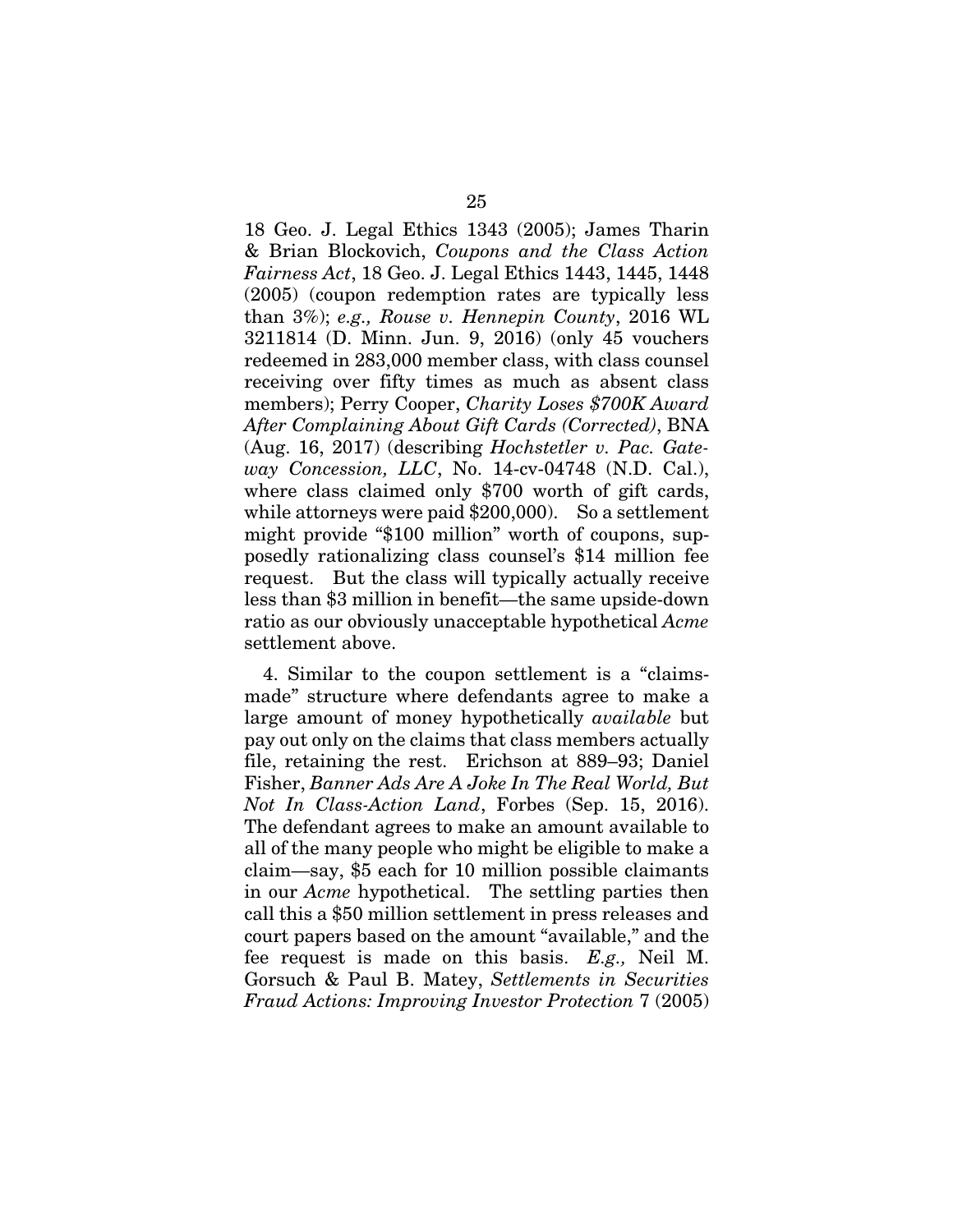(noting AT&T/Lucent consumer class settlement characterized as worth "\$300 million," though class members received only \$8 million from the claims process, while lawyers received over \$80 million).

But the predictable result is that most class members go totally uncompensated because they don't file a claim: so predictable that third-party services offer to forecast the cost of a claims-made class-action settlement with actuarial certainty and assume 100% of the risk should payouts be higher. Ted Frank, *Settlement Insurance Shows Need for Court Skepticism in Class Actions*, OpenMarket blog (Aug. 31, 2016). "[A]mong defense counsel, low participation rates under claims-made class action settlements are both common knowledge and a selling point: class members recover—and a defendant pays—much less when class members opt in than when a defendant disburses funds directly to class members." *Gascho v. Global Fitness Holdings LLC*, 822 F.3d 269, 298–99 (6th Cir. 2016) (Clay, J., dissenting).

Claims rates are rarely disclosed, but Respondent Google's counsel of record's firm performed a study that suggested claims rates are typically in the singledigit percentages. Mayer Brown LLP, *Do Class Actions Benefit Class Members? An Empirical Analysis of Class Actions* 7–8 (Dec. 11, 2013). "Single-digit percentage" is probably an overstatement: one settlement administrator acknowledged that the median claims rate is far less than 1% in settlements without direct notice and without easy claims processes. *See, e.g.*, *In re Carrier IQ, Inc., Consumer Privacy Litig.*, 2016 WL 4474366 at \*4 (N.D. Cal. Aug. 25, 2016) (citing authorities); *Pearson I,* 772 F.3d at 782 (same); Alison Frankel, *A Smoking Gun in Debate over Consumer Class Actions?*, Reuters (May 9, 2014); Daniel Fisher,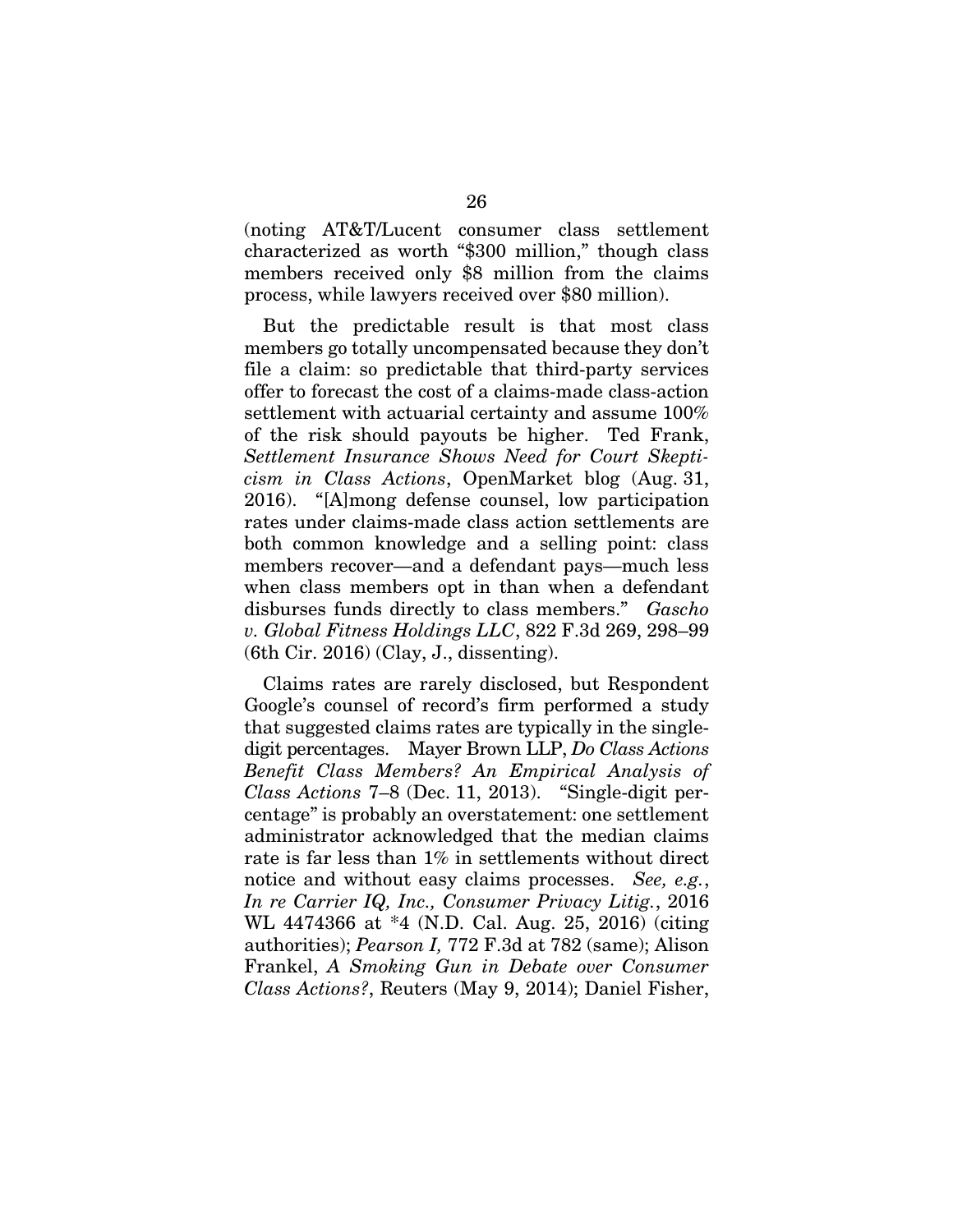*Odds Of A Payoff In Consumer Class Action? Less Than A Straight Flush*, Forbes (May 8, 2014). Even when the class is directly mailed, response rates "rarely exceed seven percent." *Sullivan v. DB Investments*, 667 F.3d 273, 329 n.60 (3d Cir. 2011) (*en banc*).

Courts have split on whether district courts are permitted—or even required—to value a settlement based on the hypothetical recovery. *Compare Pearson I*, 772 F.3d at 780–81, *and Allen v. Bedolla*, 787 F.3d 1218, 1224 n.4 (9th Cir. 2015), *with Gascho*, 822 F.3d at 283–88, *and Wilson v. EverBank, N.A.*, 2016 WL 457011, at \*18 (S.D. Fla. Feb. 3, 2016) (*Poertner*  forbids consideration of actual recovery). Because many courts honor the fiction that a claim that will never be made is as valuable as a check that is actually cashed, the resulting "class action math" allows the "fee collected by the plaintiffs' attorneys [to] outsize the benefit paid to consumers, an outcome that is increasingly more common." Jacob Gershman, *Value of Beck's Beer Settlement a Case Study in Class Action Math*, Wall St. J. (Oct. 22, 2015); *see also* Roger Parloff, *Should Plaintiffs Lawyers Get 94% of A Class Action Settlement?*, Fortune (Dec. 15, 2015).

5. No explicit collusion is needed to accomplish such results. All that is required to allow such gamesmanship are legal rules that do not forbid such settlements, and settling parties responding to the resulting incentives to benefit themselves at the expense of absent class members. Indeed, when legal rules permit such behavior, class attorneys would punish themselves if they sought a better settlement for their clients: every dollar reserved to the class is a dollar that will not be paid to class counsel. *Pearson I*, 772 F.3d at 783, 787. A rule requiring evidence of collusion before rejecting a class-action settlement—as the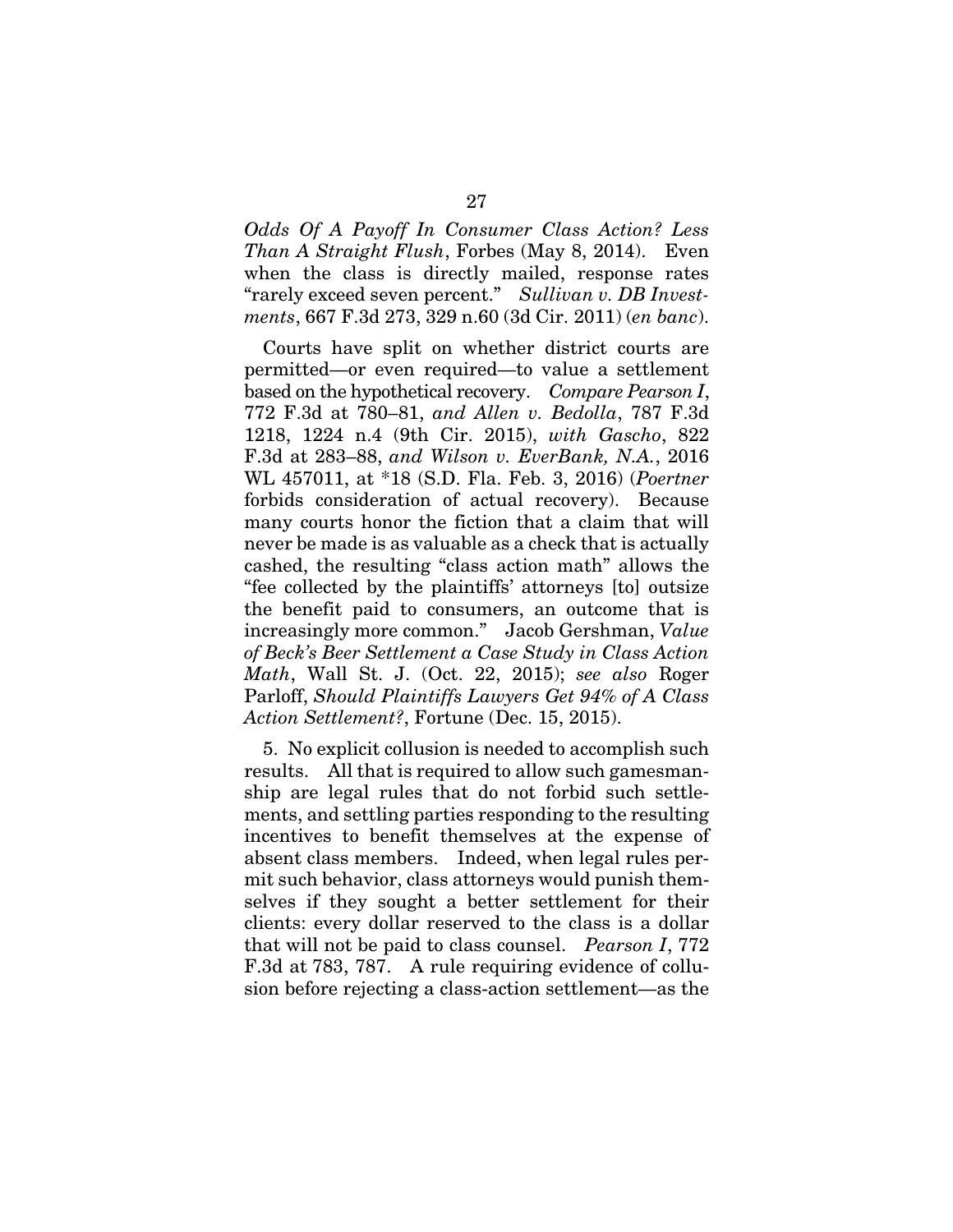Ninth Circuit required here—will green-light many abusive settlements. Erichson at 871; *Dry Max Pampers*, 724 F.3d at 717–18 (non-collusive adversarial process does not protect absent class members from class counsel's breach of fiduciary duty).

This case involves *cy pres*, another option in the toolkit to create the illusion of relief to minimize settlement cost to defendants while increasing attorneys' fees to class counsel, all at the expense of absent class members.

### B. *Cy pres* is especially prone to abuse.

As the Chief Justice recognized in *Marek v. Lane*, *cy pres* settlements raise "fundamental concerns." 134 S. Ct. 8, 9 (2013) (Roberts, C.J., respecting denial of certiorari). Unfettered use of *cy pres* awards has been subject to substantial criticism by courts and scholars alike. There are at least six specific concerns regarding the type of *cy pres* award upheld in this case.

1. When courts award attorneys' fees based on the size of the *cy pres* fund rather than on the amount the class actually directly received, it "ensur[es] that class attorneys are able to reap exorbitant fees regardless of whether the absent class members are adequately compensated." Beisner at 13. Such awards create the illusion of relief that can "increase the likelihood and absolute amount of attorneys' fees awarded without directly, or even indirectly, benefitting the plaintiff." Redish at 661. As a result, class attorneys are financially indifferent as to whether a settlement is structured to compensate their clients or direct settlement proceeds to third parties. Where *cy pres* can be used to facilitate an early settlement with a profitable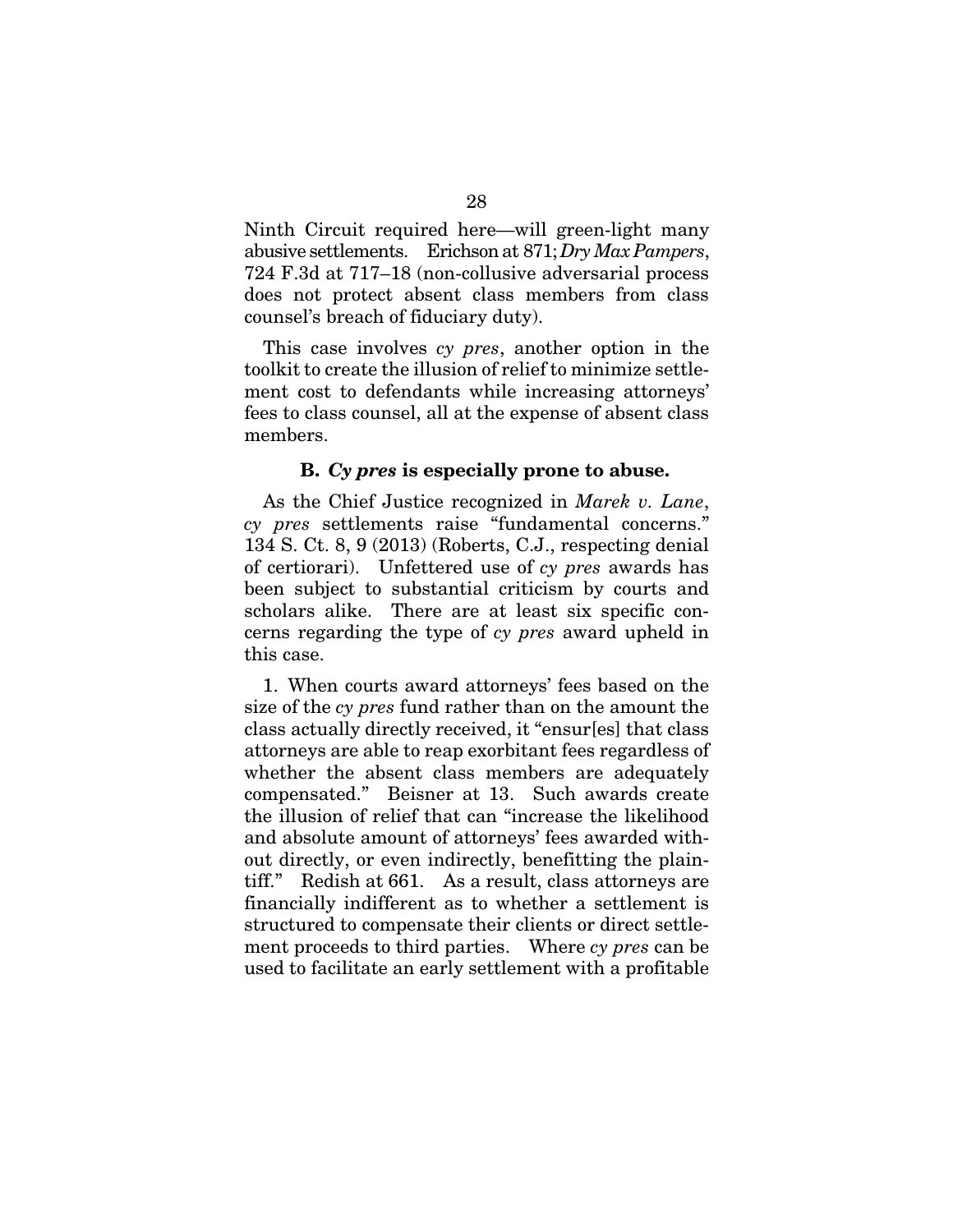fee award, class attorneys are encouraged to sell their putative clients down the river.

*Cy pres* can also be an enticing settlement feature for lawyers interested in promoting their own personal political or charitable preferences. It is not uncommon to see publicity photographs of attorneys handing oversized checks to their selected *cy pres* recipients or to see recipients issue public statements of gratitude to the class attorneys. *E.g.,* Florida Bar Foundation tweet (Jun. 8, 2018), archived at http://archive.li/ h0YaV; *see also* Chris J. Chasin, *Modernizing Class Action Cy Pres Through Democratic Inputs*, 163 U. Penn. L. Rev. 1463, 1484 (2015) ("Many law firms tout their cy pres victories as public service," citing example of self-promotional website of law firm with their *cy pres* recipients) ("Chasin"). Class attorneys have used *cy pres* awards to fund the development of future litigation and to make sizable donations to their *alma mater*. *See, e.g.*, Ashley Roberts, *Law School Gets \$5.1 Million to Fund New Center*, GW Hatchet (Dec. 3, 2007) (describing \$5.1 million *cy pres* award to George Washington University School of Law to create a "Center for Competition Law").

In one case, the plaintiffs' attorney and an attorney from the *cy pres* recipient even jointly presented a continuing legal education program titled "Cy Pres for Reproductive Justice: Using Class Action Settlements to Get Money for the Movement," promoted with the hashtag "#CyPres4RJ," in which they advised participants on how non-profit organizations could best position themselves for *cy pres* awards. If/When/How Events (May 16, 2018), archived at http://archive.is/ 8VJ82. The program employed a case study exemplifying some of the problems inherent with allowing attorneys to dole out the class's damages to unrelated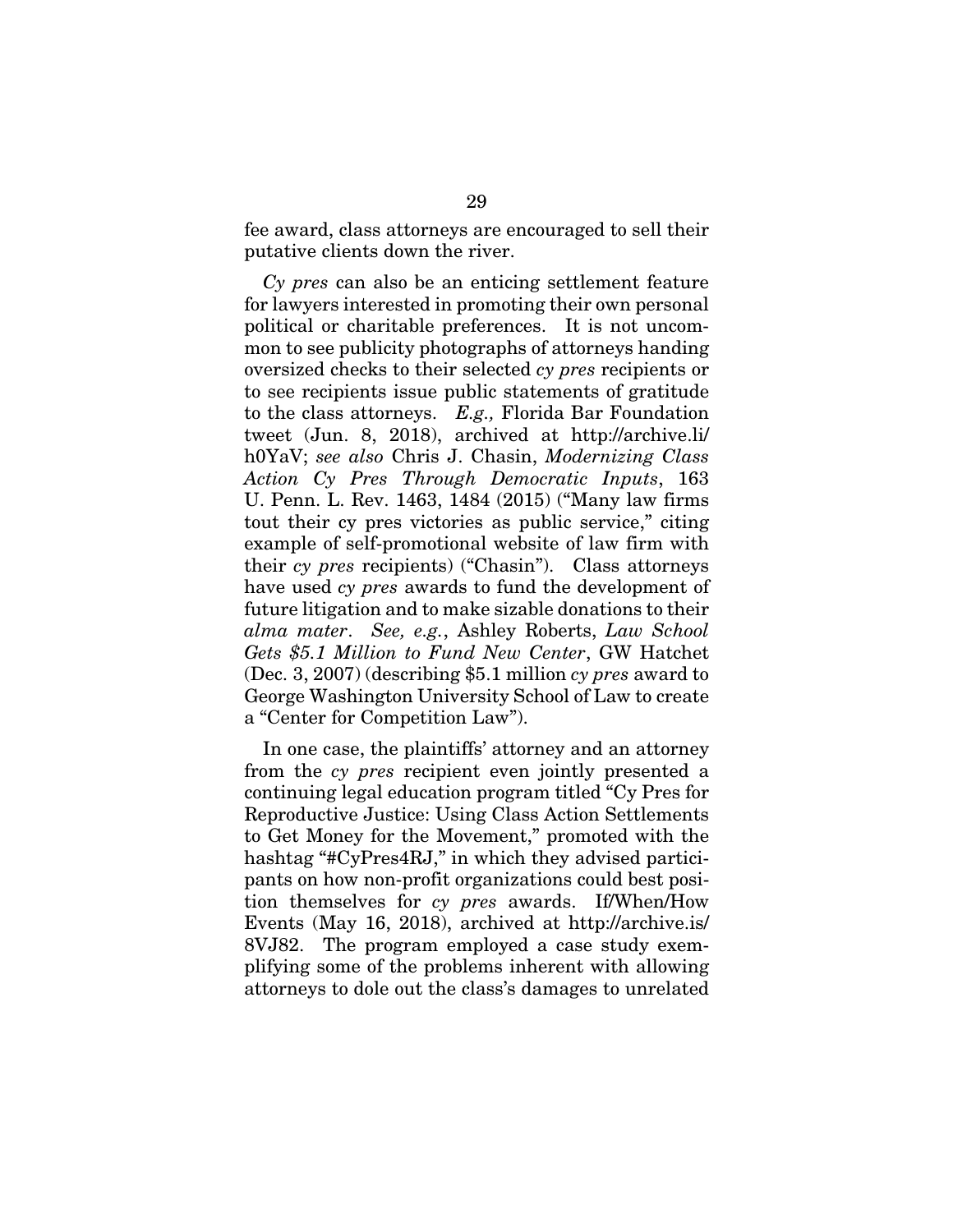third parties of their choosing. In *Ye v. Sephora USA, Inc.*, No. 3:14-cv-05237 (N.D. Cal.), plaintiffs alleged that Sephora discriminated against the class on the basis of race and national origin when Sephora deactivated the loyalty program associated with email addresses with certain Chinese domains. After fewer than 2000 class members filed claims for a capped recovery amount, the court awarded at class counsel's request the "substantial amount" that remained to the National Asian Pacific American Women's Forum, even after the plaintiffs' attorney admitted that the organization did little to address consumer rights (such as those at issue in the litigation) and instead tended to address issues such as "the pay gap, and adverse stereotypes against Asian American women that lead to abortion bans." *Id.,* Tr. of Proceedings 17 (May 30, 2017) (Dkt. 176).

"By disincentivizing class attorneys from vigorously pursuing individualized compensation for absent class members, cy pres threatens the due process rights of those class members." Redish at 650. Class attorneys are tempted to shirk their constitutional duties to adequately defend class members' legal rights because their compensation is no longer tied to such advocacy. *Id*. When courts treat a dollar of *cy pres*  as equivalent to a dollar of direct class recovery, class attorneys' all-too-human predilection will prefer to fund their favorite charities or causes over thousands or millions of anonymous and likely ungrateful class members.

2. Defendants, facing no resistance from class attorneys, use *cy pres* awards to structure settlements to minimize costs or even benefit themselves. The *Lane v. Facebook* settlement, for example, directed all of its *cy pres* to a new charity "to be funded by Facebook,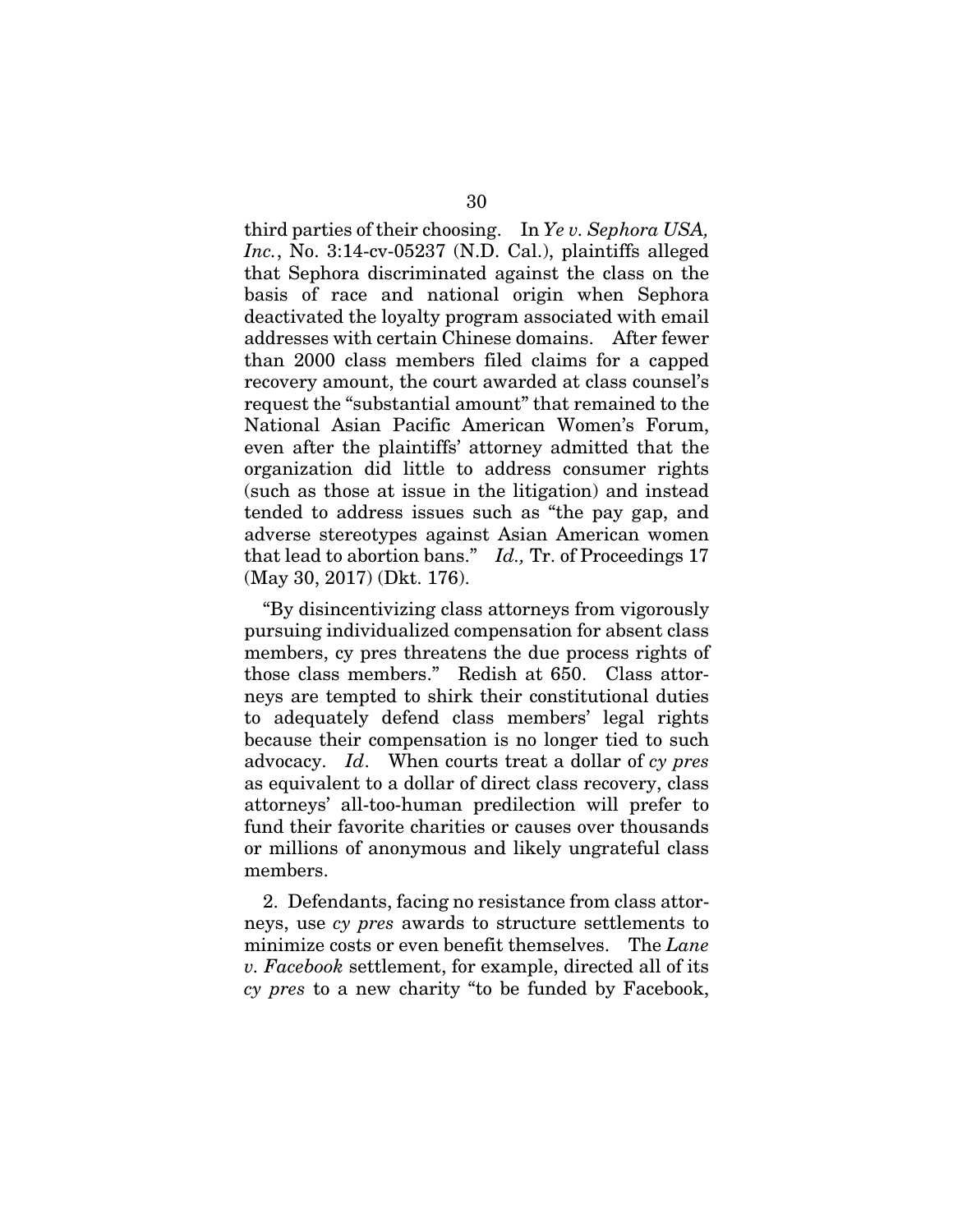partially controlled by Facebook, and advised by a legal team consisting of Facebook's counsel and their own purported counsel." 696 F.3d at 829, 835 (Kleinfeld, J., dissenting). Microsoft attempted to resolve an antitrust class action by directing a *cy pres*  donation of computers and software to schools—which the court suggested was an attempt to flood the educational market with Microsoft products at the expense of then-market leader Apple. *In re Microsoft Corp. Antitrust Litig.*, 185 F. Supp. 2d 519, 528 (D. Md. 2002).

Google and Facebook have directed *cy pres* awards in other privacy-breach cases to the Electronic Frontier Foundation, a nonprofit that "is often an ally of Google and Facebook when it comes to staving off liability to rights holders over user-generated infringing content" and on other public policy issues. Roger Parloff, *Google and Facebook's New Tactic in the Tech Wars*, Fortune (July 30, 2012) (noting criticism in *Google Buzz* case that *cy pres* awards were steered to organizations otherwise paid by Google to lobby or consult for the company). At the same time, those companies have apparently vetoed awards to privacyfocused nonprofits that they view as "too aggressively devoted to combatting the wrongs that allegedly harmed the class." *Id*. Respondent Google, in particular, has been sharply criticized for using its funding decisions to influence the research and advocacy of nonprofits. *See* Kenneth P. Vogel, *Google Critic Ousted From Think Tank Funded by the Tech Giant*, N.Y. Times (Aug. 30, 2017).

In another recent Google *cy pres* settlement, the beneficiaries substantially overlapped with the Google-related beneficiaries in this case. *In re Google Inc. Cookie Litig.*, 2017 WL 446121 (D. Del. Feb. 2,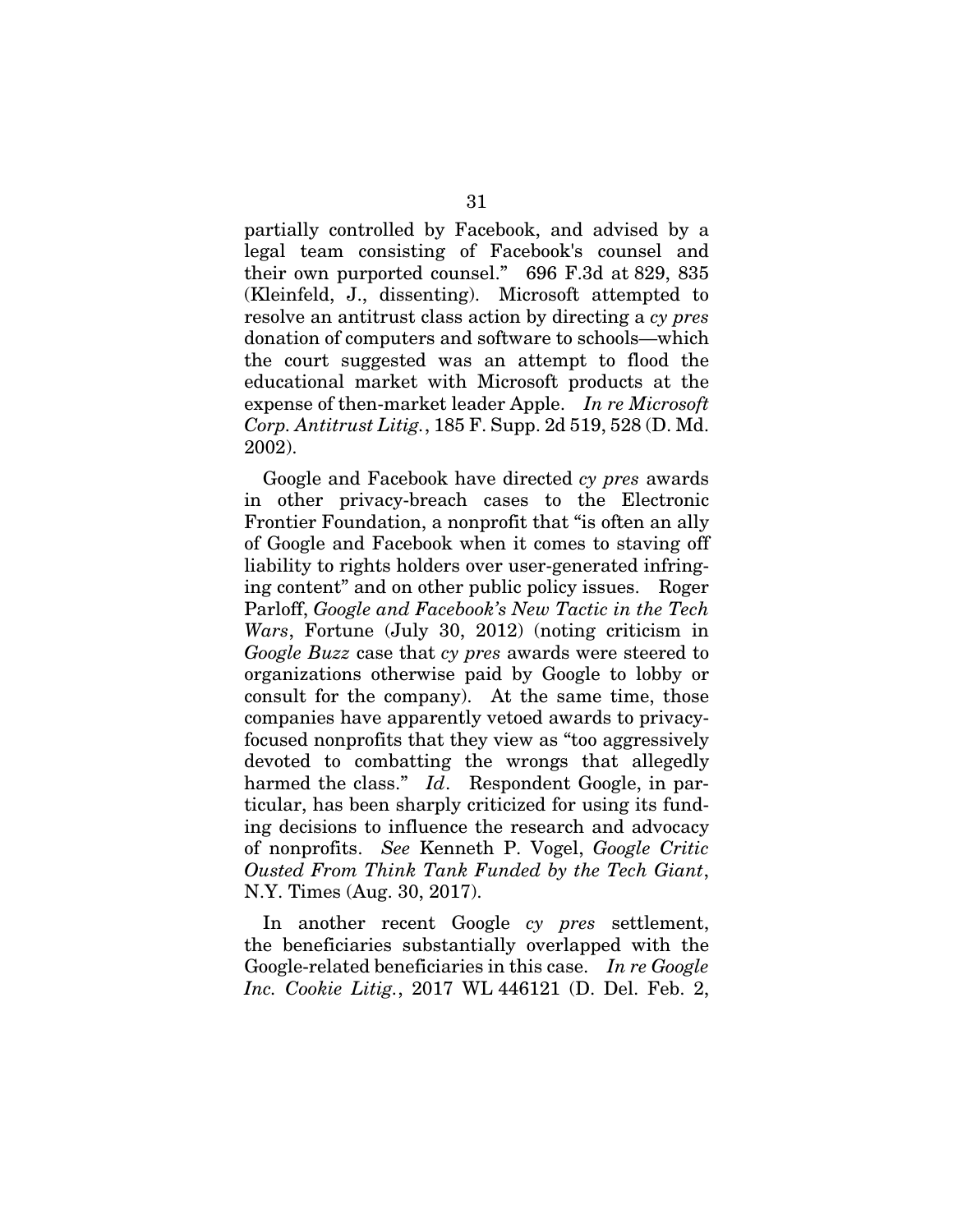2017), *appeal pending*, No. 17-1480 (3d Cir.). One small difference between the two settlements was that that settlement benefited Public Counsel, a charity where the *Google Cookie* class counsel was chairman of the board, instead of Chicago-Kent Law School, an *alma mater* of class counsel in this case.

Even if class-action defendants like Google and Facebook ultimately receive no direct benefit from *cy pres* awards, they still are able to take credit for their charity. *See Molski v. Gleich*, 318 F.3d 937, 954 (9th Cir. 2003) ("it seems somewhat distasteful to allow a corporation to fulfill its legal and equitable obligations through tax-deductible donations to third parties"). And defendants have reasons to prefer giving money to *cy pres* to reduce the chances of having their customers learn that they have paid money to resolve claims of wrongdoing. Russell M. Gold, *Compensation's Role in Deterrence*, 91 Notre Dame L. Rev. 1997 (2016).

In some cases, a *cy pres* award may simply redirect money that the defendant would have given to a charity anyway, creating the illusion of relief when all that the settlement changes is the labeling of accounting entries. *Dennis*, 697 F.3d at 867–68 (*cy pres* awards that overlap with charitable gifts to which the defendant has already committed are a "paper tiger" in terms of deterrence). One *cy pres* recipient here, for example, is the Stanford Center for Internet and Society, to which Google has contributed millions of dollars in donations and whose scholars regularly support Google's positions on a variety of policy issues, including privacy litigation. *See* Jeffrey Toobin, *The Solace of Oblivion*, The New Yorker (Sep. 29, 2014); John Hechinger and Rebecca Buckman, *The Golden Touch of Stanford's President*, Wall St. J. (Feb.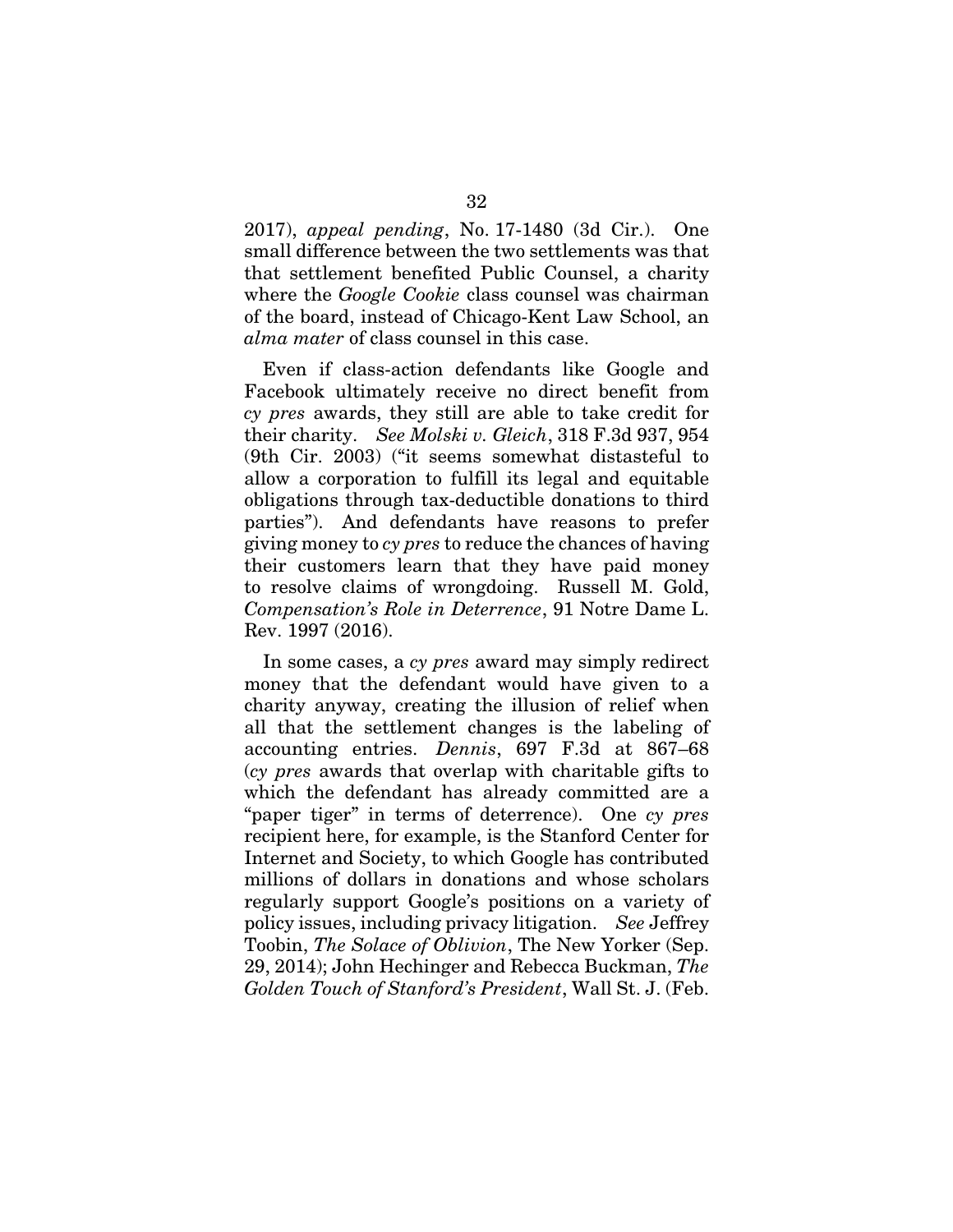24, 2007) ("'It might as well be the Google Center.'" (quoting director of Dartmouth's Ethics Institute)). *Cy pres* awards to organizations that Google already donates to are the functional equivalent of the muchcriticized reversion clause where unclaimed class funds revert to defendant. *Cf. Pearson I,* 772 F.3d at 786–87 (finding no "justification" for reversion clause).

3. As in this case, *cy pres* awards typically fail to redress class members' alleged injuries for which they are waiving their rights. The Seventh Circuit stated the problem plainly: "There is no indirect benefit to the class from the defendant's giving the money to someone else." *Mirfasihi v. Fleet Mortg. Corp.*, 356 F.3d 781, 784 (7th Cir. 2004). "[S]ettlement-fund proceeds, having been generated by the value of the class members' claims, belong solely to the class members." *Klier*, 658 F.3d at 474 (citing *ALI Principles* § 3.07 cmt. (b)). This would unquestionably be the case had class members pursued individual litigation under the same substantive law. Rule 23 cannot operate to "abridge, enlarge or modify any substantive right." 28 U.S.C. § 2072(b). Neither lower courts nor class attorneys should have the discretion to distribute that property to third parties before class members have been compensated and, more generally, to certify classes structured so as to stymie or preclude class members' recovery. *Cf. Caplin & Drysdale, Chartered v. United States*, 491 U.S. 617, 628 (1989) ("There is no constitutional principle that gives one person the right to give another's property to a third party.").

The problem is compounded the further away from "next best" the *cy pres* award is. For example, a settlement of securities litigation proposed giving bank shareholder class members' money to a charity that sues banks over foreclosures. *In re Citigroup*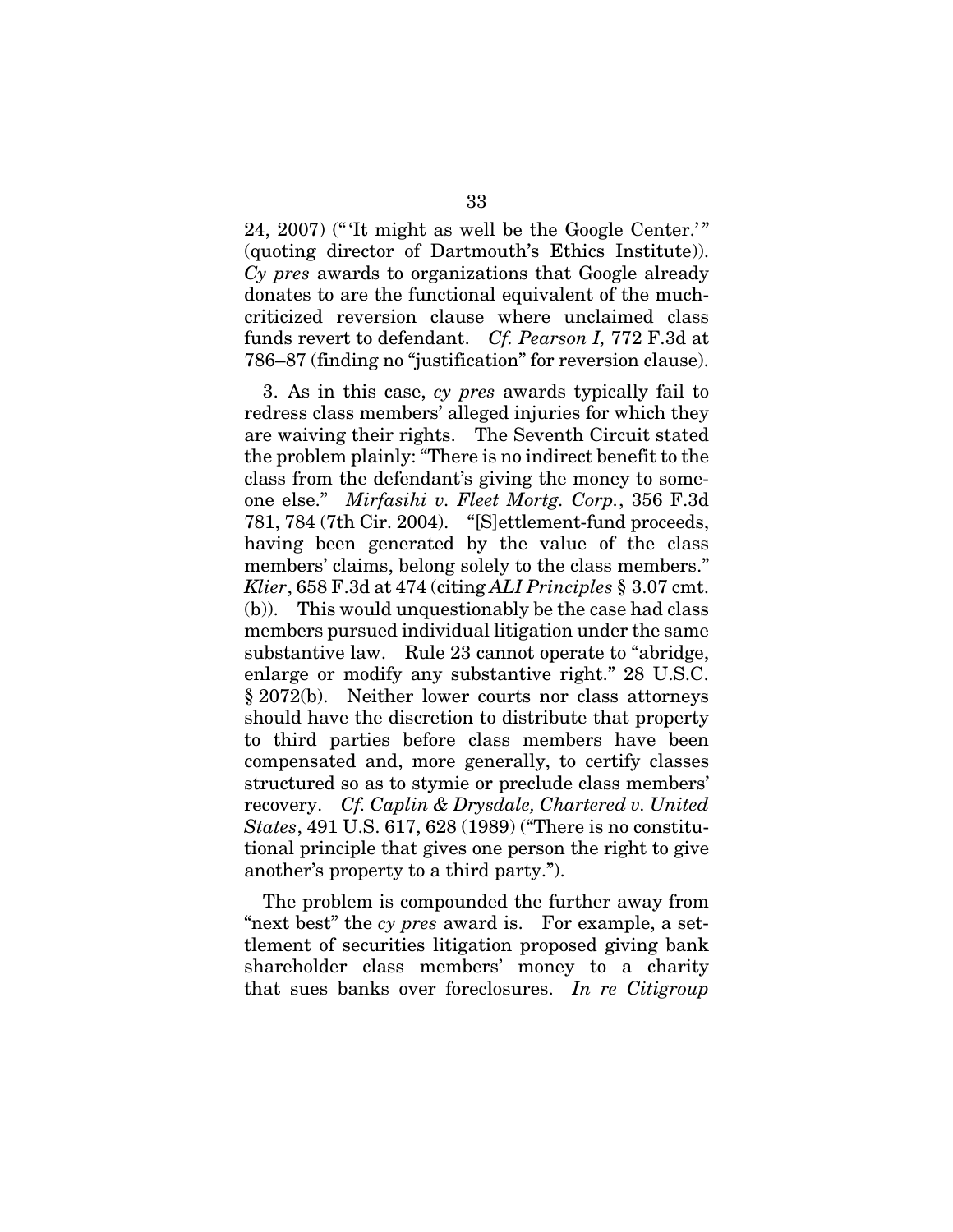*Securities Litig.*, 199 F. Supp. 3d 845, 852–53 (S.D.N.Y. 2016). A settlement over Pfizer's marketing of the diabetes drug Rezulin donated \$2 million to Lubavitch Chabad of Illinois. Ameet Sachdev, *Charities Reaping Lawsuit Dividends*, Chi. Tribune (Sep. 9, 2007).

Even worse was a settlement resolving challenges to Google's unauthorized disclosure of its users' email contacts when it launched its "Buzz" social network. Class members—some of whom had suffered disclosures that aided stalkers, jeopardized confidential journalist sources, or hinted at affairs—received no part of the \$8.5 million settlement, while class counsel received over \$2 million and the remainder was divided among fourteen charities, including the local YMCA and the Brookings Institution—and, by the *sua sponte* order of the district court, a center at a university where the district court judge taught as a visiting law professor.3 *In re Google Buzz Privacy Litig.*, 2011 WL 7460099, at \*3 (N.D. Cal. Jun. 2, 2011); Pamela A. MacLean, *Competing for Leftovers*, California Lawyer (Sep. 2, 2011); *see also In re San Juan Dupont Plaza Hotel Fire Litig.*, 687 F. Supp. 2d 1 (D.P.R. 2010) (proceeds from hotel fire litigation paid

<sup>3</sup> While not present in this case, *cy pres* aimed at local charities at the expense of a national class is also a persistent problem. *Compare Houck v. Folding Carton Admin. Comm.*, 881 F.2d 494, 502 (7th Cir. 1989), *with*, *e.g.*, *Perkins v. Am. Nat'l Ins. Co.,* 2012 WL 2839788 (M.D. Ga. July 10, 2012), *and In re Easysaver Rewards Litig.*, 921 F. Supp. 2d 1040 (S.D. Cal. 2013) (\$3 million to local San Diego schools including *alma mater* of counsel for both parties), *rev'd on other grounds*, 599 F. App'x 274 (9th Cir. 2015), *settlement approved again on remand*, 2016 WL 4191048, *appeal pending*, No. 16-56307 (9th Cir.); *see generally* Sam Yospe, *Note, Cy Pres Distributions in Class Action Settlements*, 2009 Colum. Bus. L. Rev. 1014, 1030–31.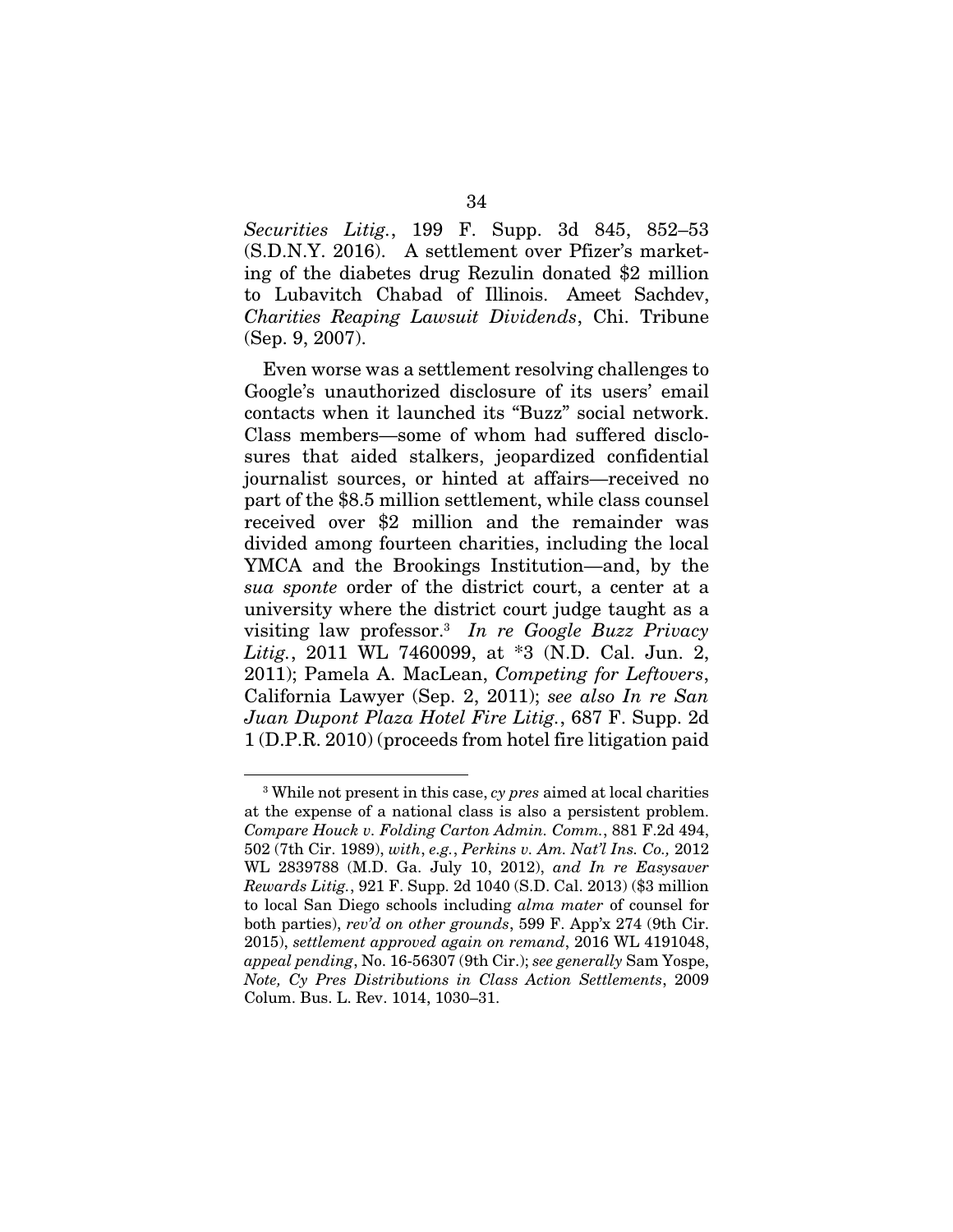as *cy pres* to Animal Legal Defense Fund); *SEC v. Bear, Stearns & Co.*, 626 F. Supp. 2d 402, 414–15 (S.D.N.Y. 2009) (collecting numerous cases where *cy pres* awards "stray[ed] far from the 'next best use'").

4. Before succumbing to the administrative convenience of *cy pres* settlements in more recent decisions, the Second Circuit expressed concern that the availability of *cy pres* relief would permit otherwise unthinkable class certifications and would "induce plaintiffs to pursue doubtful class claims for astronomical amounts and thereby generate leverage and pressure on defendants to settle." *In re Agent Orange Prod. Liab. Litig.*, 818 F.2d 179, 185 (2d Cir. 1987) (cleaned up); *see also Briseno v. ConAgra Foods, Inc.*, 844 F.3d 1121, 1124–25, 1129 (9th Cir. 2017) (because *cy pres* remedies are available, class proponents are not required to "demonstrate that there is an administratively feasible way to determine who is in the class"); *cf. also McLaughlin v. Am. Tobacco Co.*, 522 F.3d 215, 231–33 (2d Cir. 2008). In this way, *cy pres* incentivizes both the bringing of otherwise unprofitable "strike suits" that would be infeasible to litigate due to unmanageability or questionable merit and their settlement on terms mutually agreeable to class counsel and the defendant. Redish at 639–40; *cf. also Shady Grove Orthopedic Assoc. v. Allstate Ins.,* 559 U.S. 393, 445 n.3 (2010) (Ginsburg, J., dissenting) (noting that class certification creates "pressure on the defendant to settle even unmeritorious claims"). "Indeed, in many class actions it is solely the use of cy pres that assures distribution of a class settlement or award fund sufficiently large to guarantee substantial attorneys' fees and to make the entire class proceeding seemingly worthwhile." Redish at 621.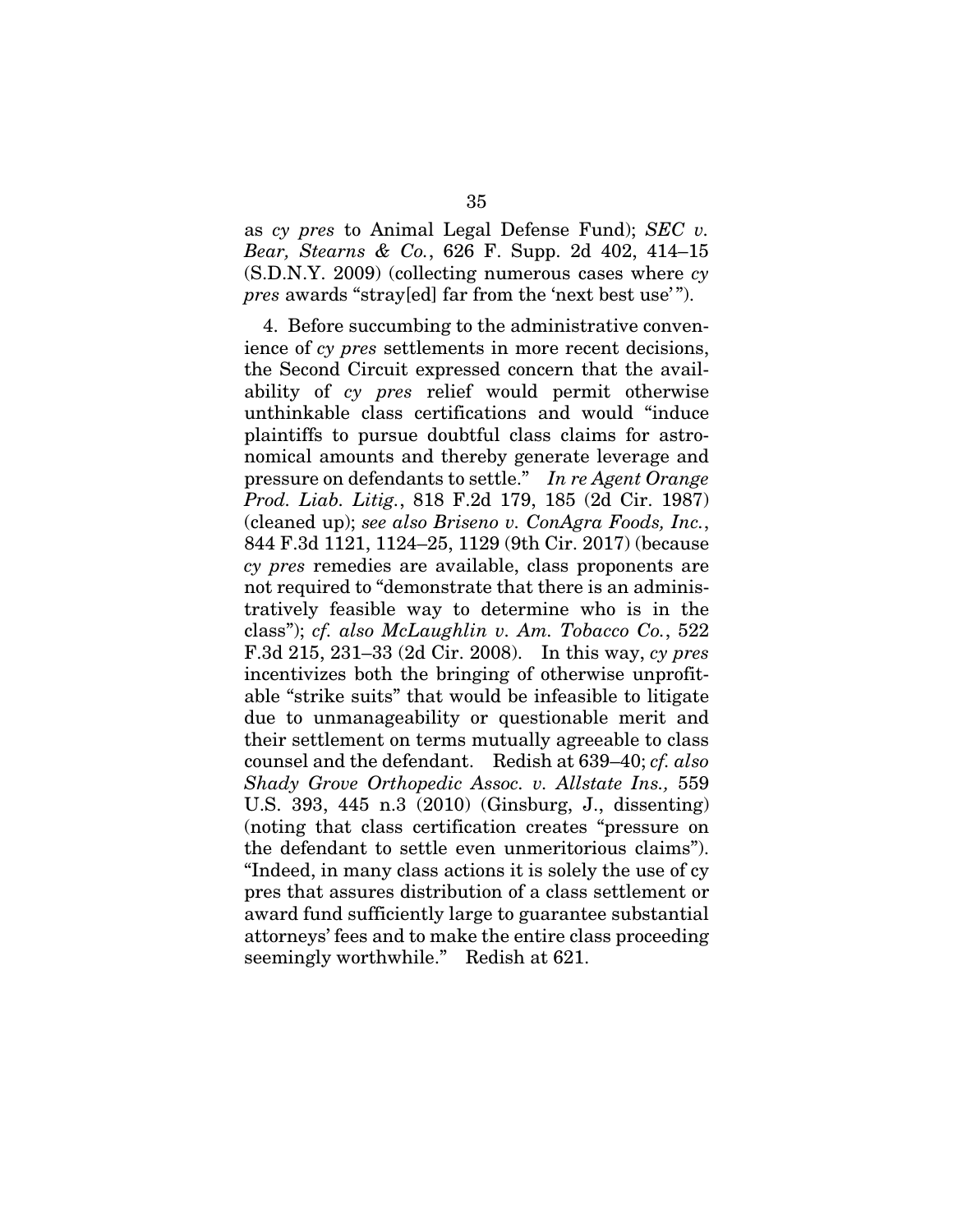For example, the Seventh Circuit in *Walgreen* and *Subway Footlong* rejected illusory injunctive-relief settlements of meritless litigation that provided no material benefit to the class. "The type of class action illustrated by this case—the class action that yields fees for class counsel and nothing for the class—is no better than a racket." *Walgreen*, 832 F.3d at 724; *accord Subway Footlong*, 869 F.3d at 553, 556. But the Ninth Circuit's rule of decision, if affirmed by this Court, would create a loophole for unscrupulous attorneys to resume the "racket" condemned by the Seventh Circuit. All that would be required to transform the *Walgreen* and *Subway Footlong*  settlements into appeal-proof paychecks for class counsel in the Ninth Circuit is the sort of illusory *cy pres* settlement in *Lane*. Merger strike suits "substantially" declined after *Walgreen* and a similar Delaware state case. Caleb Hannan, *This Lawyer Is Making It Less Profitable to Sue When Companies Merge*, Bloomberg Businessweek (Aug. 2, 2017). If class counsel can game the system with economically equivalent *cy pres* settlements, such extortionate suits can be expected to return to pre-2016 levels.

5. Many *cy pres* recipients, including some in this case, Pet. App. 131, have political valence sympathetic to the preferences of class counsel or the defendant, but contrary or offensive to a substantial proportion, or even the majority, of class members. *E.g., Citigroup*, 199 F. Supp. 3d at 853–54; *cf. also Motor Fuel Temp.*, 872 F.3d at 1113–14 (affirming settlement that established fund for class counsel to use for political lobbying). Requiring class members to surrender their rights to "subsidize speech by a third party that he or she does not wish to support" raises serious First Amendment concerns. *Harris v. Quinn*, 134 S. Ct. 2618, 2644 (2014). Settlements' implementations of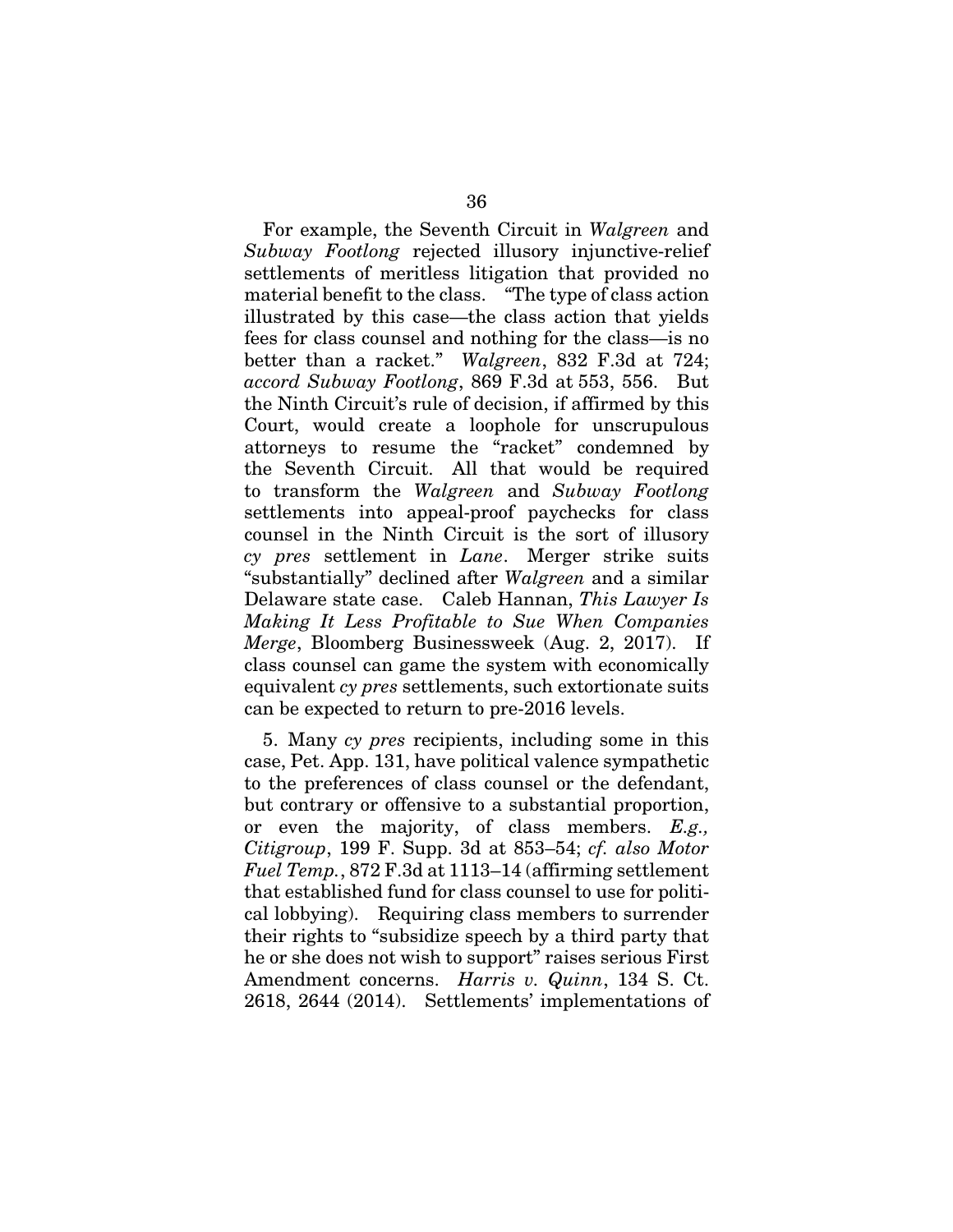the Rule 23(b)(3) opt-out right usually have requirements that would impermissibly burden class members under this Court's precedents, and rarely have any effect on class counsel's ability to transform the class-action procedure into a political funding mechanism. Moreover, silence is not consent. *Knox v. SEIU, Local 1000*, 567 U.S. 298, 312–22 (2012).

6. Finally, *cy pres* awards often create the appearance or reality of judicial conflicts of interest, as in the *Google Buzz* settlement discussed above. New York University's Samuel Issacharoff, Reporter for ALI's *Principles of the Law of Aggregate Litigation*, has described *cy pres* relief as "an invitation to wild corruption of the judicial process." Adam Liptak, *Doling Out Other People's Money*, N.Y. Times (Nov. 26, 2007) ("Liptak, *Doling*"). Charities are increasingly lobbying judges for a cut of the proceeds in class-action settlements. *Id*. And "[a]s part of their effort to secure judicial approval of proposed settlements, the parties often include a *cy pres* award that benefits a charity with which the judge or his or her family is affiliated." Beisner at 13; *see also* Erichson at 885.

These tactics can create a conflict between the interests of the presiding judge and those of class members, who would be better served by direct compensation. *Klier*, 658 F.3d at 482 (Jones, C.J., concurring) ("[D]istrict courts should avoid the legal complications that assuredly arise when judges award surplus settlement funds to charities and civic organizations."); *In re Baby Products Antitrust Litig.*, 708 F.3d 163, 180 n.16 (3d Cir. 2013). "[W]hile courts and the parties may act with the best intentions, the specter of judges and outside entities dealing in the distribution and solicitation of large sums of money creates an appearance of impropriety." *Bear, Stearns*,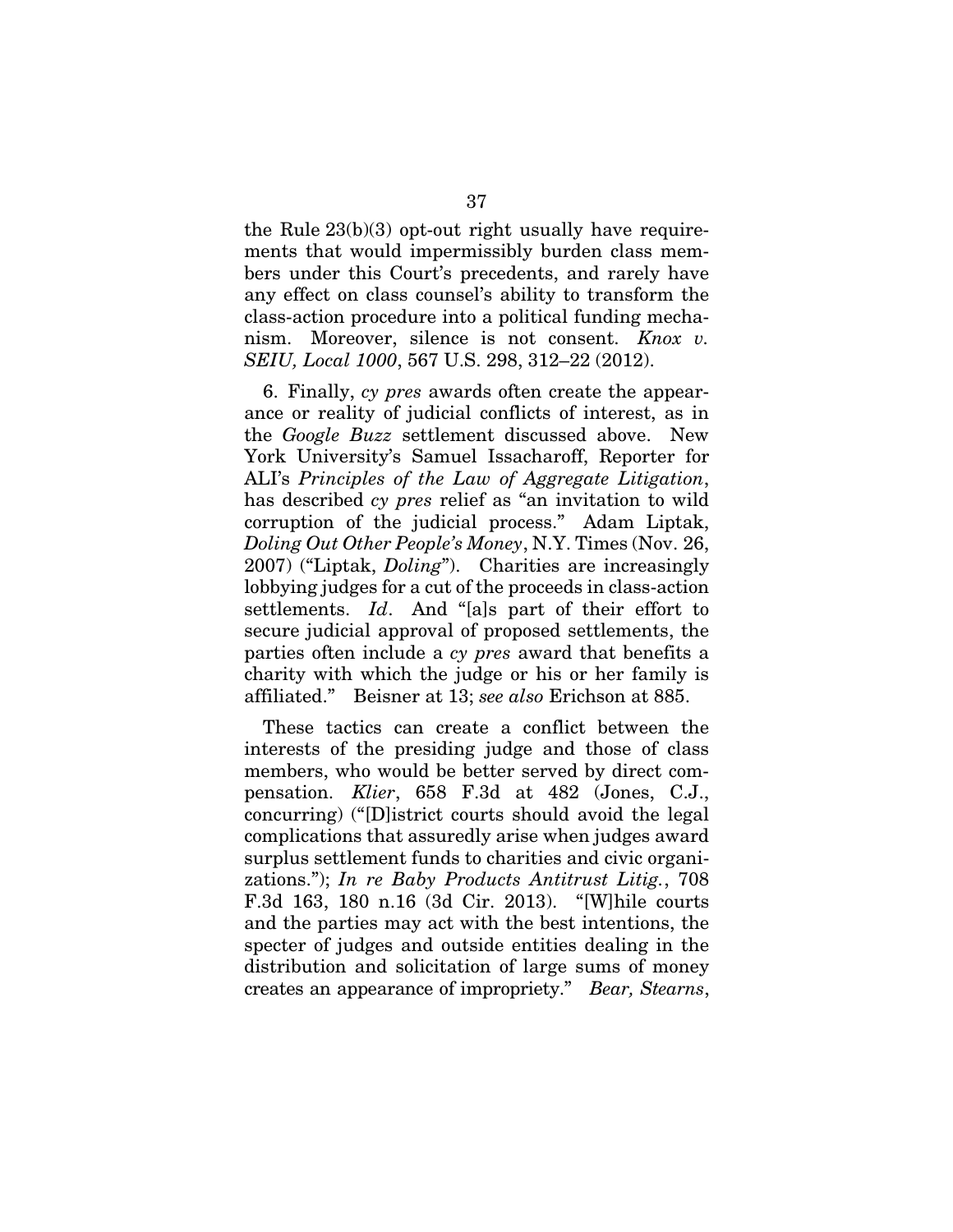626 F. Supp. 2d at 415; *see, e.g.*, *Perkins,* 2012 WL 2839788 (approving \$1.5 million *cy pres* award to the presiding judge's *alma mater*).

Indeed, it is even conceivable that "parties can effectively judge-shop by selecting *cy pres* recipients that would force recusal." Ted Frank, Fraley v. Facebook *update*, Point of Law (July 12, 2012) (noting district judge recusal for unspecified reasons after parties proposed *cy pres* settlement that named charitable beneficiaries affiliated with judge and her husband); *but see Nachshin v. AOL, LLC*, 663 F.3d 1034, 1038, 1042 (9th Cir. 2011) (permitting parties to select judge's spouse's charity as *cy pres* recipient without requiring recusal).

More generally, an open-ended *cy pres* doctrine is fundamentally incompatible with the judicial role, which "is limited to providing relief to claimants, in individual or class actions, who have suffered, or will imminently suffer, actual harm." *Tyson Foods Inc. v. Bouaphakeo*, 136 S. Ct. 1036, 1053 (2016) (Roberts, C.J., concurring) (cleaned up). If it is untenable to compensate non-injured class members, it is all the more untenable to compensate non-injured third parties, who do not even fall within the zone of risk of injury.

Federal judges are not generally equipped to be charitable foundations: we are not accountable to boards or members for funding decisions we make; we are not accustomed to deciding whether certain nonprofit entities are more "deserving" of limited funds than others; and we do not have the institutional resources and competencies to monitor that "grantees" abide by the conditions we or the settlement agreements set.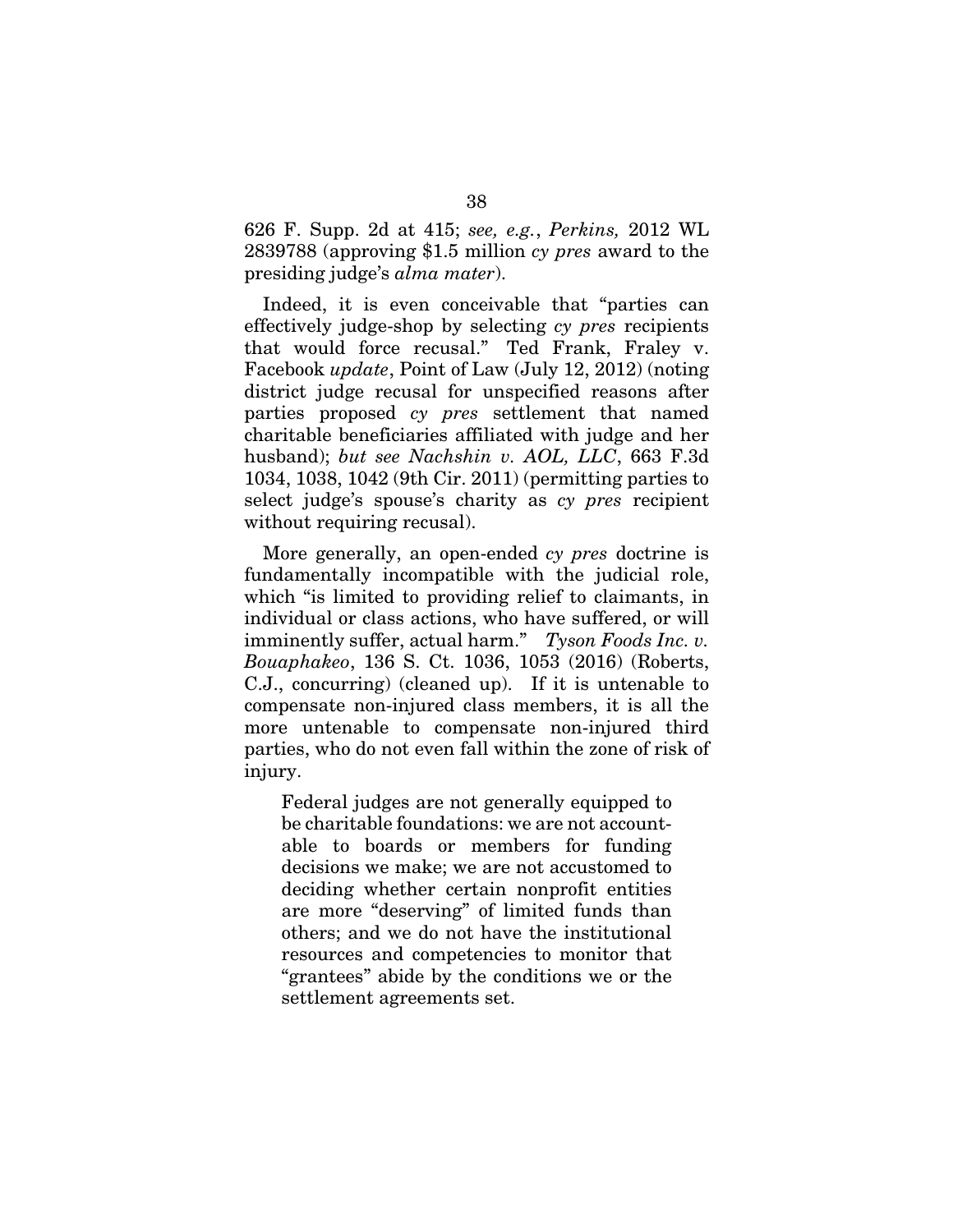*In re Compact Disc Minimum Advertised Price Antitrust Litig.*, 236 F.R.D. 48, 53 (D. Me. 2006); *accord Keepseagle v. Perdue*, 856 F.3d 1039, 1071 (D.C. Cir. 2017) (Brown, J., dissenting). Yet those things are exactly what federal judges are asked to do when faced with a proposed *cy pres* settlement.

> C. Rule 23 standards that align class counsel's interests with those of the class are the best way to prevent conflicts of interest in settlements and require rejection of the settlement here.

1. Any settlement, like this one, that provides no direct benefit to the class, cannot be approved. "Because the settlement yields fees for class counsel and zero benefits for the class, the class should not have been certified and the settlement should not have been approved." *Subway Footlong*, 869 F.3d at 557 (cleaned up).

The solution to the problems created by *cy pres*  settlements and by class-action settlement conflicts of interest in general is a simple proportionality rule that aligns class counsel's incentives with the class's interests: a settlement that compromises a class's claims, but seeks to pay class counsel an amount disproportionate with the actual and direct benefit to the class, is not fair or reasonable under Rule 23(e). Any other rule will create perverse incentives to structure a settlement allocation to favor class counsel and the defendant at the expense of the class.

The "'ratio that is relevant'" when assessing a fee award "'is the ratio of (1) the fee to (2) the fee plus what the class members received.'" *Pearson I*, 772 F.3d at 781 (quoting *Redman v. RadioShack Corp.*,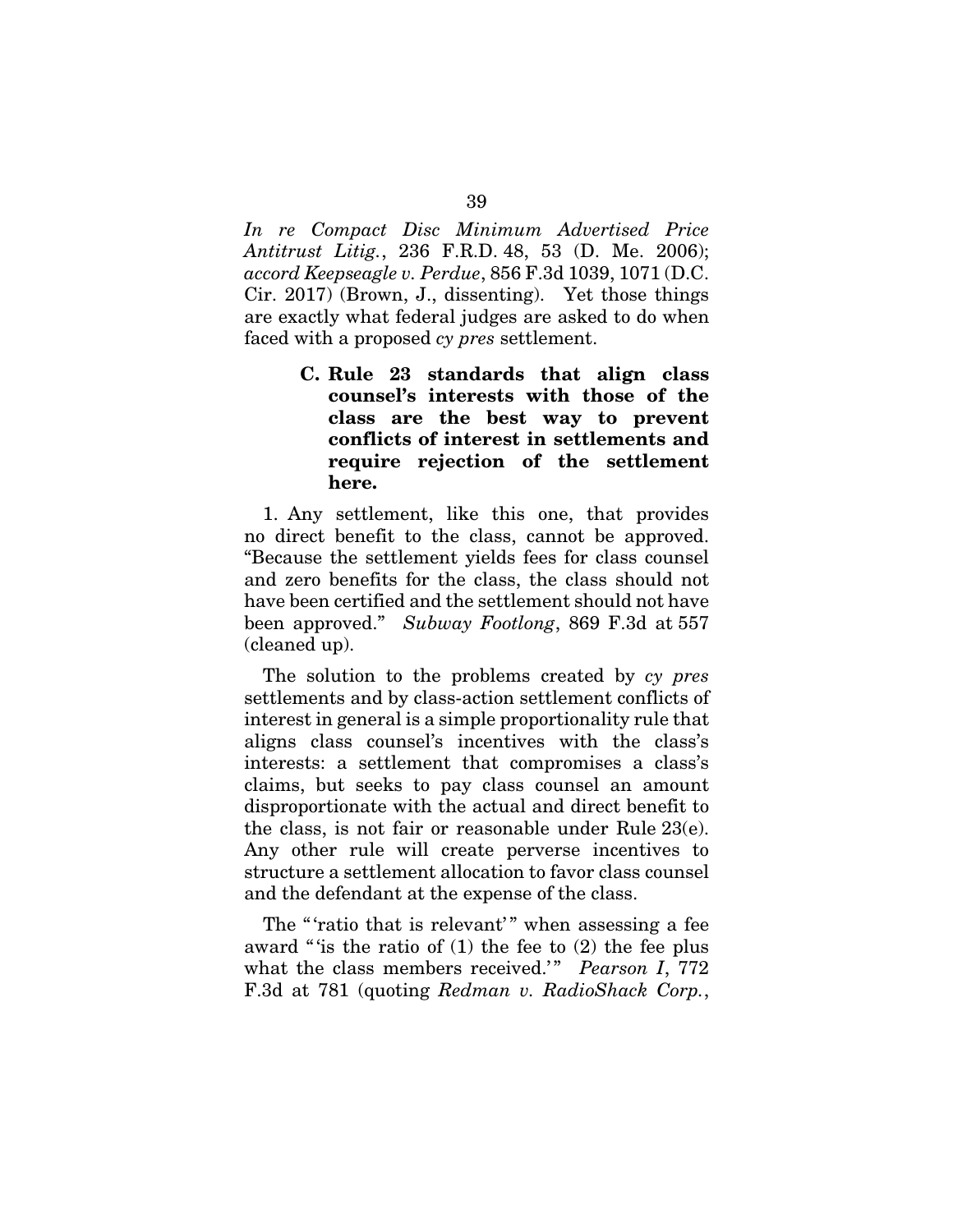768 F.3d 622, 630 (7th Cir. 2014)). That approach excludes settlement funds dissipated through *cy pres* awards from the calculation, and thereby "gives class counsel an incentive to design the claims process in such a way as will maximize the settlement benefits actually received by the class, rather than to connive with the defendant in formulating claims-filing procedures that discourage filing and so reduce the benefit to the class"—and, as in this case, where the settling parties made it literally impossible to file claims, increase the benefit available to *cy pres* recipients. *Id*.

*Pearson I* did precisely this, reversing a district court's approval of a settlement where class counsel received \$2.1 million, the class received \$865 thousand, and \$1.13 million went to *cy pres*. (There was also an injunction that *Pearson I* thought superfluous.) *Cy pres* "did not benefit the class" and could not be included in determining the reasonableness of the settlement or fee request. 772 F.3d at 784. Even though there were over 12 million class members, and the settlement as a whole provided only pennies per class member, a *cy pres* beneficiary can "receive money intended to compensate victims of consumer fraud only if it's infeasible to provide that compensation to the victims—which has not been demonstrated" because it was conceivably possible to simplify the claims process, improve notice, or make a direct distribution to class members. *Id.*

This settlement is worse than the one whose approval was reversed in *Pearson I*: class counsel received a similar Rule 23(h) award, but the class received \$0 instead of \$865 thousand. The injunctive relief involved no change in the practices alleged to be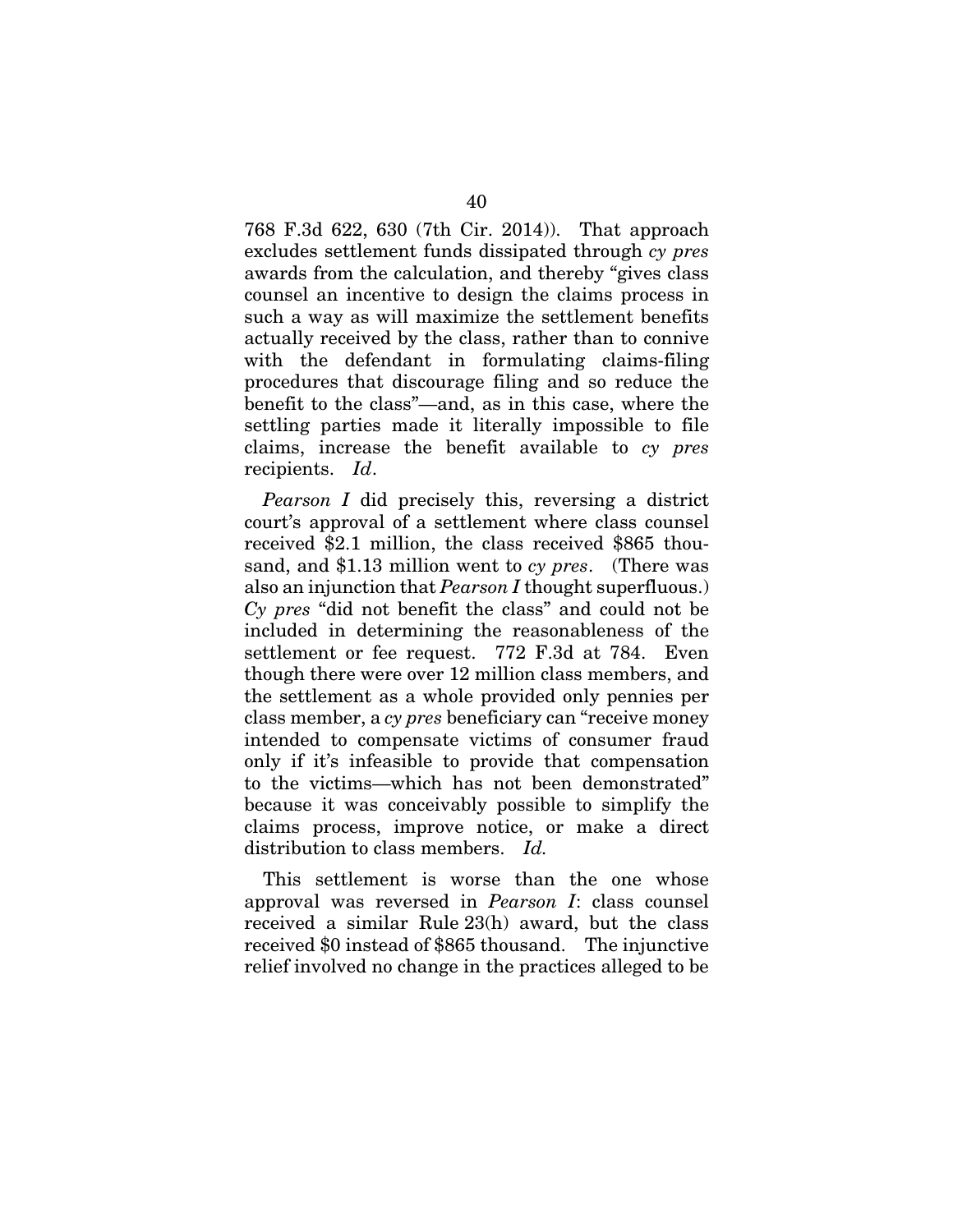illegal, and involved the sort of "superfluous" disclosure criticized by *Pearson I* and *Walgreen*. <sup>4</sup> To top it all off, the *cy pres* beneficiaries had ties to class counsel or defendant or both. Under Petitioners' proposed proportionality rule, the \$2 million to \$0 ratio means that the settlement in this case was not fair or reasonable as a matter of law and must be rejected.

Throughout this case, Google has argued that the settlement is "adequate" because the class's claims are low in merit or because damages are remote. *E.g.,*  Google Br. in Opp. 11. But this is beside the point: that a settlement is adequate does not mean it is fair and reasonable. Perhaps the class deserves no more than a peppercorn in consideration for releasing their claims, but Google was willing to pay millions of dollars to settle the suit. If that is a windfall because Google overpaid, the fiduciary duty of class counsel, plus Rule 23(e)'s fairness and reasonableness requirements require class counsel to share that windfall with the class. Any other result would have the perverse effect of incentivizing low-merit class actions: the lower the quality of the suit, the less the obligation of class counsel to share settlement proceeds with the class. *Compare*, *e.g.*, *Dry Max Pampers*, 724 F.3d 713, *with id.* at 723 (Cole, J., dissenting).

2. Class counsel will respond to court-imposed incentives of the proportionality rule to "maximize the settlement benefits actually received by the class."

<sup>4</sup> Injunctive relief can provide direct, actual class benefit. For example, the settlement in *In re Volkswagen "Clean Diesel" Litig.* provided for replacement or repair of class members' vehicles. 2016 WL 6248426 (N.D. Cal. Oct. 25, 2016). This case does not raise the issue of how to value such injunctive relief when assessing a reasonable fee.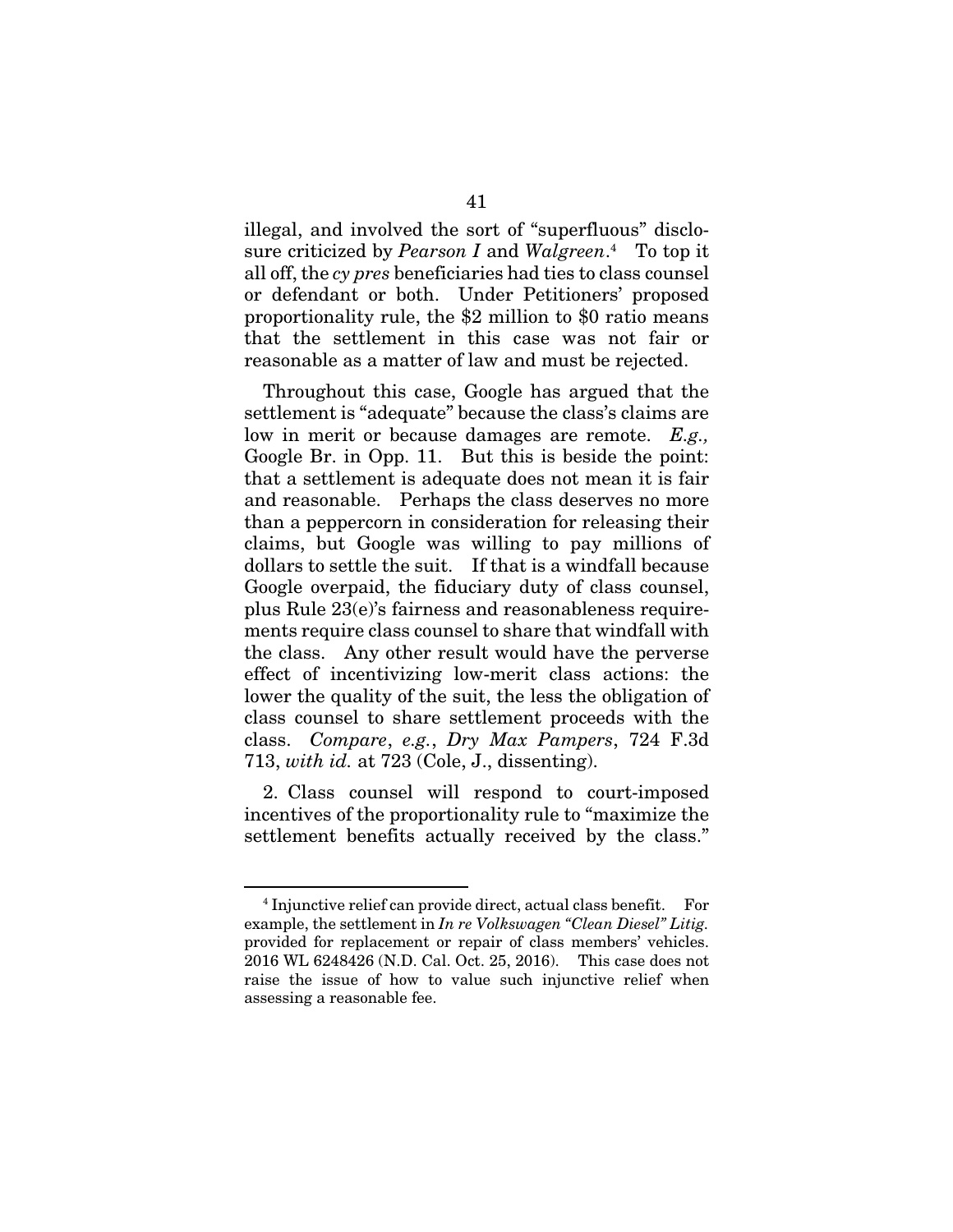*Pearson I,* 772 F.3d at 781. That is more than abstract theory; it is borne out by experience:

- While *Baby Products* left open the possibility of approving *cy pres* settlements, it reversed a settlement approval and ordered the district court to consider whether class counsel had adequately prioritized direct recovery in both terms of settlement approval and the fee award. 708 F.3d at 178. On remand, the parties arranged for direct distribution of settlement proceeds, and paid an additional \$14.45 million to over one million class members—money the parties initially directed to *cy pres* before a successful objection led to an "exponential increase" in class recovery. *McDonough v. Toys "R" Us, Inc.*, 80 F. Supp. 3d 626, 660 (E.D. Pa. 2015).
- In *Fraley v. Facebook*, the district court refused preliminary approval of an all*cy pres* \$20 million settlement, though the class was even larger than the one here, some 150 million in size. Though the settlement fund was less than \$0.14 per capita, the parties were, at the behest of the district court, able to create a claims process that distributed \$15/claimant to over 600,000 claimants. 966 F. Supp. 2d 939.
- After objection to a claims-made settlement in a consumer class action over aspirin labeling where the vast majority of funds would have gone to *cy pres*, the parties used subpoenaed third-party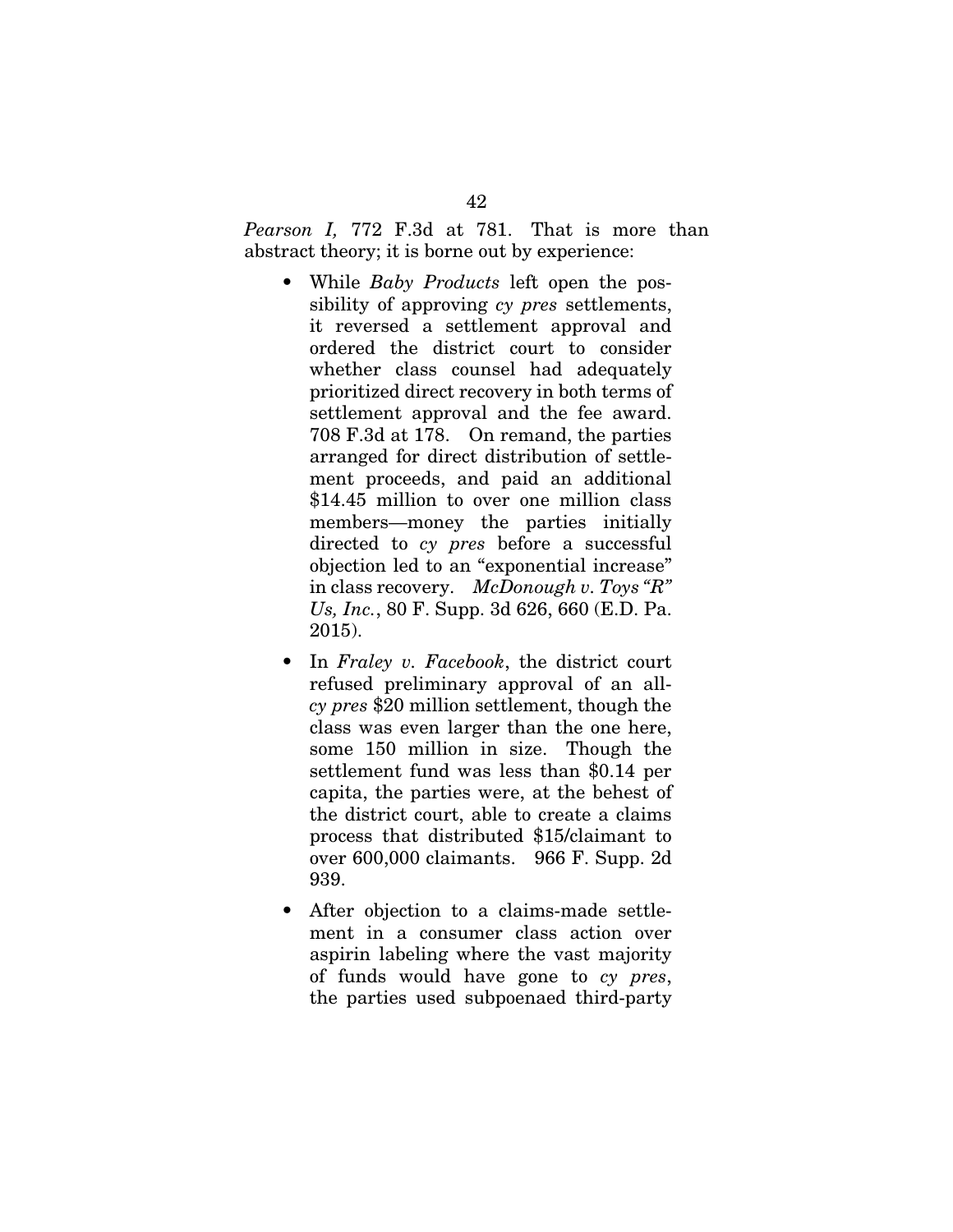retailer data to identify over a million class members (instead of the 18,938 who would have been paid \$5 each in the original claims-made structure), and paid an additional \$5.84 million to the class. *In re Bayer Corp. Litig.*, No. 09-md-2023, 2013 WL 12353998, at \*3 (E.D.N.Y. Nov. 8, 2013); *id.* Dkt. 218-1.

- A similar successful objection to residual *cy pres* in an antitrust settlement increased class recovery from \$2.2 million to \$13.7 million. *Pecover v. Electronic Arts, Inc.*, No. 08-cv-2820, 2013 WL 12121865 (N.D. Cal. May 30, 2013); *id.* Dkt. 466.
- On remand in *Pearson I*, the parties renegotiated to give class members at least \$4 million more in cash. Settlement ¶¶7–8, No. 11-cv-07972, Dkt. 213-1 (N.D. Ill. May 14, 2015).

In short, as *Pearson I* reasoned, if courts make lawyers direct money to clients in order to get paid, that is *exactly* what happens. Alison Frankel, *By Restricting Charity Deals, Appeals Courts Improve Class Actions*, Reuters (Jan. 12, 2015) ("Frankel, *Restricting*"). After appellate courts reject disproportionate settlements, class counsel in colorable class actions like *Pearson I* and *Baby Products* come up with more appropriate settlements; class counsel in meritless class actions like *Dry Max Pampers*, *Walgreen*, and *Subway Footlong* slink away and dismiss their cases. Whether one thinks the main purpose of class actions is to facilitate compensation or to deter bad behavior by defendants, everyone should want the class-action system to promote good cases and discourage bad ones.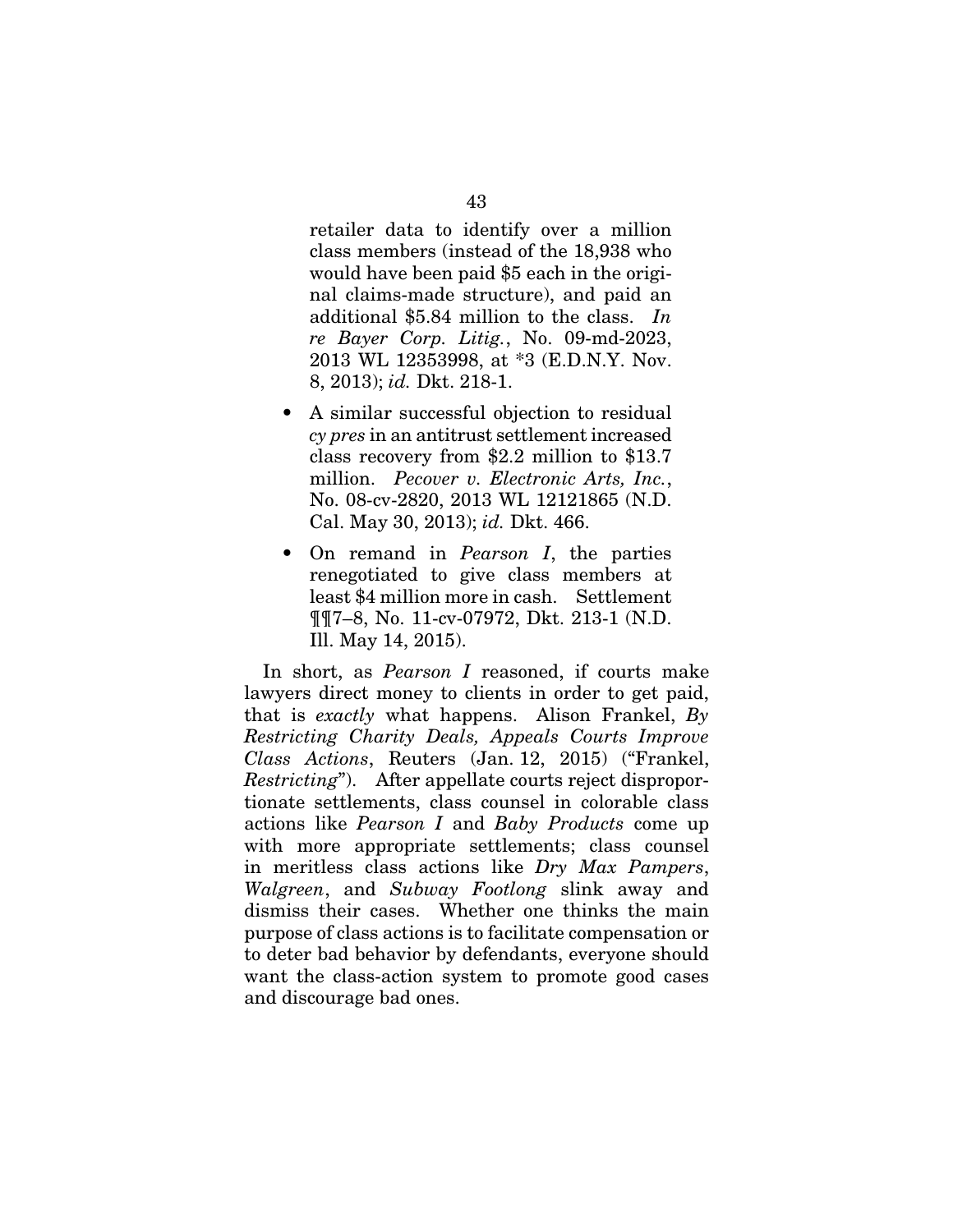3. A common refrain in support of *cy pres* is that it would be too difficult to distribute small sums to class members. But that argument disregards the typically low claims rate in consumer and privacy classaction settlements. If the claims rate in the *Gaos*  class was similar to that in *Fraley,* each claimant would receive \$7.

*Carrier* also approved a privacy class-action settlement that distributed a net settlement fund of \$5.9 million amongst a 30-million-member class. As *Carrier* observed, "if all 30 million people were to make claims, then each person would get approximately 20 cents. … However, that is not what actually happens under the settlement." 2016 WL 4474366 at \*2. The *Carrier* settlement funds were distributed *pro rata* to eligible claimants, with a contingent *cy pres* provision only if distribution proved "economically unfeasible." *Id.* Ultimately, only 42,577 class members (0.14% of the class) filed claims, resulting in individual payments of well over \$100. Such a low claims rate is customary. *Id*. at \*4; *see* discussion in Section I.A.4 above. Even if the *Carrier* class size had been five times larger, and the claims rate five times higher, claiming class members still would have received over \$5.50 each.

Even if claims rates were abnormally high such that it would be prohibitively expensive to distribute money to every claimant, random lottery distribution to a percentage of claiming class members would successfully distribute the fund. Shay Lavie, *Reverse Sampling: Holding Lotteries to Allocate the Proceeds of Small-Claims Class Actions*, 79 Geo. Wash. L. Rev. 1065 (2011). As arbitrary as that sounds, it is less arbitrary to distribute \$5 million of settlement money to 50,000 or 1,000,000 class members than nothing to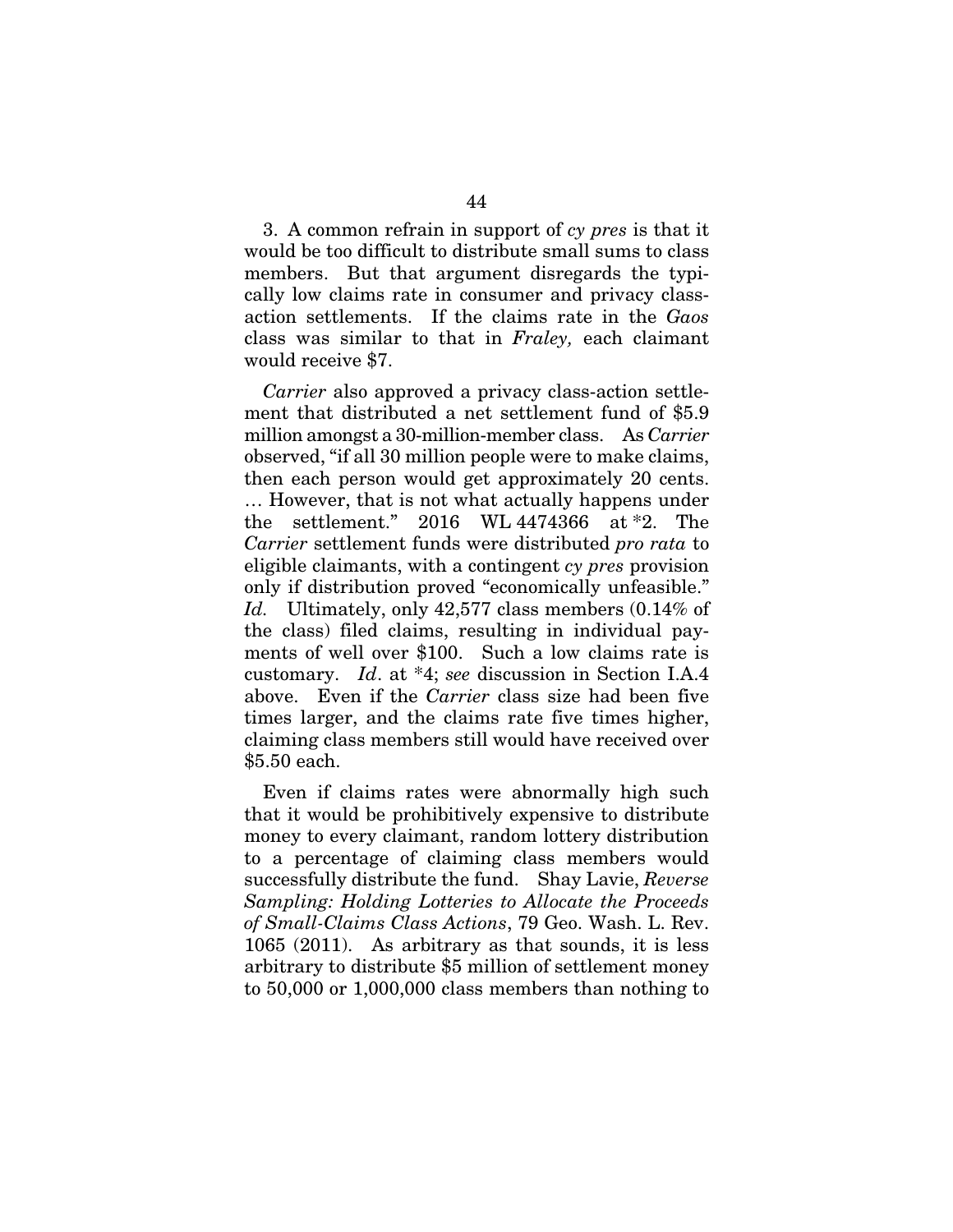class members and \$5 million to third-party charities affiliated with class counsel and Google, and no more arbitrary than the typical claims-made settlement that leaves over 99% of the class uncompensated.

4. Below, Google complained that it would be less just to distribute proceeds directly to a small percentage of the class than to provide indirect benefits to the entire class. But this argument proves too much. As discussed in Section I.A.4, nearly every consumer class-action settlement leaves over 90%, and often over 99%, of the class uncompensated. Google's argument would imply that it is preferable for virtually every consumer class-action settlement to refuse to distribute any funds to the class and be an all-*cy pres* settlement, essentially destroying the village in order to save it. But no appellate court has ever so much as implied that, so long as some class members go uncompensated, it would be unfair to directly compensate *any* class members. Trial courts engage in "judicially impermissible misappropriation" when they conclude that class members are less deserving than a charity. *In re BankAmerica Corp. Securities Litig.*, 775 F.3d 1060, 1065 (8th Cir. 2015).

5. Respondents might argue that Petitioner's proposed rule is unfair because it does not compensate class counsel for achieving larger societal benefits. But that argument ignores class counsel's fiduciary duty to his or her clients.

The general fiduciary principle requires that the agent subordinate the agent's interests to those of the principal and place the principal's interests first as to matters connected with the agency relationship …. Unless the principal consents, the general fiduciary principle … also requires that an agent refrain from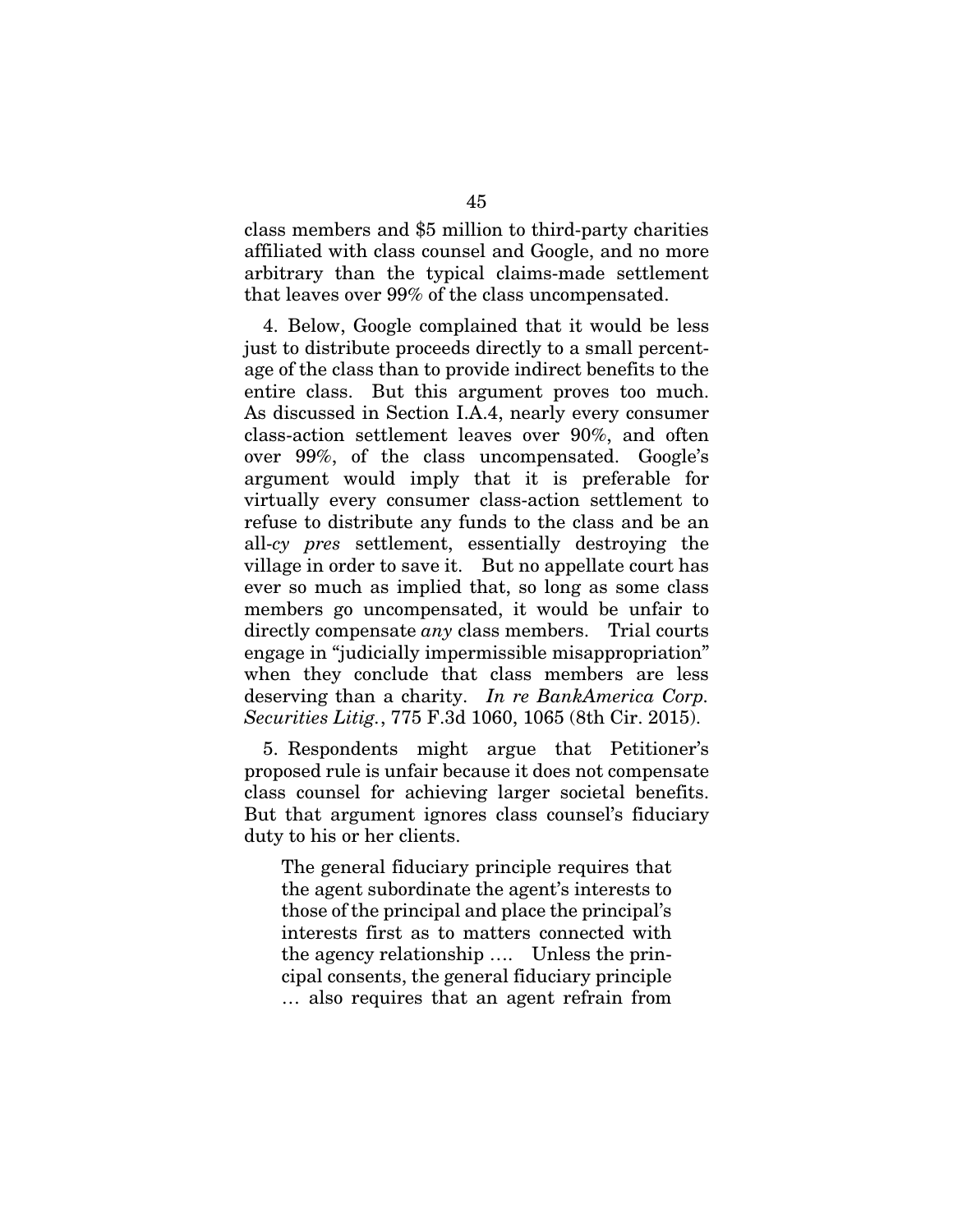using the agent's position or the principal's property to benefit the agent or a third party.

American Law Institute, *Restatement (Third) of Agency* § 8.01, cmt. (b) (2012).

This contrasts with civil rights and discrimination cases where "vindication of important [civil] rights" proceed "under a private attorney general theory" "even when large sums of money are not at stake." *Farrar v. Hobby*, 506 U.S. 103, 121–22 (1992) (O'Connor, J., concurring). In contrast, private-law class actions for consumer injury or statutory damages *do* reflect rights that are pecuniary in nature, and Rule 23 decisions in those cases should reflect that fees—and settlements designed to provide fees— "depend on obtaining substantial monetary relief." *City of Riverside v. Rivera*, 477 U.S. 561, 575 (1986) (plurality opinion of Brennan, J.). The Court may thus reasonably decide here or in another case to limit the extent to which Petitioners' proposed proportionality rule applies to class settlements of 42 U.S.C. § 1983 and other civil rights actions.

This Court's fee-shifting jurisprudence, for better or worse, imposes a number of protections against abusive civil-rights litigation generally not present in private-law class actions today. Multipliers of lodestar are common in fee awards in private-law classaction settlements (including this one, Pet. App. 56), but are only available under federal fee-shifting statutes providing for a "reasonable" fee in extraordinary circumstances. *Perdue v. Kenny A.*, 559 U.S. 542  $(2010).5$  This settlement would pay class counsel

<sup>5</sup> Indeed, class counsel received a higher multiplier in this case by settling it than they would have been entitled under *Kenny A.*  for winning it outright.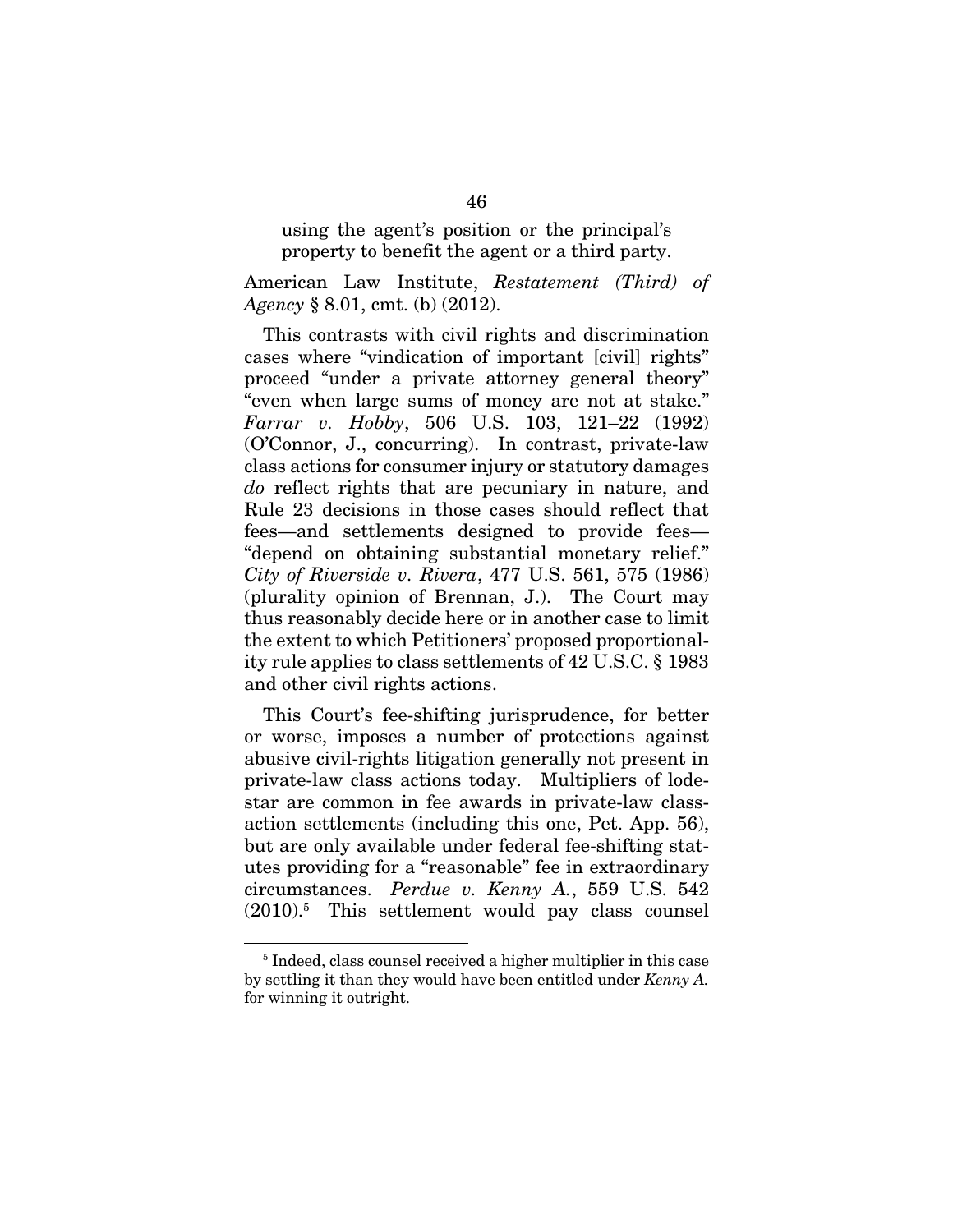twice their lodestar, but did not give plaintiffs even so much as "the moral satisfaction of knowing that a federal court concluded that their rights had been violated in some unspecified way." *Farrar*, 506 U.S. at 114 (cleaned up). In contrast, in 42 U.S.C. § 1988 cases, there must be *some* private relief before the public benefit to non-parties can justify an award of fees. *E.g., id.*; *Hewitt v. Helms*, 482 U.S. 755 (1987). Section 1988 fee applicants cannot obtain compensation for work related to unsuccessful claims in the litigation. *Hensley v. Eckerhart*, 461 U.S. 424, 436 (1983). Nor can they claim credit for actions voluntarily undertaken by defendants. *Buckhannon Bd. & Care Home, Inc. v. W. Va. Dept. of Health & Human Resources*, 532 U.S. 598 (2001). In 42 U.S.C. § 1983 lawsuits, qualified immunity protects defendants from damages against all but clearly established violations of law. *E.g., District of Columbia v. Wesby*, 138 S. Ct. 577 (2018). That jurisprudence gives § 1983 defendants leverage to protect themselves against meritless litigation that private-law defendants do not have. The topsy-turvy result in the Ninth Circuit is that it is more lucrative—and often less risky—to bring and quickly settle a low-merit privatelaw class action that returns little or nothing to the class than it is to litigate a fully meritorious civil rights claim. Petitioners' proposed proportionality rule would begin to restore the balance intended by Congress in passing 42 U.S.C. § 1988.

An arm's-length settlement reflects a case's settlement value, be that the expected value of fully litigating the case (the probability of success multiplied by the potential recovery), the value to the defendant of avoiding the financial and publicity burden of continuing litigation, or some combination of the two. When the parties allocate that settlement value amongst the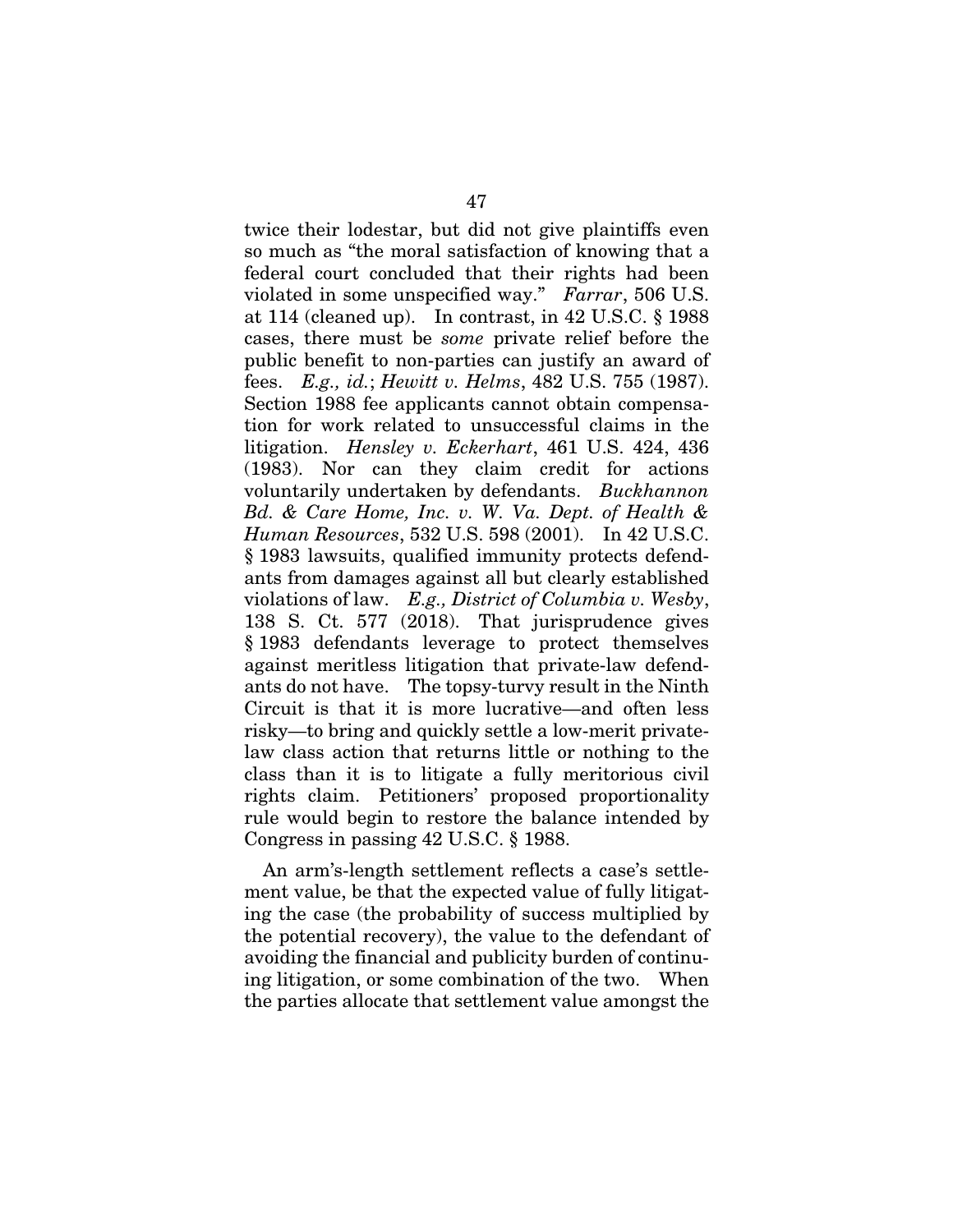class, the class counsel, and non-class members, every dollar going to "larger societal benefits" is a dollar that isn't going to class members. Notwithstanding the preferences of some academics, Rule 23 is merely a procedural joinder device. *Shady Grove*, 559 U.S. at 408 (plurality opinion of Scalia, J.) (class action is a "species" of joinder). It does not expand substantive rights and class attorneys in private-law cases are not deputized private attorneys general. *Microsoft Corp. v. Baker*, 137 S. Ct. at 1717 (Thomas, J., concurring). Instead, class attorneys are attorneys with clients and fiduciary duties to those clients. *Dry Max Pampers*, 724 F.3d at 718. Class members are supposed to be the "foremost beneficiaries" of class settlements. *Baby Products*, 708 F.3d at 179. The rules for determining the reasonableness of fees and settlements under Rule 23 should reflect that, and not reward breaches of fiduciary duty.

6. The reason a rule of decision applying to all Rule 23 settlements is preferable to a narrower rule applying only to *cy pres* settlements is because the conflicts of interest that lead to *cy pres* abuses do not go away if only *cy pres* is barred or limited. Just as parties could get around bars on spurious injunctive relief settlements of low-merit class actions by structuring them as *cy pres* settlements (Section I.B.4, above), parties will be able to use other tools in the abusive-settlement toolbox (Section I.A, above) to construct functionally economically equivalent settlements with the same self-dealing and lack of benefit to class members.

A decision applying only to *cy pres* settlements merely continues the game of whack-a-mole, where settling parties move on to the next tactic to self-deal at the expense of class members. *Cf.* Rodriguez, *Era*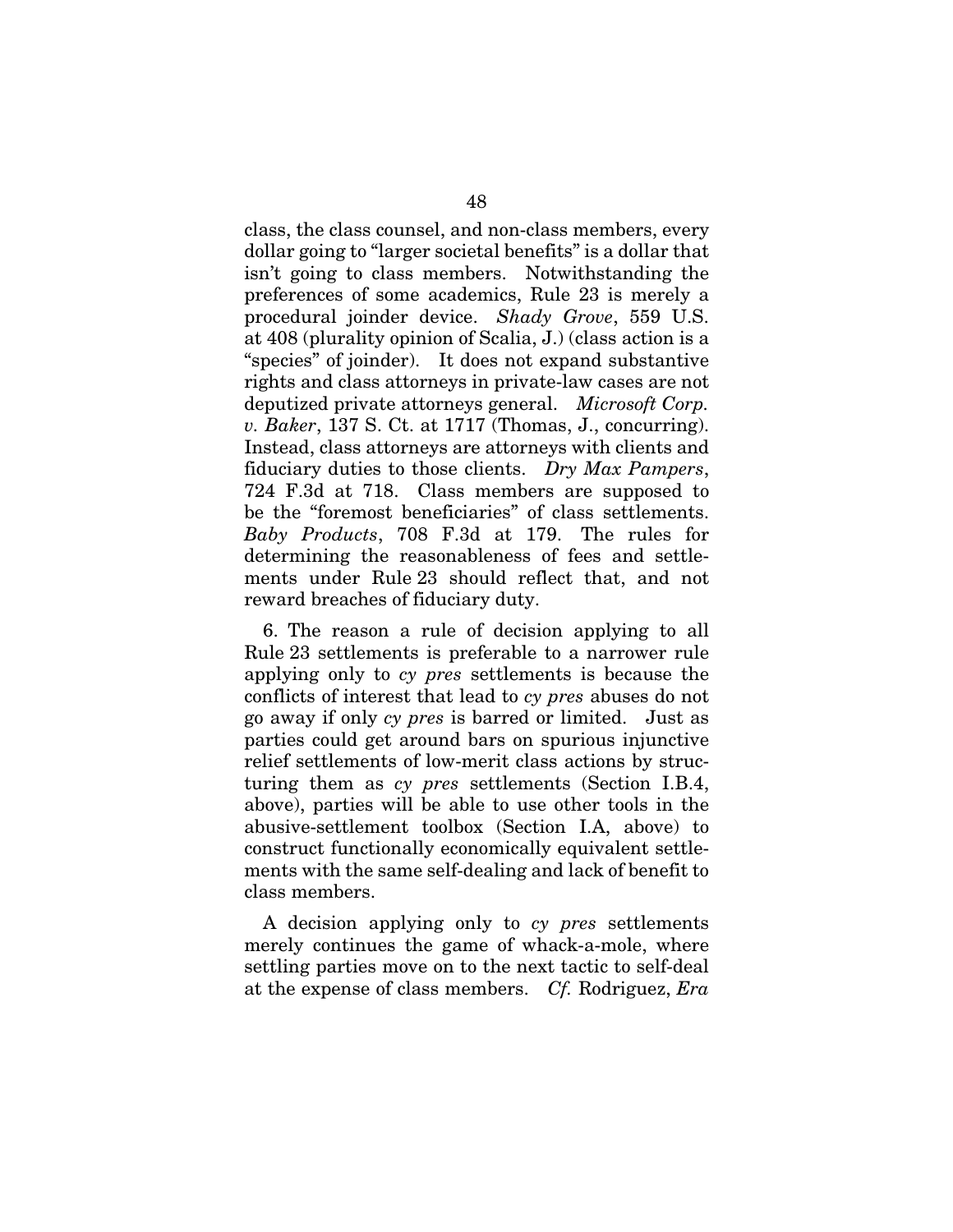(suggesting that *cy pres* settlements rose in popularity in response to increased restrictions on coupon settlements).

## II. The Ninth Circuit's holdings create serious perverse incentives and should be rejected.

In the alternative, if the Court declines to adopt a ruling applying to all Rule 23 settlements, it should still reverse the Ninth Circuit's judgment, which exacerbates the conflict-of-interest problem in class actions. A bright-line rule is required because of "the substantial history of district courts ignoring and resisting circuit court *cy pres* concerns and rulings in class action cases." *BankAmerica Corp.*, 775 F.3d at 1064; *cf. also* Hillary A. Sale, *Judges Who Settle*, 89 Wash. U. L. Rev. 377, 411 (2011). And here, the district court spoke of a desire to reject the settlement, but felt constrained by Ninth Circuit law to approve it.

# A. *Cy pres* is a breach of fiduciary duty when it is feasible to distribute settlement funds to some class members.

*Cy pres* awards are inappropriate in class-action settlements if it is feasible to distribute cash to *any*  absent class members. Under the standard set by the Ninth Circuit, it is not considered "feasible" to provide any compensation to class members when it would be infeasible to compensate *all of them*. The result is that, by defining a sufficiently large (or unascertainable) class, class counsel can ensure that direct compensation is *never* required, opening the door to a *cy pres*-only settlement that denies class members any real relief. Most other courts to consider the question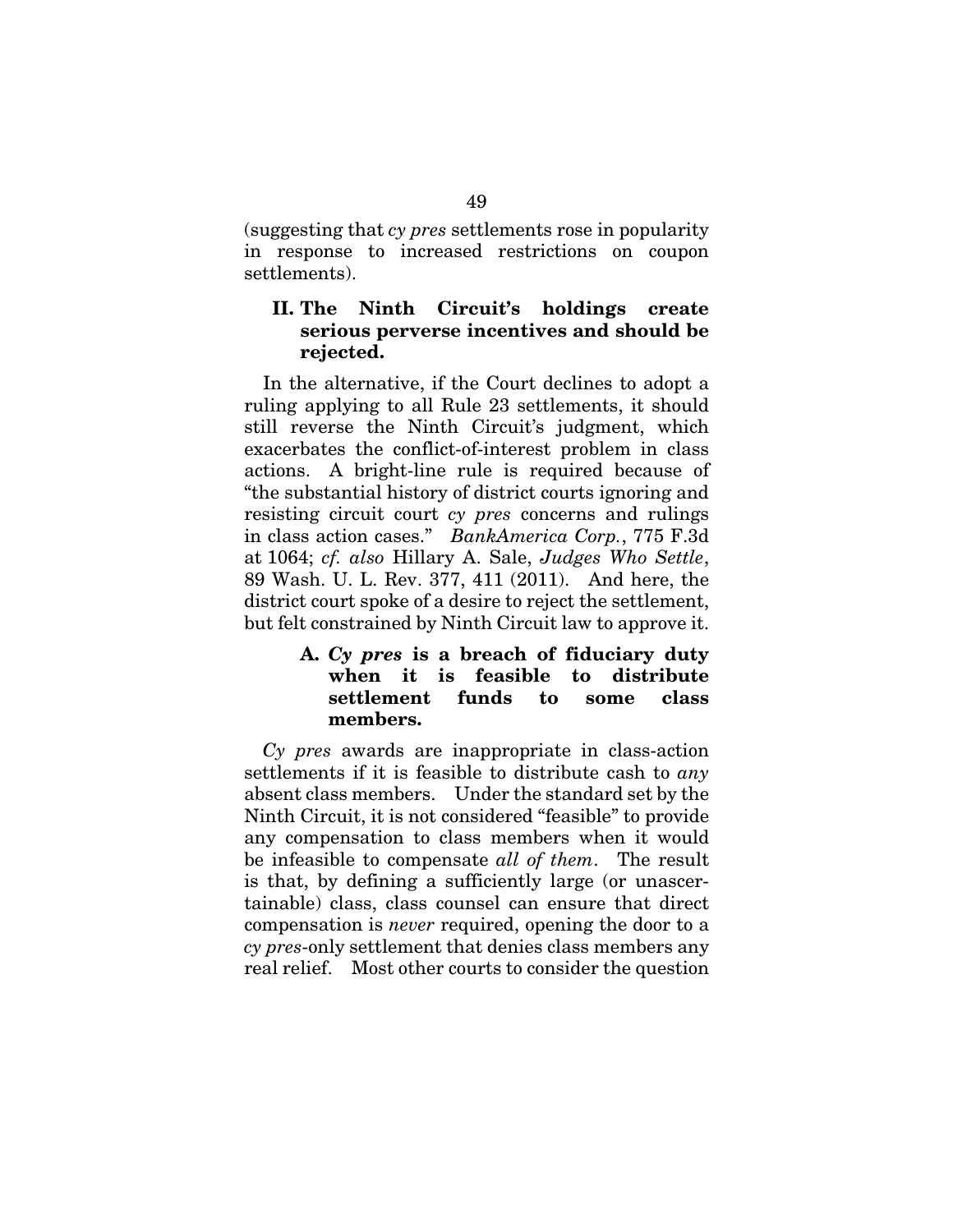hold that "because the settlement funds are the property of the class, a *cy pres* distribution to a third party of unclaimed settlement funds is permissible only when it is not feasible to make further distributions to class members" who have not yet been fully compensated with what the complaint requested. *BankAmerica Corp.*, 775 F.3d at 1064 (cleaned up); *accord Klier*, 658 F.3d at 475; *Pearson I*, 772 F.3d at 784; *Ira Holtzman, CPA v. Turza*, 728 F.3d 682, 689 (7th Cir. 2013) (Easterbrook, C.J.). That a class counsel claims identifying class members would be "difficult and costly" is insufficient to justify *cy pres*. *BankAmerica Corp.*, 775 F.3d at 1064. As discussed in Section I.C.3, it is nearly always feasible to distribute settlement funds to *some* class members.

The Ninth Circuit's definition of feasibility would permit *almost every consumer class-action settlement* to completely ignore payments to class members. The vast majority of consumer and privacy classaction settlements are for less than a dollar or two per class member. The settlement of a 2015 data breach of insurer Anthem was for a record \$115 million—but after attorneys' fees and settlement administration costs, there would be only about \$0.65 per class member for the 79-million member class. Editorial Board, *The Anthem Class-Action Con*, Wall St. J. (Feb. 11, 2018). The Ninth Circuit's test would have permitted the parties to divert all of that money to *cy pres*.

Similarly, the Ninth Circuit recently affirmed a settlement of an antitrust suit that established a \$27 million gross fund and paid class members about \$14.1 million net in cash and gift cards to 35 million class members. *In re Online DVD-Rental Antitrust Litig.*, 779 F.3d 934, 941 (9th Cir. 2015). \$27 million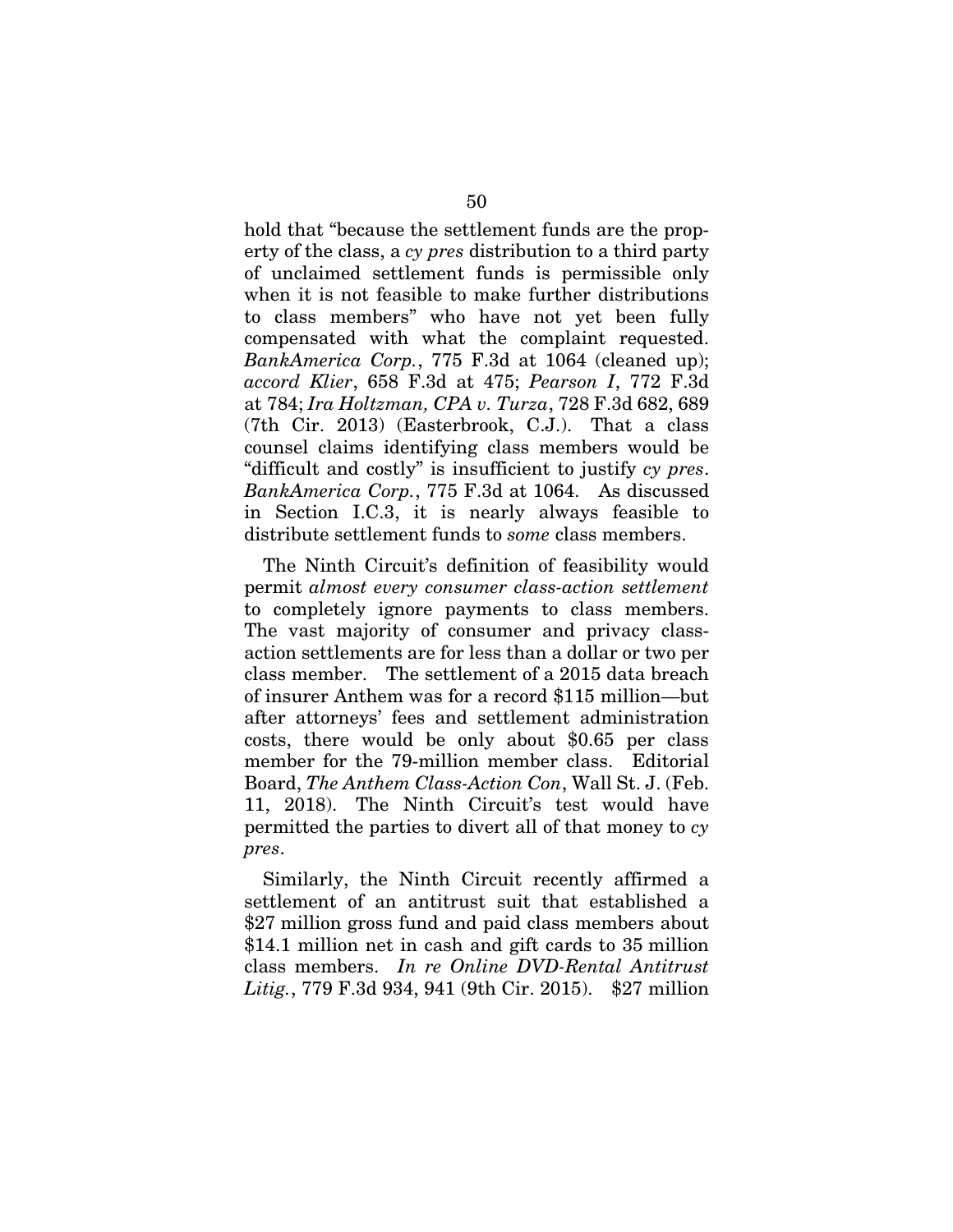divided by 35 million class members is less than 80 cents a class member. Under the rationale of the decision below, it would not be economically viable for the *Online DVD* parties to distribute money to the class. But they did. It was feasible through a *pro rata* claims process that ultimately paid 1.1 million class members a little over \$12 each. An affirmance here would permit the settling parties in a similar case to give zero dollars to the class and donate the entire \$14.1 million to their favorite charities.<sup>6</sup>

Even the \$135,400,000 settlement fund in *Sullivan v. DB Investments* would qualify as "non-distributable" under the Ninth Circuit's approach. After attorneys' fees, there would be less than \$1-\$2/class member left for each of the 67 to 117 million consumer subclass members. 667 F.3d at 290.

*Cy pres* to an outside beneficiary (or better yet, escheat under 28 U.S.C. § 2042) may be appropriate as administrative convenience when, in a large class action, there is a five-digit sum left over from the settlement fund because of uncashed checks. But class attorneys owe a fiduciary duty to class members. Section I.C.5, above. Thus, *cy pres* distribution when distribution to some of the class is possible is "contrary to the interests" of the class. *BankAmerica Corp.*, 775 F.3d at 1068. "Class members are not indifferent to whether funds are distributed to them or to *cy pres* recipients, and class counsel should not be either."

 $^6$  As it was, the settling parties attempted to divert over \$2 million in uncashed checks to charities such as the Geena Davis Institute on Gender in Media; an objection resulted in that money being distributed to the class. *In re Online DVD-Rental Antitrust Litig.*, No. 09-md-2029, Dkt. 659, 661, 668 (N.D. Cal. 2016).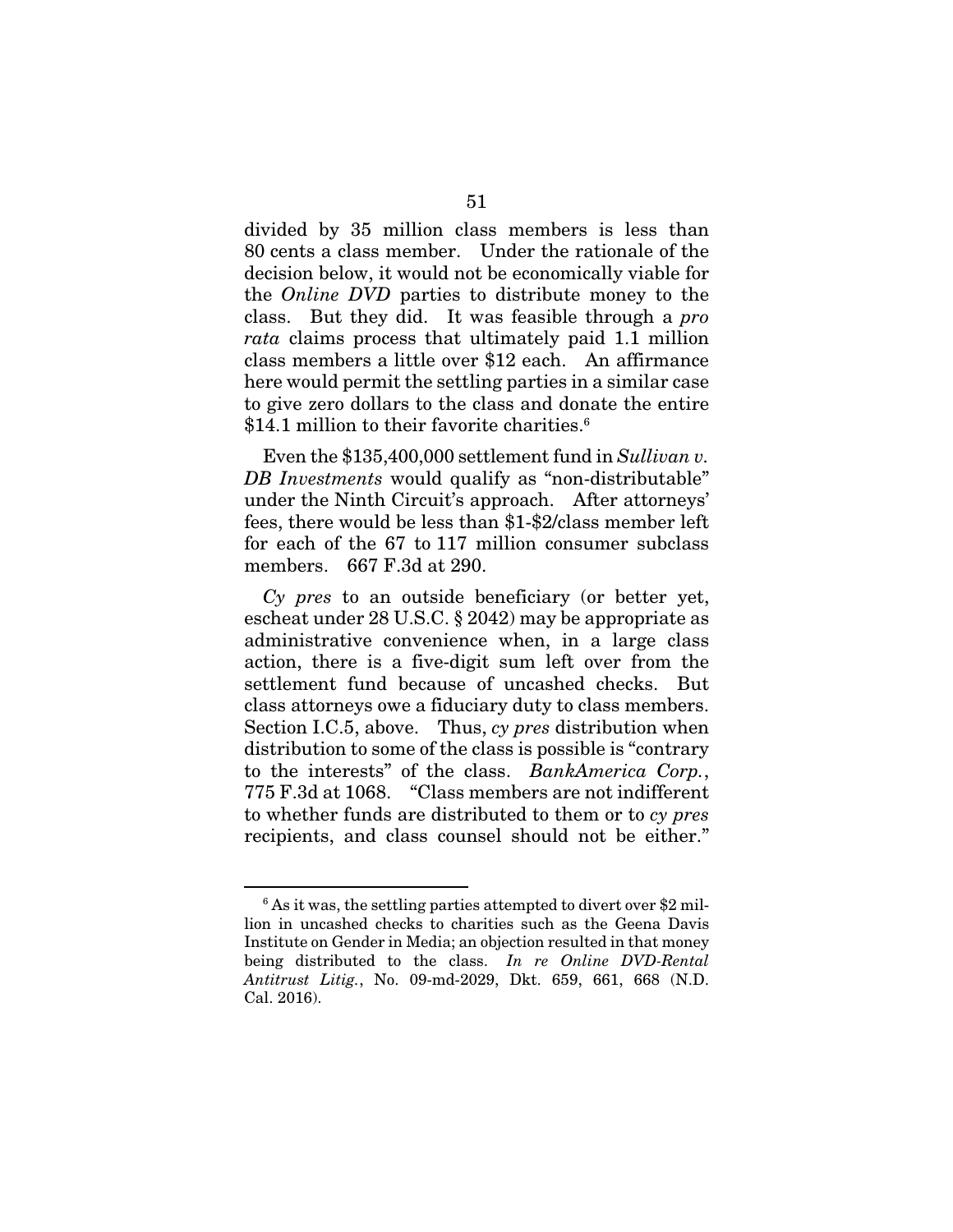*Baby Products*, 708 F.3d at 178. It should be "unfathomable that the class's lawyer would try to sabotage the recovery of some of his clients." *Pierce v. Visteon Corp.*, 791 F.3d 782, 787 (7th Cir. 2015) (Easterbrook, J.). The ruling below both ignores class counsel's fiduciary duty to the class, and incorrectly holds there's no reason to require a cash distribution if class counsel prefers *cy pres*. These holdings are both error, and create perverse incentives. Section I.B, above.

There was no factual dispute in this case that it was feasible to distribute the settlement fund to some class members. Pet. App. 120–123. The Ninth Circuit simply refused to require consideration of possible alternatives, Pet. App. 9–10, and this was error.

The Chief Justice's expression of interest in *cy pres*  in *Marek* deterred a number of potential *cy pres*  settlements. Frankel, *Restricting*. But if the Court affirms the Ninth Circuit's permissive standard, we can expect a boom in *cy pres* settlements nationwide, even for settlements the size of *Sullivan* or *Anthem*. Indeed, Google in another class action has just filed under seal a settlement with *cy pres* recipients likely overlapping the ones here, with proceedings stayed pending the resolution of this case. *In re Google Street View Elec. Commc'ns Litig.*, No. 3:10-md-2184 Dkt. 154 (N.D. Cal. Jun. 15, 2018).

### B. A court cannot certify a settlement class if the settlement cannot provide any direct benefit to class members.

Even if one credits the *ipse dixit* claims of Respondents that it is somehow impossible to make any distribution to the class, that simply suggests that it was error to certify this settlement class. There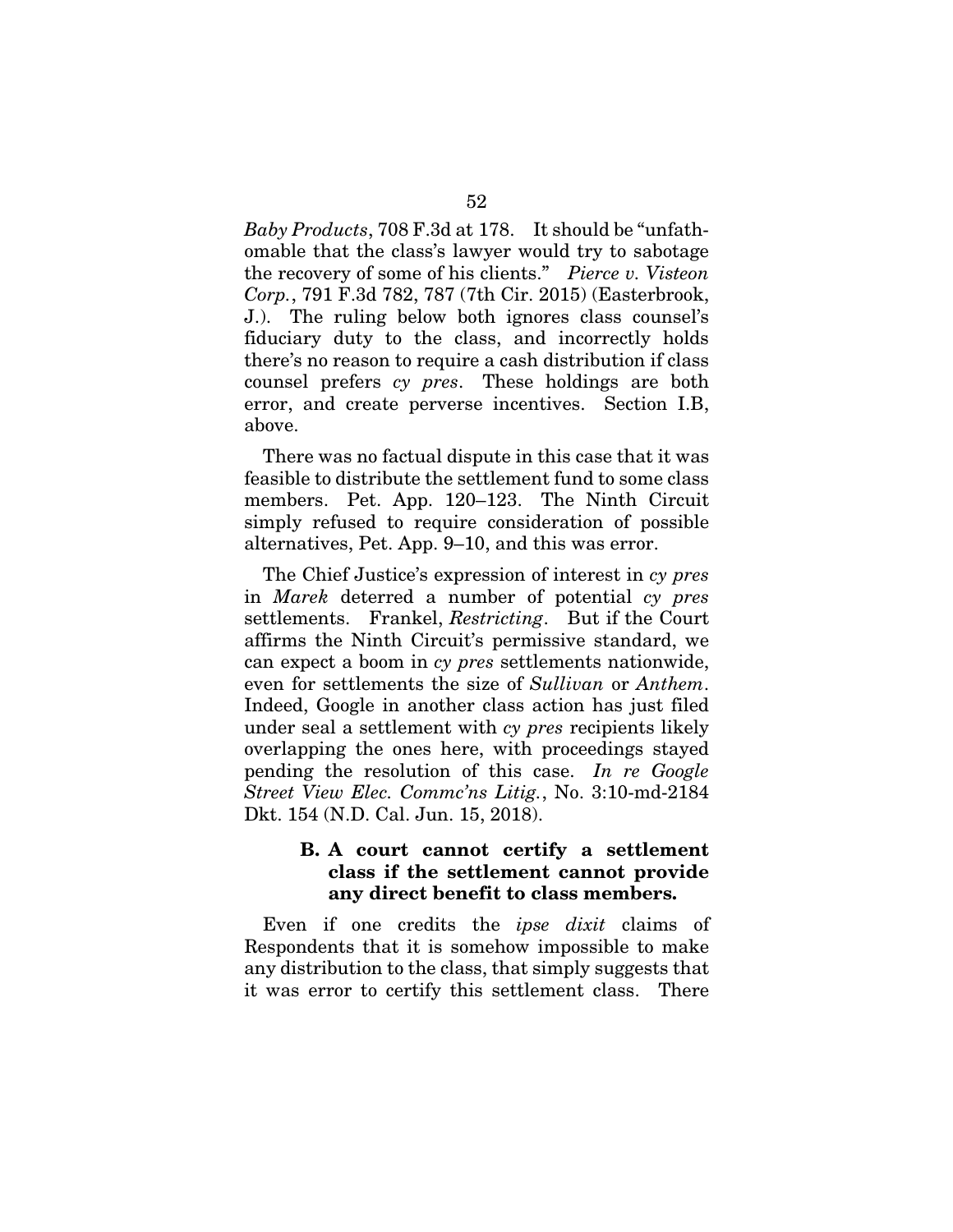is no benefit accruing to class members in this settlement that is not equally accruing to non-class members and opt-outs. In other words, class members are receiving no marginal benefit in consideration for the waiver of their claims. A faithful fiduciary agent of the class would choose to opt out every single class member so that class members would obtain the settlement benefit while retaining their right to sue; only a breach of that fiduciary duty results in the waiver of the class's claims. (And here, unlike in, say, *American Express Co. v. Italian Colors Restaurant*, 570 U.S. 333 (2013), a meritorious individual action is not negative-value given the statutory damages and entitlement to attorneys' fees. 18 U.S.C. § 2707(c).)

In short, the class action is not "superior to other available methods for fairly and efficiently adjudicating the controversy" because every single class member is worse off than if they opted out and reserved their claims to litigate individually. Rule  $23(b)(3)$  is not satisfied, and it is error to certify the class.

The Second Circuit affirmed a district court's rejection of certification under Rules 23(b)(3) and  $(a)(4)$  where the costs of litigation "would be disproportionate to the benefit accruing to the class members"—a 16.5-cent payment. *Gallego v. Northland Group*, 814 F.3d 123, 129–30 (2d Cir. 2016). It "appeared that the intended result of the settlement was 'mass indifference, a few profiteers, and a quick fee to clever lawyers,'" and the district court was correct to refuse to certify. *Id*. If one is to credit Respondents' claims that it was never feasible to compensate the class, then this was litigation brought primarily to benefit the attorneys and their favored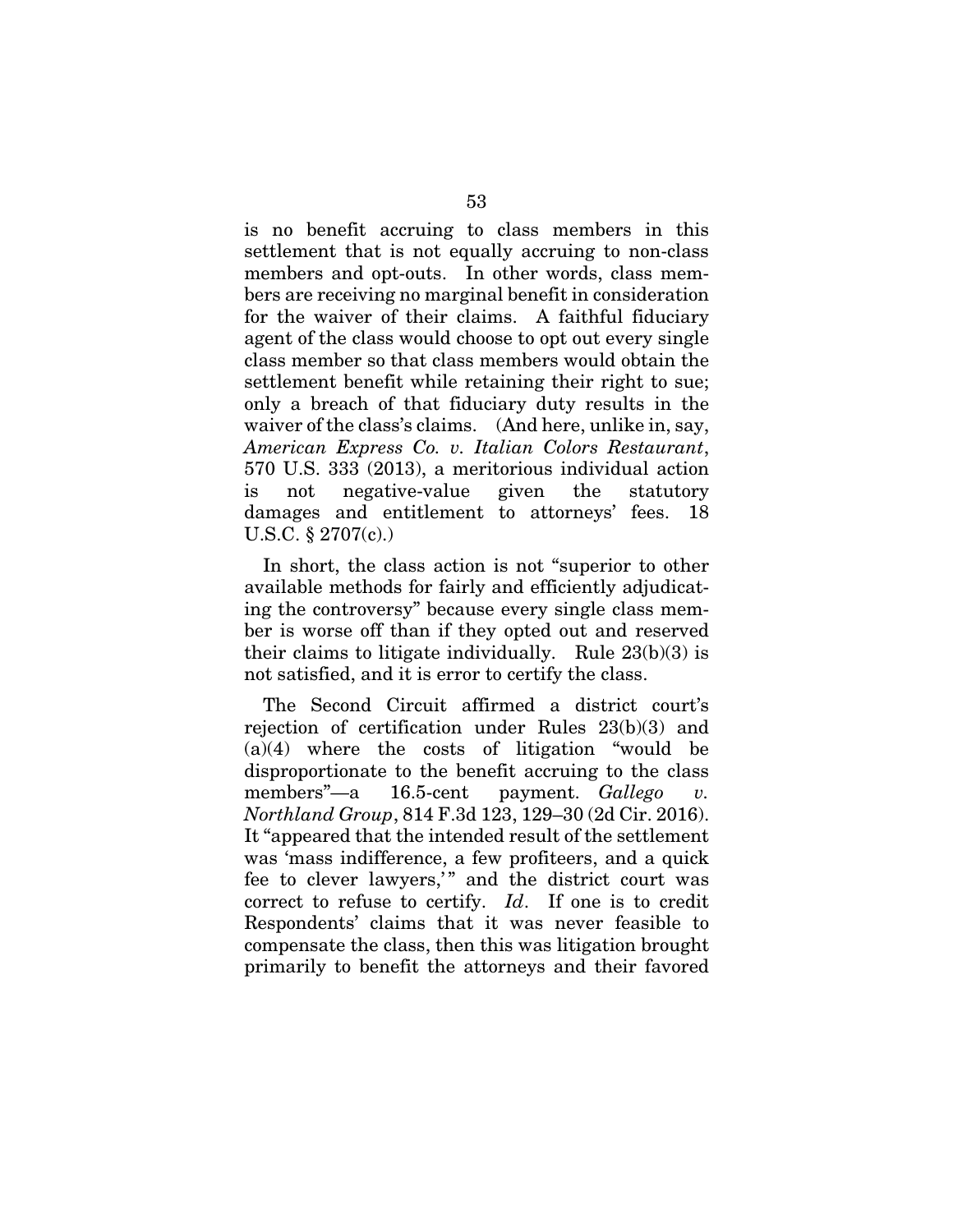third-party beneficiaries, and is an abuse of the classaction system.

Faced with a similar holding from a district court, the Seventh Circuit held that Rule 23(b)(3) is the wrong paradigm to object to class certification, but nonetheless affirmed and rejected class certification under Rule  $23(a)(4)$ . "A representative who proposes that high transaction costs (notice and attorneys' fees) be incurred" when no incremental relief to the class was possible "is not adequately protecting the class members' interests." *In re Aqua Dots Prod. Liab. Litig.*, 654 F.3d 748, 751–52 (7th Cir. 2011) (Easterbrook, J.); *accord Subway Footlong*, 869 F.3d at 557; *Walgreen*, 832 F.3d at 724.

Whether characterized as a (b)(3) issue or an (a)(4) issue, if Respondents persist in asserting that any distribution to the class is infeasible, then the settlement class should not be certified.

## C. When selecting *cy pres* recipients, class counsel must avoid even the appearance of impropriety and disclose any conflicts.

Because class counsel owes a fiduciary duty to the class—and because absent class members have little or no say who represents them—courts should not allow even the appearance of divided loyalties or "potentially conflicting interests." *Hansberry v. Lee*, 311 U.S. 32, 44 (1940) (class representatives); *cf. also Young v. United States ex rel. Vuitton et Fils SA,* 481 U.S. 787 (1987) (prosecutors). The distribution of *cy pres* funds to class counsel's *alma mater* instead of the class cannot stand—especially when there was no claim that that decision was merely a coincidence, and especially where the class attorneys hid their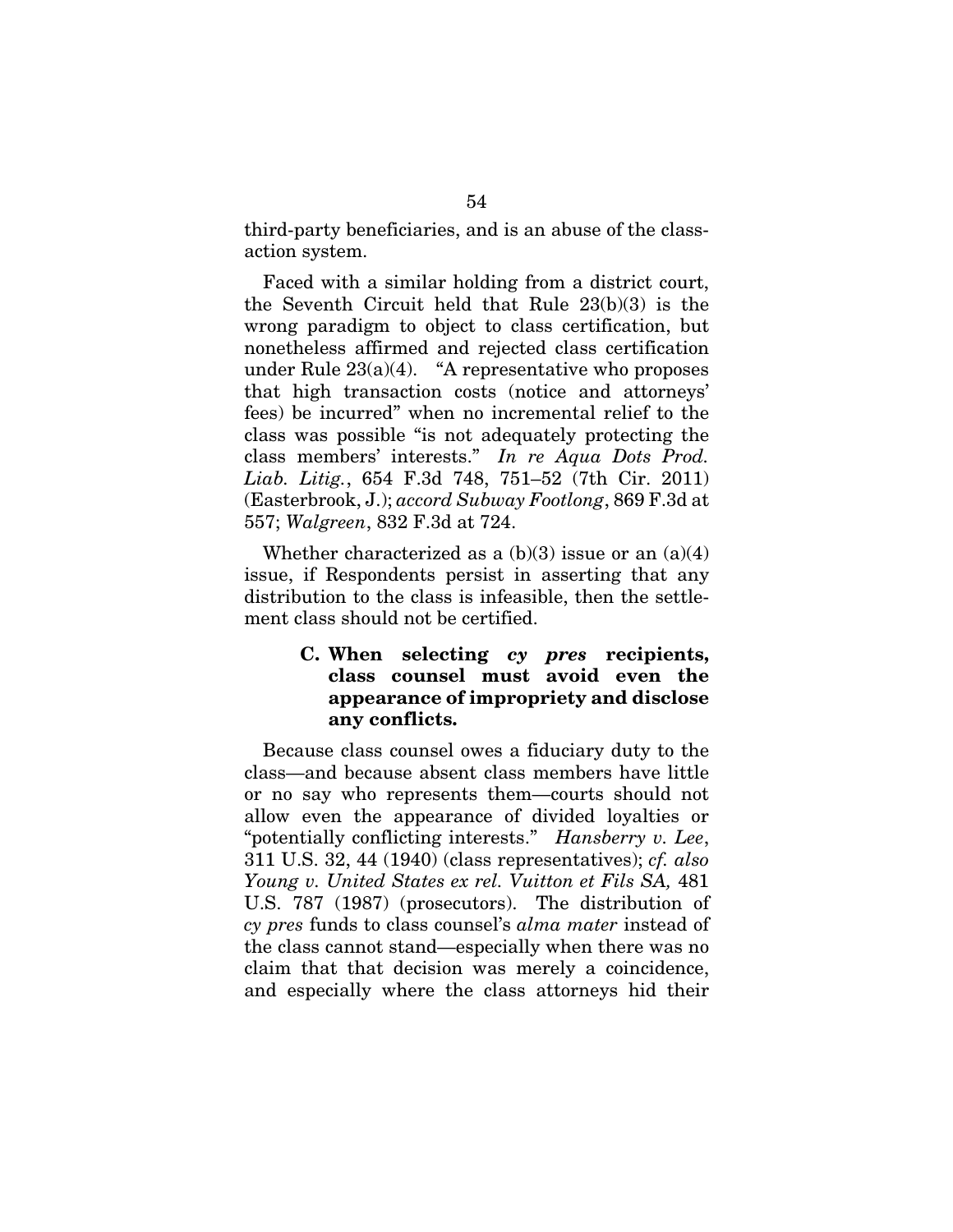relationship with the beneficiary from the court and failed to disclose it in the class notice.

The district court's reasoning for finding no conflict of interest was a *non sequitur*. Pet. App. 59–60. True, the decision to donate to Chicago-Kent was not made solely by Chicago-Kent alumni, but by the district court's reasoning, it would be appropriate to designate *cy pres* to a charity run by a class attorney's husband, because not everyone negotiating the deal was married to the same man.

The Ninth Circuit's requirement that class members must show fraud or collusion before they can undo such a blatant undisclosed conflict has the additional problem of creating unnecessary collateral litigation. If *cy pres* is permissible, and settling parties have no obligation to disclose prior relationships, but class members have the affirmative obligation of demonstrating fraud or collusion, then the only way class members can protect themselves is through engaging in expensive discovery on the attorneys and the parties in every *cy pres* settlement. This unfairly burdens absent class members and the judicial system faced with the inevitable motions practice and collateral discovery disputes. An "agent has the power to conceal his fraud and hide the injury done his principal. It would be a dangerous precedent to lay down as law that unless some affirmative fraud or loss can be shown, the agent may hold on to any secret benefit he may be able to make out of his agency." *United States v. Carter*, 217 U.S. 286, 305–06 (1910).

The better rule is to require settling parties to have the burden to demonstrate that neither the court nor any "party has any significant prior affiliation with the intended recipient that would raise substantial questions about whether the selection of the recipient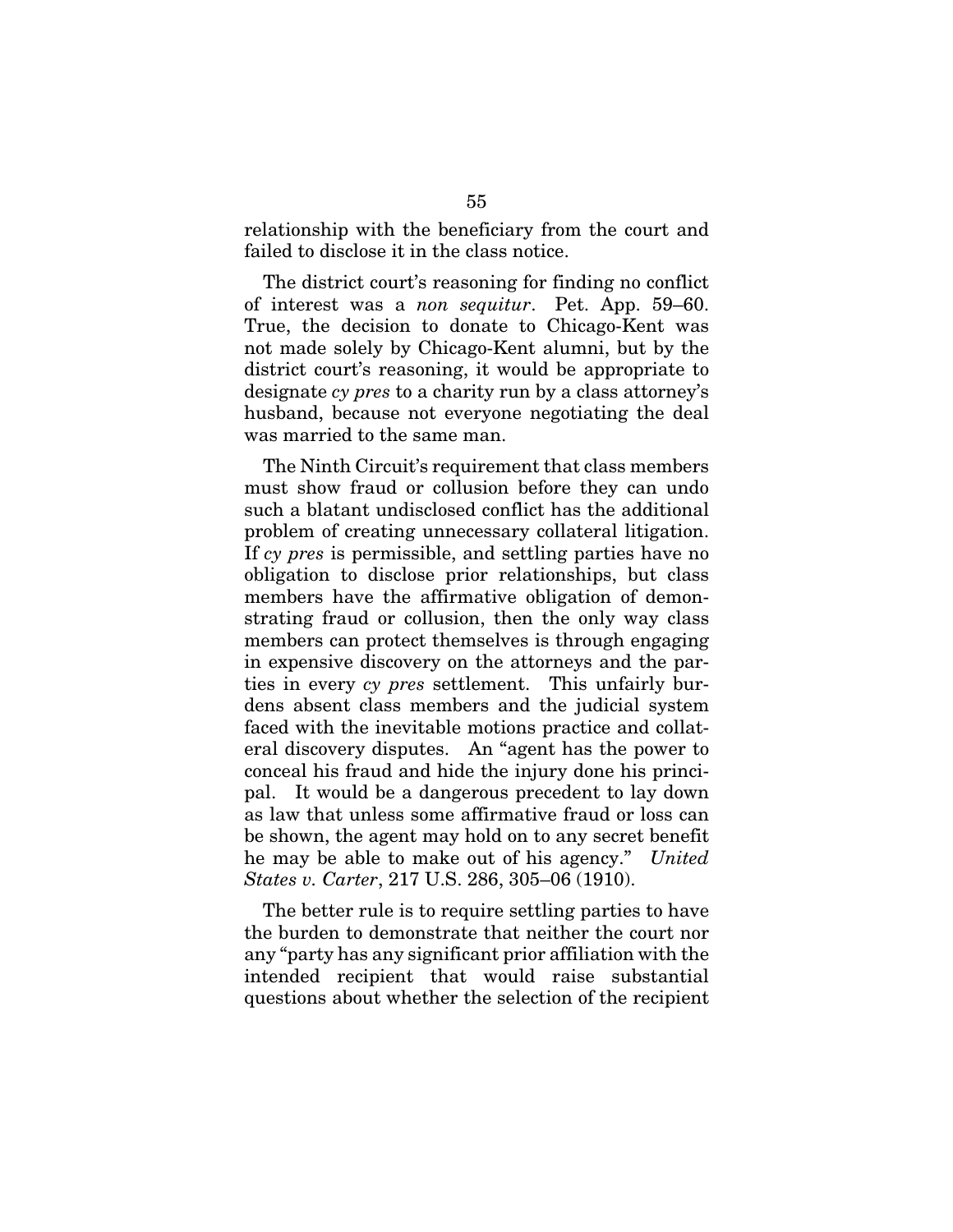was made on the merits." *ALI Principles* § 3.07, cmt. (b). "Conflict of interest" refers to the *risk*  of *potential* impairment. The Ninth Circuit's holding that a selection where the conflict exists might be hypothetically proper because of "compromise" and the supposed sufficiency of the programs selected thus misses the point. Even if there were no reason to doubt evidence demonstrating a proper selection and the attorneys' claim to have acted in good faith, "this is irrelevant to the appearance of impropriety." *Wright v. United States*, 732 F.2d 1048, 1055 (2d Cir. 1984) (Friendly, J.); *accord Wendt v. Fischer,* 243 N.Y. 439, 443–44 (1926) (Cardozo, J.); *Meinhard v. Salmon*, 249 N.Y. 458, 465, 467–68 (1928) (Cardozo, J.). The "'appearance' of divided loyalties refers to differing and potentially conflicting interests and is not limited to instances manifesting such conflict." *Keyes v. Pacific Lumber Co.*, 51 F.3d 1449, 1465 (9th Cir. 1995).

Distribution to an *alma mater* is the archetypical example of a conflict, identified as a problem in *cy pres*  years before this settlement was executed. Liptak, *Doling*; George Krueger & Judd Serotta, *Our Class-Action System Is Unconstitutional*, Wall St. J. (Aug. 6, 2008); *Bear, Stearns*, 626 F. Supp. 2d at 415; *see also*  Erichson at 885; Chasin at 1473. The Ninth Circuit's holding must be rejected.

> D. At a minimum, Rule 23(h) fees should entirely or substantially discount the value of *cy pres* to better align class counsel's incentives and deter abusive litigation.

"The class benefit conferred by cy pres payments is indirect and attenuated. That makes it inappropriate to value cy pres on a dollar-for-dollar basis." *In re Heartland Payment Sys., Inc. Customer Data Sec.*